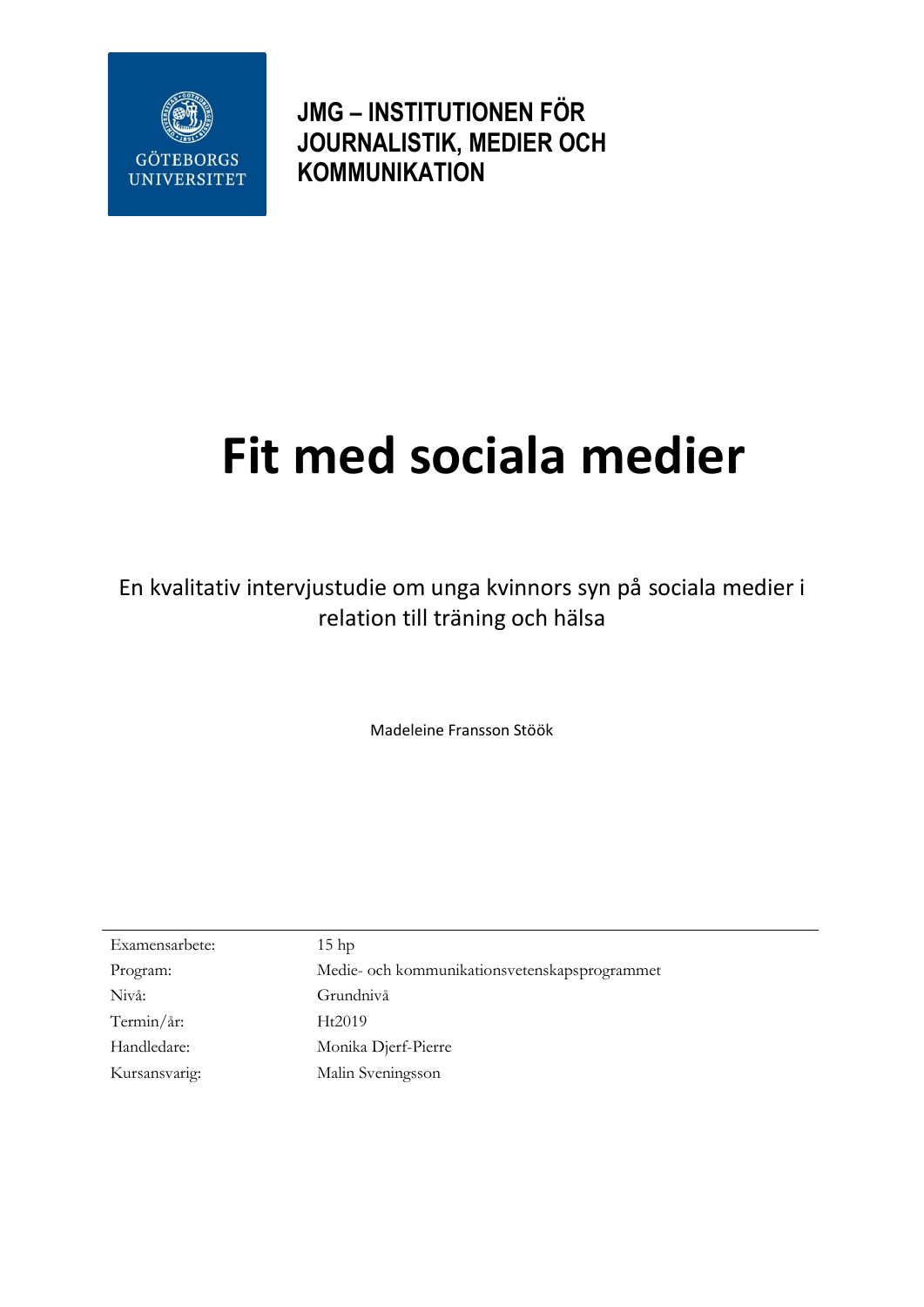# Abstract

| Examensarbete: | 15 <sub>hp</sub>                                                                                                                                                                                                                                                                                                                                                                                                                                                                                                                                                                                                                                                                                                                                                                                                                                                                                                                                                                |
|----------------|---------------------------------------------------------------------------------------------------------------------------------------------------------------------------------------------------------------------------------------------------------------------------------------------------------------------------------------------------------------------------------------------------------------------------------------------------------------------------------------------------------------------------------------------------------------------------------------------------------------------------------------------------------------------------------------------------------------------------------------------------------------------------------------------------------------------------------------------------------------------------------------------------------------------------------------------------------------------------------|
| Program:       | Medie- och kommunikationsvetenskapsprogrammet                                                                                                                                                                                                                                                                                                                                                                                                                                                                                                                                                                                                                                                                                                                                                                                                                                                                                                                                   |
| Nivå:          | Grundnivå                                                                                                                                                                                                                                                                                                                                                                                                                                                                                                                                                                                                                                                                                                                                                                                                                                                                                                                                                                       |
| Termin/år:     | Ht2019                                                                                                                                                                                                                                                                                                                                                                                                                                                                                                                                                                                                                                                                                                                                                                                                                                                                                                                                                                          |
| Handledare:    | Monika Djerf-Pierre                                                                                                                                                                                                                                                                                                                                                                                                                                                                                                                                                                                                                                                                                                                                                                                                                                                                                                                                                             |
| Kursansvarig:  | Malin Sveningsson                                                                                                                                                                                                                                                                                                                                                                                                                                                                                                                                                                                                                                                                                                                                                                                                                                                                                                                                                               |
| Sidantal:      | 44                                                                                                                                                                                                                                                                                                                                                                                                                                                                                                                                                                                                                                                                                                                                                                                                                                                                                                                                                                              |
| Antal ord:     | 17 279                                                                                                                                                                                                                                                                                                                                                                                                                                                                                                                                                                                                                                                                                                                                                                                                                                                                                                                                                                          |
| Nyckelord:     | Träning, hälsa, sociala medier                                                                                                                                                                                                                                                                                                                                                                                                                                                                                                                                                                                                                                                                                                                                                                                                                                                                                                                                                  |
| Syfte:         | Studiens syfte är att undersöka hur unga kvinnor som tränar använder sociala medier, samt<br>hur användningen påverkar deras tränings- och hälsouppfattningar.                                                                                                                                                                                                                                                                                                                                                                                                                                                                                                                                                                                                                                                                                                                                                                                                                  |
| Teori:         | Digital deltagarkultur, tvåstegshypotesen, cultural studies                                                                                                                                                                                                                                                                                                                                                                                                                                                                                                                                                                                                                                                                                                                                                                                                                                                                                                                     |
| Metod:         | Kvalitativ intervjustudie                                                                                                                                                                                                                                                                                                                                                                                                                                                                                                                                                                                                                                                                                                                                                                                                                                                                                                                                                       |
| Material:      | 10 kvalitativa intervjuer                                                                                                                                                                                                                                                                                                                                                                                                                                                                                                                                                                                                                                                                                                                                                                                                                                                                                                                                                       |
| Resultat:      | Studiens huvudsakliga resultat visar att användningen av sociala medier i relation till träning<br>och hälsa har både positiva och negativa konsekvenser. De positiva aspekterna handlar om<br>att sociala medier utgör en källa för inspiration till träning och hälsa, samt ett sätt att delta i<br>en gemenskap med andra personer som tränar. De negativa aspekterna inkluderar tränings-<br>och hälsoappar som främjar extrema metoder för träning och hälsa, samt att influencers<br>och träningsprofiler på Instagram uppfattas förmedla en skev bild av en livsstil där träning<br>och hälsa står i fokus. Flera intervjupersoner menar att de negativa aspekterna har varit en<br>bidragande faktor till att de tidigare i livet haft perioder där deras relation till träning och<br>kost har varit ansträngd. Flera intervjupersoner upplever också att deras syn på vad en<br>hälsosam livsstil är påverkas av hur träning och hälsa porträtteras i sociala medier. |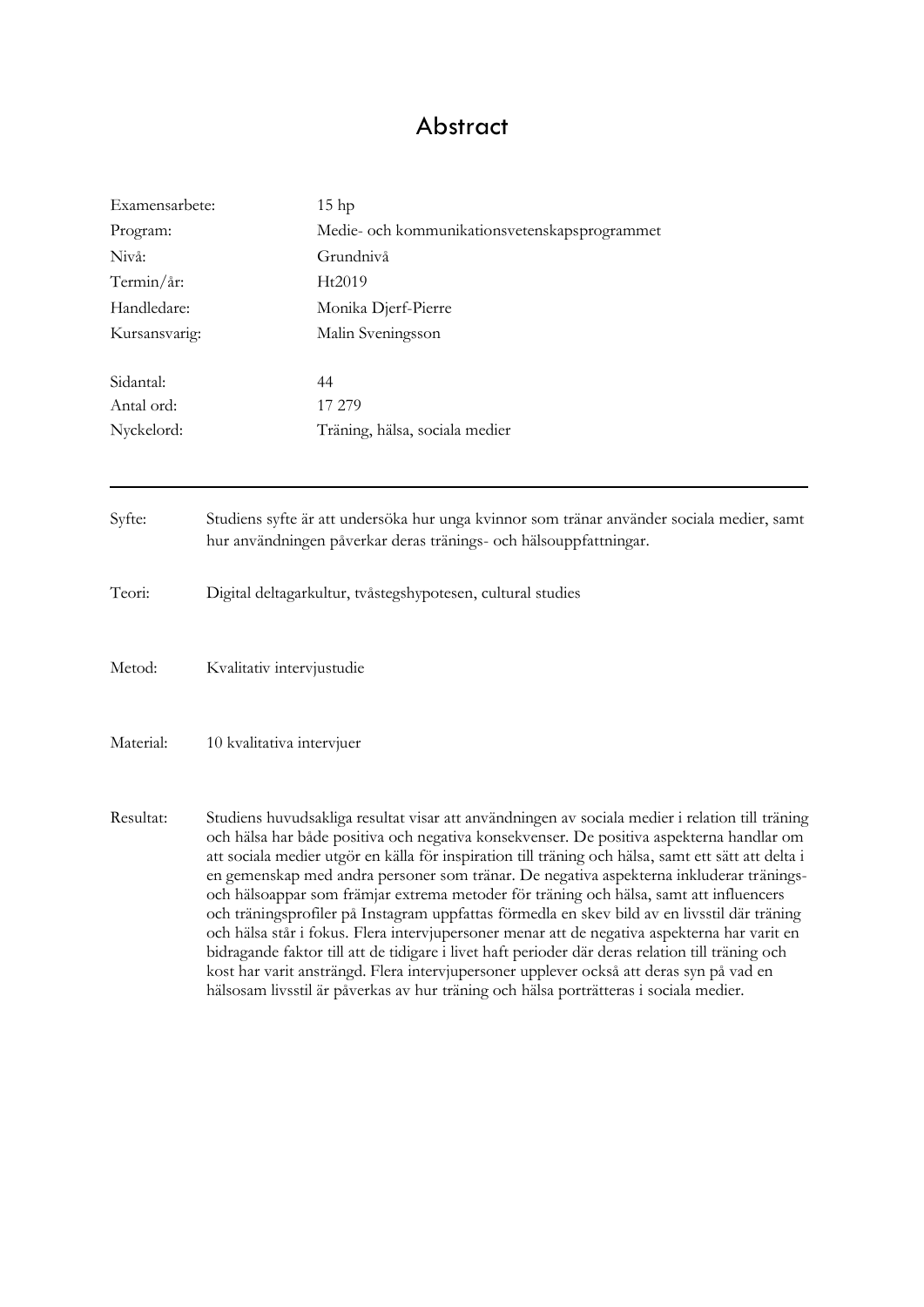# Förord

Det har varit en oerhört intressant process att skriva denna uppsats. Tack vare mitt egna brinnande intresse för ämnet, och de fantastiska tjejer som ställde upp på intervju, har jag fått fram ett resultat som jag är mycket stolt över. Många gånger har jag med en klump i halsen läst svaren från mina intervjupersoner och påmints om varför detta är viktigt att prata om. Stort tack till alla fina intervjupersoner, och till min handledare Monika som sporrade mig på helt rätt sätt!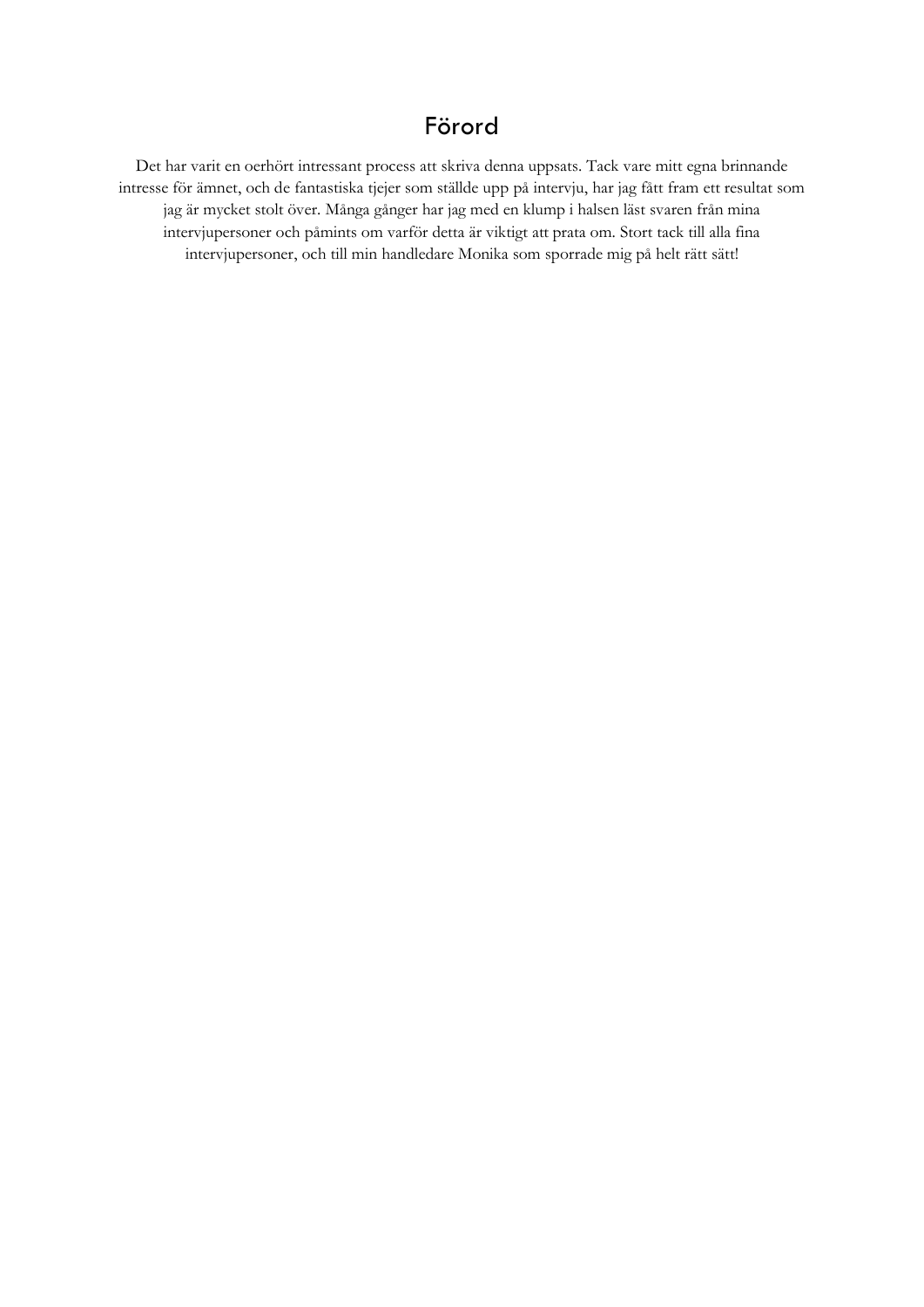# Executive summary

The aim of this report is to study how young women who exercise on a regular basis, uses social media in relation to health and fitness. In order to do so, ten qualitative interviews have been conducted with women in the ages 21 to 29 who live in different cities in western Sweden. During the interviews, these women were asked to describe their habits of physical activity, their habits of social media usage and lastly their view of diet.

Furthermore, a purpose was formulated along with two core issues. The purpose for this study is to examine young women who exercise, and how their usage of social media affects their views of health and fitness. To answer to this purpose, the following two core issues was used: (1) How does young women use social media in relation to health and fitness? (2) How do they think that their view of health and fitness is affected by social media content, and in what way?

The theoretical framework for this study consisted of an updated version of the two-step flow of communication, along with theories of digital participatory culture as well as cultural studies. In addition, thoughts about influencers as a new phenomenon and critique against the digitization of health and fitness are brought to light. These are used to gain understanding about the meaning of social media to young people in our society, and for how influencers and other celebrities in social media are able to influence such a great amount of people. The point of discussing the possible negative consequences of social media usage in relation to health and fitness, is to be able to relate to some of the risks for this behavior that was pointed out by the interviewees.

After conducting the ten interviews the answers where compiled and analyzed according to two main themes; firstly, habits of media usage and media content and secondly, perceptions of health, fitness and media usage. Within these themes the results were presented in terms of quotes and other notes from the interviews, and analyzed as going.

The main results showed that social media usage in relation to health and fitness has led to both positive and negative outcomes. The positive aspects include that social media is seen as a source of inspiration for health and fitness, and forms a community with other people who exercise. The negative aspects include health and fitness-apps that promotes extreme methods for gaining health and fitness, and that fitness influencers on Instagram show an untruthful view of a lifestyle where health and fitness are in focus. These negative aspects are, according to some of the interviewees, contributing factors to why they have had periods in their lives where their relationship to health and fitness has been unhealthy. Lastly, some of the interviewees perceive that their view of what a healthy lifestyle is has been affected by how health and fitness is portrayed in social media.

To summarize, this study shows similar results as previous research regarding health and fitness on social media. This is that the new social media platforms have created both possibilities to engage more in health and fitness, and in that way to some extent creating healthy habits. But also, that since social media is such a great part of our lives, it can also become stressful to have constant exposure to content related to health and fitness. This is mainly described as a predominant focus on the body rather than the overall health benefits of being physically active. Some former researchers have for example pointed out that social media, and Instagram in particular, is a place where body ideals can gain more space and are reproduced by fitness influencers and their followers. These thoughts correlate with the results of this study.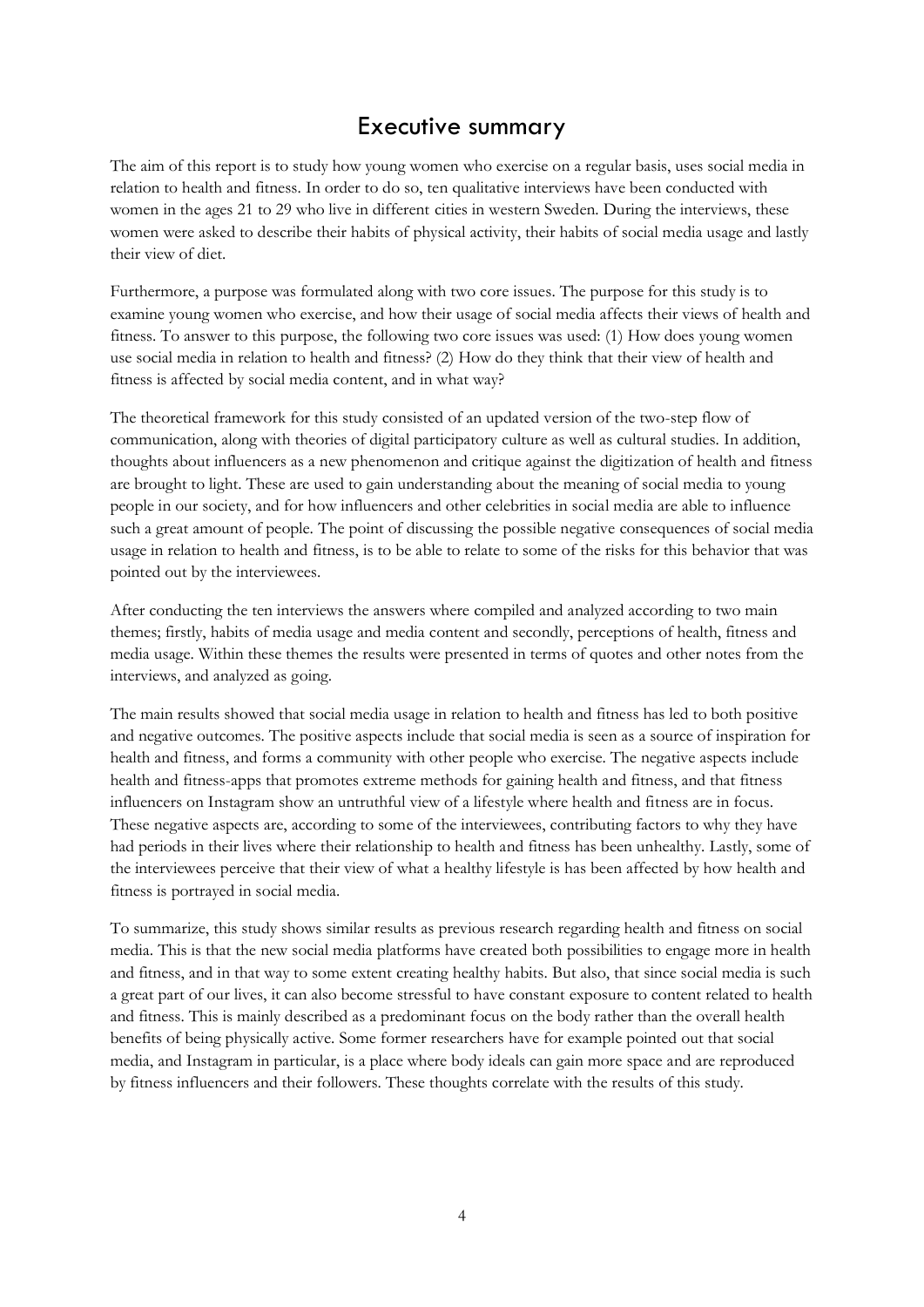# Innehållsförteckning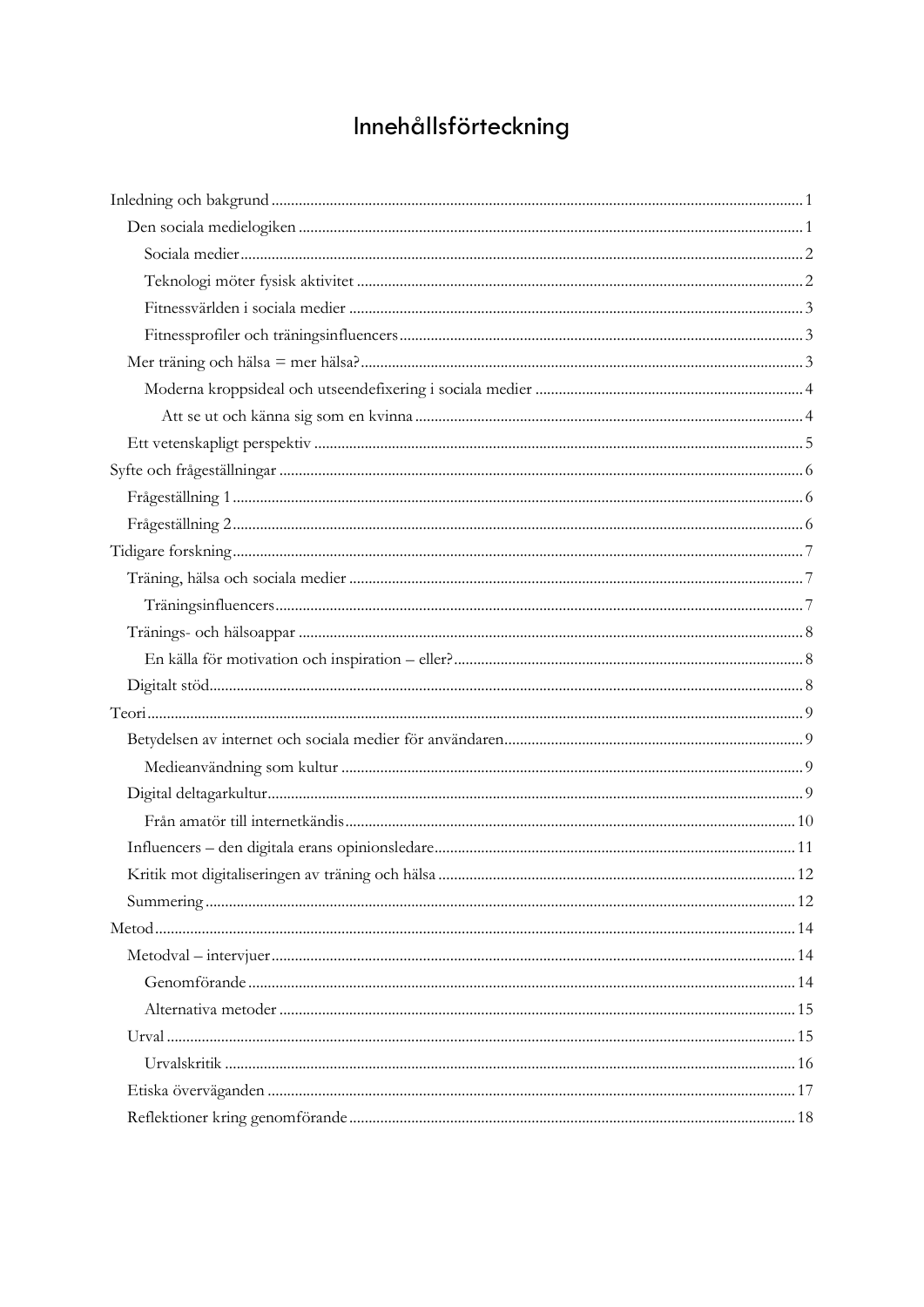| Att lägga upp bilder på sig själv i träningssammanhang – är det okej eller inte?22 |  |
|------------------------------------------------------------------------------------|--|
|                                                                                    |  |
|                                                                                    |  |
|                                                                                    |  |
|                                                                                    |  |
|                                                                                    |  |
|                                                                                    |  |
|                                                                                    |  |
|                                                                                    |  |
|                                                                                    |  |
|                                                                                    |  |
|                                                                                    |  |
|                                                                                    |  |
|                                                                                    |  |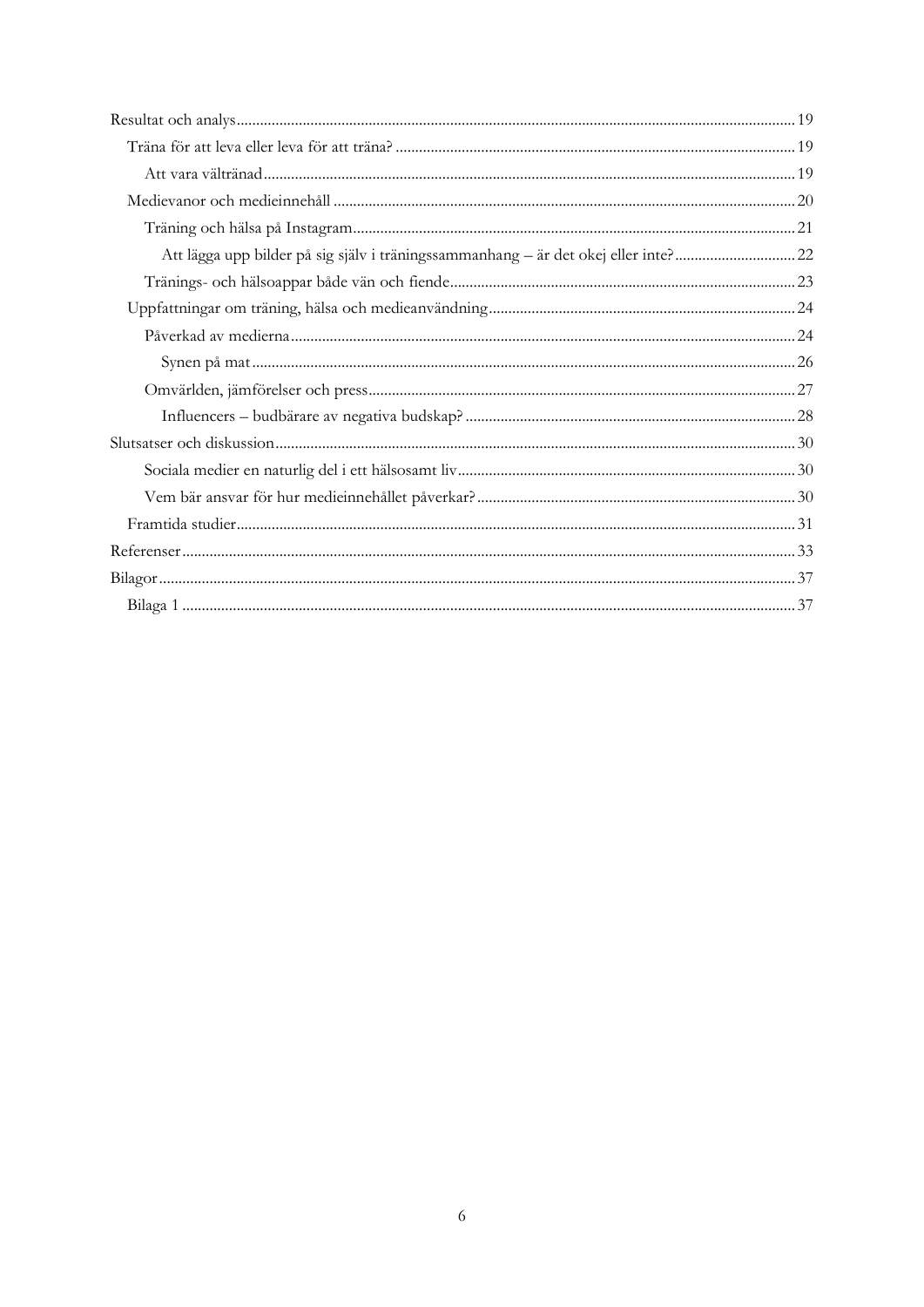# **Inledning och bakgrund**

<span id="page-6-0"></span>Tjock, smal, lång, kort, muskulös eller slapp. En kvinna kan se ut på en miljon olika sätt, men ändå kan många ha samma bild av hur en drömkropp ser ut. Redan som barn matas kvinnan med tankar och åsikter om hur hon bör se ut, och när hon växer upp lär hon sig hur man som kvinna tar hand om och modifierar sitt utseende för att möta dessa önskemål från omvärlden. Med hjälp av smink, dieter, träning och kanske lite kirurgi kan hon nå den där drömkroppen, bli bekräftad av omvärlden och äntligen känna sig nöjd med sig själv. Eller?

De allra flesta människor är nog medvetna om att det i dagens samhälle finns ideal kring kropp och utseende. Så har det varit i alla tider, trots att idealen i sig kan ändras. Dessa ideal kommer i sin tur till uttryck på flera ställen i samhället; i form av modeller som poserar med det senaste modet i klädaffären, i tv-program där människor tävlar om vem som kan banta snabbast eller i skådespelare i filmer och tvserier. De senaste åren även i sociala medier, som idag är en stor del av unga människors vardag. Oavsett om du är privatperson, kändis, influencer eller företag är du idag förväntad av samhället att finnas närvarande på flera olika sociala plattformar (Hodkinson, 2010:37). Dessa har blivit en ny plats för människor att vara offentliga med hela sina liv, inte minst när det gäller deras relation till träning och hälsa.

Sociala medier kan idag utgöra en central plattform för människor som tränar att dela med sig av sin träning och kost. Detta kan vara ett sätt att hitta gemenskap med likasinnade människor och hitta motivation till att upprätthålla sin träning (Teodoro & Namaan, 2013; Ståhl et al, 2001; Rovinak et al., 2013). Samtidigt kan det vara en plats där innehåll kring träning och hälsa handlar om utseende snarare än välmående, där kroppsideal får fortsätta att reproduceras och därmed riskerar att påverka mottagaren negativt (Homan, 2010; Rysst, 2010; Frisén et al., 2014).

Vart gränsen mellan de positiva och negativa effekterna av träning och hälsa i sociala medier går är luddig, och troligtvis väldigt beroende av den enskilda individens egen uppfattning av situationen. Man skulle kunna säga att det är lättare än någonsin att ägna sig åt träning och hälsa, samtidigt som det aldrig varit så viktigt att visa att man ägnar sig åt detta. Den här uppsatsen handlar om hur unga kvinnor som tränar använder sociala medier i relation till träning och hälsa, och vilka konsekvenser användningen kan ha för deras uppfattningar om träning och hälsa. Med utgångspunkt i tio unga kvinnors träningsvanor, medievanor och syn på kost och hälsa kommer både positiva och negativa aspekter av träning och hälsa i sociala medier att diskuteras. Förhoppningen är att kunna dra slutsatser om hur sociala medier påverkar villkoren för ett hälsosamt liv för unga kvinnor i dagens samhälle. Nedan kommer några av dessa villkor att lyftas och diskuteras vidare.

### <span id="page-6-1"></span>Den sociala medielogiken

Termen medielogik har sedan länge använts för att beskriva de processer och rutiner som formar produktionen av medieinnehåll, främst i relation till dess representation eller konstruktion av verkligheten och skapandet av nyheter. Inom begreppet ryms också kommersiell logik, kulturell logik, industriell logik, informationslogik, politisk logik och teknologisk logik (Chandler & Munday, 2016). Samtidigt menar vissa att dagens nya medieformer har en annorlunda medielogik som både har likheter och skillnader med den traditionella medielogiken. Klinger och Svensson beskriver den nya medielogiken som "network media logic", som innefattar produktion, distribution och användning av sociala medier (2014: 1246). De främsta skillnader som författarna identifierar mellan traditionell och ny medielogik är för det första att innehållet som tidigare producerats av professionella journalister inom ramarna för nyhetsvärdering, idag görs av användarna och baseras på deras individuella preferenser och för att maximera uppmärksamheten för innehållet. För det andra hur distributionen gått från att endast nå ett specifikt antal betalande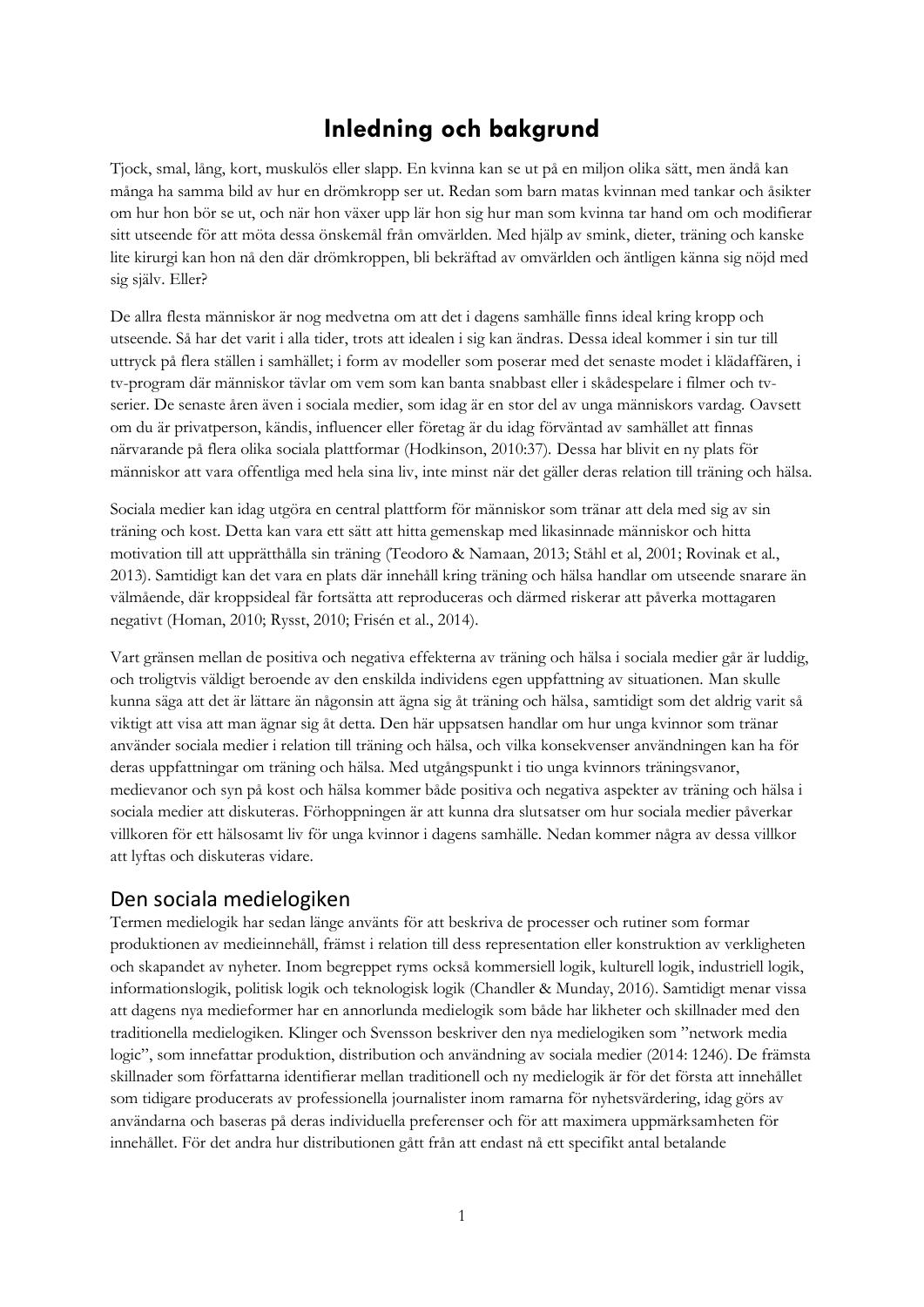prenumeranter, till att delas mellan användare likt ett kedjebrev inom nätverk för likasinnade. Slutligen beskriver Klinger och Svensson hur medieanvändning har gått från att vara en passiv konsumtion av information för en platsbunden masspublik, till att vara en interaktiv aktivitet med selektiv exponering baserad på intressen och nätverk av likasinnade människor (2014: 1246).

### <span id="page-7-0"></span>Sociala medier

Med andra ord har sociala medier haft en betydande roll i förändringen av villkoren för hur medieinnehåll skapas och sprids i dagens samhälle. Det största skiftet i dessa handlar om att villkoren för produktion och användning har sammanflätats, vilket lett till att stor del av medieinnehållet i sociala medier är producerat av vanliga konsumenter (Klinger och Svensson, 2014: 1246). Termen sociala medier används som ett samlingsnamn för kommunikationskanaler där människor har möjlighet att kommunicera direkt med varandra genom text, bild eller ljud. Exempel på sådana plattformar är bloggar, internetforum eller chattprogram såsom Facebook, Instagram och Twitter (Nationalencyklopedin; Internetstiftelsen, 2019). På dessa får allt från socialt umgänge, nyhetsförmedling, marknadsföring, organisering, kultutbyte och underhållning dela plats. Sociala medier har hyllats för att ha demokratiserat tillgången till kommunikationsteknik, medan skeptiker menar att de gjort att makten över information och personuppgifter hamnar hos ett par enskilda företag (Nationalencyklopedin).

Att unga människor idag spenderar en stor andel av sin vardag i sociala medier är inte en längre en nyhet. Tvåa på listan över de största sociala nätverken är Instagram, som de senaste åren varit det snabbast växande. Drygt två tredjedelar av unga svenskar mellan 12–35 år använder plattformen dagligen, däribland är andelen kvinnor störst (Internetstiftelsen, 2019:107–110). I många unga kvinnors liv utgör Instagram en given plats för att dela med sig och ta del av alla aspekter av vardagen. Innehåll om resor, shopping, stora tillställningar, och inte minst träning och hälsa finns lättillgängligt dygnet runt i mobilen. I denna uppsats används termen sociala medier som ett samlingsbegrepp som innefattar de typer av plattformar som beskrivs ovan, men också appar som är relaterade till träning och hälsa specifikt. Detta därför att dessa appar också har sociala funktioner som gör det möjligt att dela sina data från apparna med andra användare. Dessa appar beskrivs mer ingående i nästa stycke.

#### <span id="page-7-1"></span>Teknologi möter fysisk aktivitet

Möjligheten för enskilda individer att kunna följa och spåra data relaterad till sin hälsa har länge funnits för patienter med kroniska sjukdomar som exempelvis diabetes eller högt blodtryck. Detta var aktuellt innan framväxten av digitala teknologier, då dessa typer av patienter uppmanades att själva bevaka sina värden som en del i egenvården. Därefter har även försäkringsbolag och arbetsplatser, främst i USA, implementerat liknande teknologier inom sina organisationer (Lupton, 2017:5). Även bland den breda populationen har ett intresse av att kunna följa sin hälsa och fysiska aktivitet genom exempelvis appar och bärbar teknologi växt fram. Idag finns tusentals appar att ladda ned och som ofta är uppkopplade till en specifik bärbar mätare såsom ett armband, pulsband eller smartklocka. Detta är en bransch som fortsätter att utvecklas, och idag finns det till och med smarta klädesplagg så som tröjor, hjälmar, rack och bollar som är utrustade med sensorer som övervakar och mäter fysisk aktivitet (Lupton, 2017:5–6).

Oavsett om den aktive personen känner behov av en hälsocoach, stegräknare, kaloriräknare, styrkejournal eller en springcoach finns idag en app att ta hjälp av. Appar som Lifesum, RepCount och Runkeeper har flera tusentals användare, och dessutom finns hälsoappen Apple Health inbyggd i iPhone smartphones (Johansson, 2017). Inom sektionen för träning och hälsa fanns redan 2012 över 13 000 hälso- och träningsappar på App Store (Strickland, 2012). På internet finns i sin tur en uppsjö av artiklar och hemsidor om träning och hälsa, och på Instagram dominerar träningsprofiler och influencers med flera miljontals följare.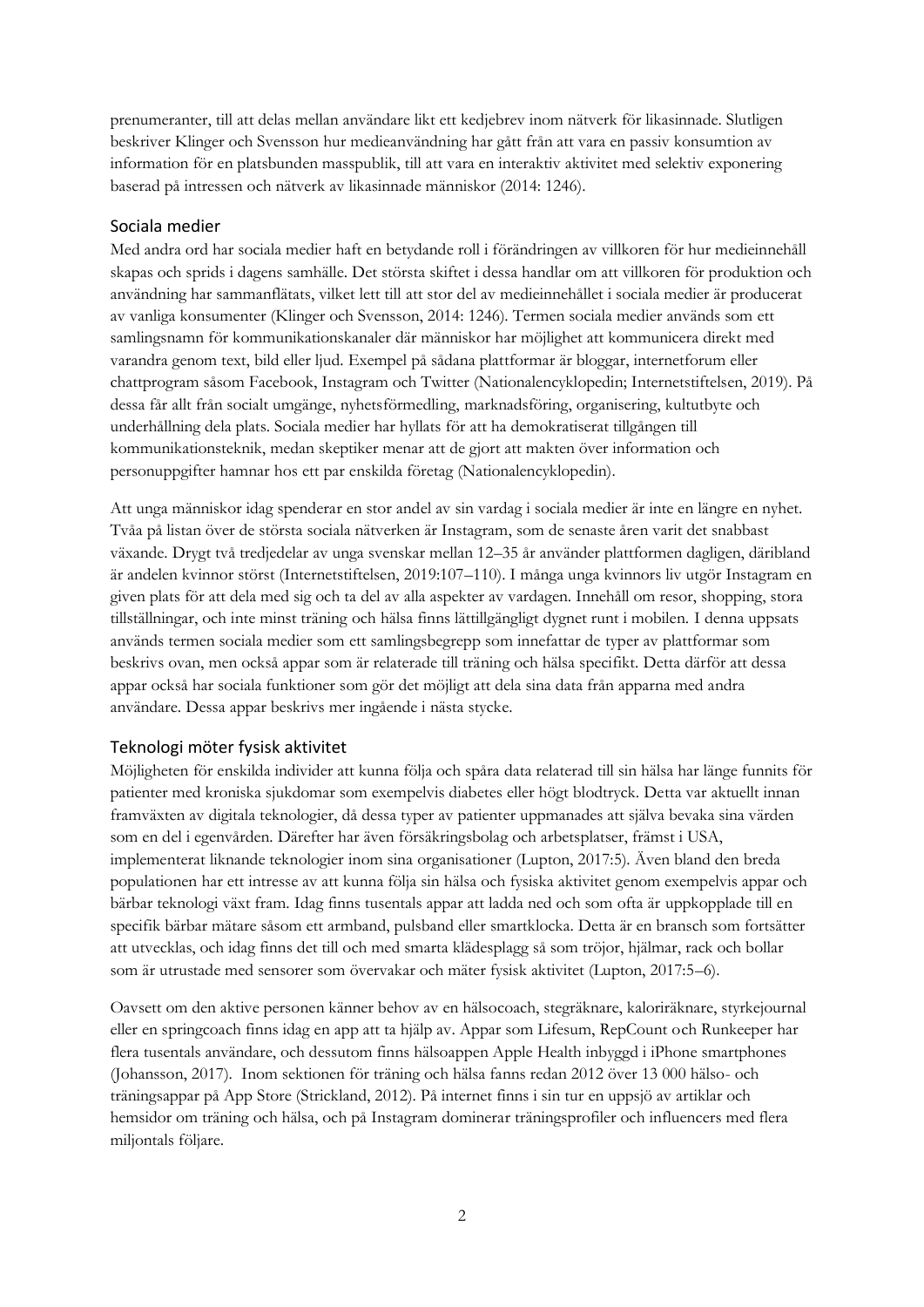#### <span id="page-8-0"></span>Fitnessvärlden i sociala medier

Inom kulturen för träning och hälsa, ofta refererat till som fitnessvärlden, florerar det profiler i sociala medier både i form av elitidrottare, personliga tränare och influencers. Vissa kan hamna inom flera av dessa kategorier. Vilka typer av personer, organisationer eller företeelser som bör räknas in i fitnessvärlden finns det ingen fast definition på. Just i detta fall utgår vi från att fitnessvärlden innefattar personer som arbetar på gym eller med träning eller hälsa i allmänhet, tävlar i fitnessgrenar eller träningsprofiler i sociala medier. Även inkluderas företag eller organisationer som verkar inom branscherna för träning och hälsa, exempelvis kosttillskottföretag, gym eller idrottsförbund av olika slag.

Sociala medier har onekligen blivit en plattform där olika människor inom världen för fitness kan mötas. Under #fitness finns drygt 371 miljoner inlägg från människor världen över (Instagram, 13 december 2019). Förutom Instagram finns det även en uppsjö av klipp som handlar om träning och hälsa på YouTube, vilket blir tydligt genom att göra en sökning på Google på videos relaterade till ordet "fitness". Resultatet visar över 600,000 träffar (Google, 13 december 2019).

#### <span id="page-8-1"></span>Fitnessprofiler och träningsinfluencers

Många influencers har samarbeten som sin främsta inkomstkälla, och vissa har miljontals följare. Bland de största namnen i Sverige finner vi både livsstilsinriktade Anna Nyström med cirka 7 miljoner följare och Kenza Zouiten Subosic med 1,7 miljoner, men även träningsprofilerade Linn Löwes också med 1,7 miljoner följare (Nilsson, 2018). Inom världen för träning och hälsa finns flera stora influencers som är aktiva både på Instagram och Youtube, exempelvis Göteborgsbaserade Hanna Öberg som är sponsrad av kostillskottbolaget Womens Best och klädvarumärket Gymshark. Inför sina 1,7 miljoner Instagramföljare och dryga 600,000 följare på YouTube delar hon med sig av tips kring träning och kost, blandat med samarbeten med allt från skönhetsföretag till hennes egna bolag som säljer träningsupplägg och redskap (Instagram, 10 december 2019). Ytterligare en av de första stora svenska profilerna inom träning och hälsa i sociala medier är Rachel "Yogagirl" Bråthen. För drygt åtta år sedan startade hon sitt Instagramkonto, med syfte om att visa människor hur hon tagit hjälp av yogan för att må bättre. Sedan dess har hennes popularitet växt och hon har med sina 2,1 miljoner följare blivit en av Sveriges största Instagramprofiler (Hiort, 2018).

Internationellt finns det ännu fler och ännu större träningsprofiler på Instagram. En av de allra största är den venezuelanska före detta sjukvårdaren Michelle Lewin. Med sina makalösa 13,5 miljoner följare delar hon dagligen med sig av träningstips, gör samarbeten med kändisar som Jason Derulo och visar glimtar av ett liv i lyx (GRIN, 2019). Men som tidigare nämnt är det inte ovanligt att de som räknas som träningsprofiler på Instagram även är verksamma inom ett annat område. Ett exempel på en sådan person är den amerikanske träningsprofilen och skådespelaren Dwayne "The Rock" Johnson, som har hela 164 miljoner följare på Instagram. Innehållet på hans konto är en blandning av inslag från hans skådespelarkarriär och hårda pass på gymmet. Han gör även samarbeten med företag inom tränings- och hälsobranschen (Instagram, 13 december 2019).

### <span id="page-8-2"></span>Mer träning och hälsa = mer hälsa?

Övervikt och fetma är ett påtagligt samhällsproblem i Sverige, där hela 51% av befolkningen hamnar inom dessa kategorier (Folkhälosmyndigheten, 2019:9). Ökningen av övervikt och fetma gäller såväl kvinnor som män, unga som gamla, inrikes och utrikes födda, liksom boende i städer och landsbygd. Dock är en av de grupper där ökningen varit störst mellan 2017 och 2018 kvinnor under 40 år (SCB, 2018). Trots det uppger 64% av befolkningen i Sverige att de är fysiskt aktiva i minst 150 minuter per vecka, och endast två av tio kvinnor mellan 20–29 år är överviktiga eller lider av fetma (Folkhälsomyndigheten, 2019:18; SCB,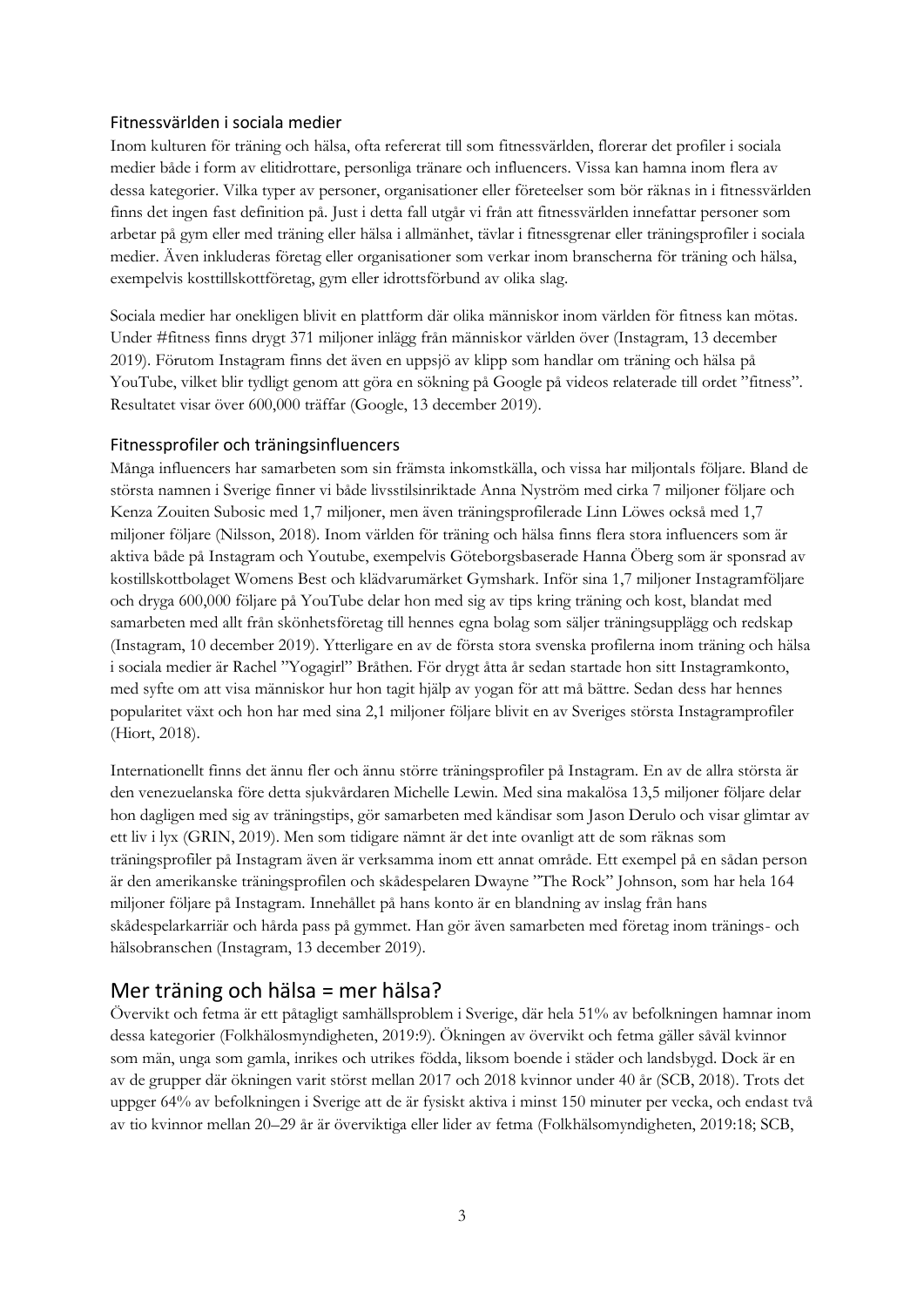2018). I relation till detta finns även en samhällelig hälsotrend som flitigt debatteras i traditionella medier, där vissa anser att fokuseringen på vikt eller utseende har gått över styr. Exempelvis i en artikel i GP liknar författaren Elina Sundström dagens besatthet av hälsa med en religion, där det viktigaste är att följa dieter och träningstrender (Engelbrektson, 2015). En annan artikel i DN lyfter fram ytterligare en kritiker, Johanna Arogén, föreläsare om kroppsideal och hälsobudskap som dessutom samarbetar med antiätstörningsorganisationen Frisk & Fri. Hon menar att unga ofta sammanblandar hälsosamt med onormalt, vilket kan innebära tydliga magrutor, mellanrum mellan låren och en stor och fast rumpa (Carlsson, 2016).

Debatten kring hälsotrender berör också vilken roll sociala medier spelar för deras framfart. Hur bilder i sociala medier bidragit till kroppshets är ett ämne som tas upp exempelvis i SVT:s serie "Kroppshets". Där diskuterar skådespelaren Mia Skäringer bland annat hur många timmar svenskarna lägger på kropp, mat och träning samt hur man kan arbeta för att bli nöjd med sitt eget utseende (SVT, 2019).

### <span id="page-9-0"></span>Moderna kroppsideal och utseendefixering i sociala medier

Som tidigare nämnt har den pågående hälsotrenden lett till att unga människor lägger mer tid att tänka på sitt utseende och sin kropp, och jämför sig med andra i större utsträckning. Träning och utseende är sammankopplade på flera sätt. Dels därför att det för många är en utav de viktigaste anledningarna till att ägna sig åt fysisk aktivitet, dels då träning och bantning har blivit former av kommersialiserade kroppspraxis – med andra ord samhälleligt accepterade sätt att få sig själv att se bättre ut (Rysst, 2010).

Sedan länge har personer som stämmer överens med rådande kroppsideal dominerat i tidningar och TV, men idag har plattformen för denna typ av innehåll breddats i och med sociala mediers framväxt. Att exponeras för problematiska kroppsideal kan resultera i negativa hälsoeffekter, då de kan göra att fler människor känner sig missnöjda med sina kroppar. Därmed kan de ta till ohälsosamma metoder för att nå ett ideal, som i sin tur kan vara överdrivet eller rentav omöjligt att uppnå (Rysst, 2010).

Bilden av vad en attraktiv kropp är har dessutom förändrats under de senaste åren, vilket skulle kunna tänkas ha en koppling till hälsotrendens framväxt. Tidigare har idealen sett annorlunda ut för män och kvinnor, där kvinnan skulle vara smal och mannen muskulös, skriver Pritchard och Cramblitt (2014). I samband med smalhetsidealets uppkomst blev samtidigt övervikt stigmatiserat och något oönskat (de Oliveira Penaforte et al., 2019). Numera är dessa aktuella kroppsideal hos båda könen, vilket innebär att fler kvinnor eftersträvar att bygga muskler (Pritchard & Cramblitt, 2014).

I sociala medier och främst på Instagram kan de stora träningsprofilerna och influencerna vara exempel på dessa ideal. Många framhäver dessutom slimmade och muskulösa fysiker med hjälp av posering och ljus. Ett kroppsideal som uppmuntrar fysisk aktivitet låter kanske inte negativt till en början, men som tidigare nämnt är det inte ovanligt att människor tar till extrema metoder för att nå sina mål (Rysst, 2010). Därmed riskerar de hälsosamma effekterna av detta ideal att försvinna. Homan (2010) förklarar att kvinnor som eftersträvar en atletisk fysik ofta mår dåligt när de missar ett träningspass, och att det nuvarande idealet som kombinerar smalhet med muskulöshet är orealistiskt för de flesta kvinnor att uppnå.

#### <span id="page-9-1"></span>*Att se ut och känna sig som en kvinna*

Likt historiens kvinnor kämpar även den moderna kvinnan med kampen mot fetma, och för att uppnå ett idealistiskt utseende. Anja Hirdman (2015) skriver att det finns ett tydligt västerländskt medialt kroppsideal för unga kvinnor, som representerar egenskaper som ungdom, slankhet och vacker hud. För att uppnå detta bör kvinnan ta till medel som dieter, kirurgi och kosmetika och till varje pris undvika en fet, veckad och hängig kropp. Men eftersom verkligheten för många kvinnor, unga som gamla, ofta inte uppfyller idealet riskerar många kvinnor att se på sina egna och andra kvinnors kroppar på ett nedvärderande sätt.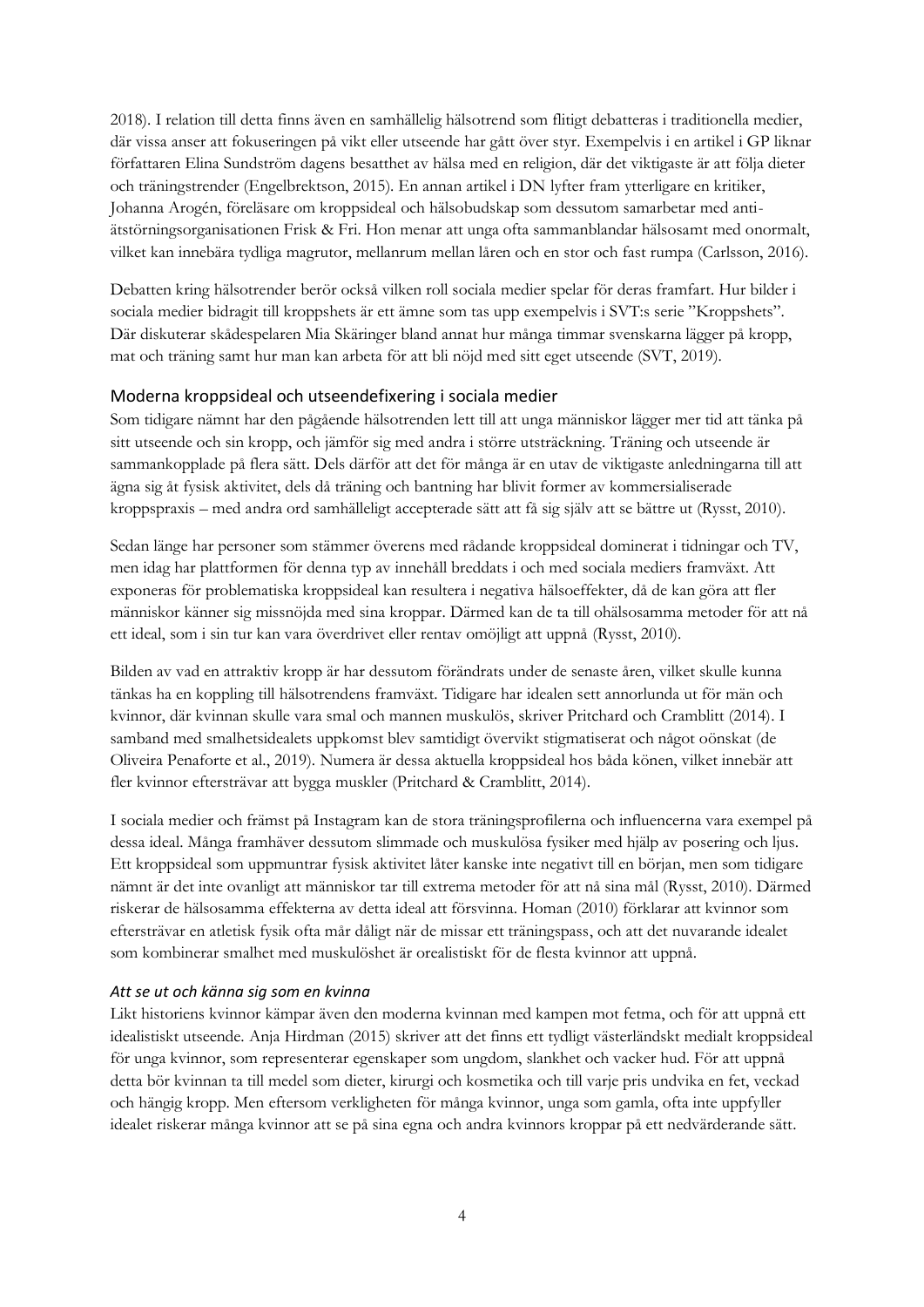Hirdman lyfter dock också det faktum att det i samhället idag pågår en debatt som uppmuntrar kvinnor att vara nöjda med sina kroppar, och inte skämmas för att visa upp den. Därmed finns det en tvetydighet i de budskap som unga kvinnor idag ställs inför, som delvis säger åt dem att vara nöjd med sig själv men samtidigt uppmuntrar till utseendeförändringar (Hirdman, 2015).

Smalhetsidealet för kvinnor i dagens samhälle kan yttra sig i olika former, exempelvis i en rak figur, en kurvigare eller en vältränad form där muskler syns. Dock är gemensamt för dessa att smalhet står i fokus (Frisén et al., 2014). Enligt Frisén et al uppkom detta ideal redan på 1920-talet, vid det lag då den stora massan hade tillräckligt tillgång till mat vilket gjorde att individer behövde kontrollera matintaget med hjälp av den egna disciplinen. Vidare menar Frisén et al att 2010-talet fortfarande bygger på detta smalhetsideal, men med fokus på att skapa en fast och "tonad" kropp som ser vältränad ut. Trots att bantning fortfarande förekommer, är det idag också vanligt att unga kvinnor tränar mer intensivt än tidigare för att uppnå idealet. Detta skapar både möjligheter lika så risker, eftersom risken finns att kvinnorna utvecklar onaturliga eller överdrivna relationer till träning och kost (Frisén et al., 2014).

### <span id="page-10-0"></span>Ett vetenskapligt perspektiv

Det finns redan ett antal studier som studerar hur människor använder digitala hjälpmedel i relation till träning och hälsa, samt hur användningen av medier kan påverka vanor av fysisk aktivitet och kosthållning i en positiv eller negativ bemärkelse. Dessutom finns ett fåtal studier på kandidat- och magisternivå som undersökt vilken roll influencers i sociala medier har spelar för rådande kroppsideal, samt hur unga kvinnor ser på dessa i relation till sig själva.

Däremot behövs det ännu ytterligare kunskap om hur unga kvinnor använder sociala medier i relation till sin egen träning och hälsa. Detta för att få en djupare förståelse för rollen sociala medier kan ha för en ung kvinnas syn på träning och hälsa, och hur hon uppfattar villkoren för ett hälsosamt liv. I ett ständigt föränderligt samhälle där sociala medier är en central del i majoriteten av unga kvinnors liv, är det viktigt att fortsätta generera ny kunskap kring vilka potentiella konsekvenser de orsakar samt vilka möjligheter de kan tillföra. Denna studie har för avsikt att göra just detta, och kan på så vis bidra med kunskap kring vilka konsekvenser innehåll i sociala medier om träning och hälsa kan ge för användarens uppfattning om dessa ämnen.

I denna studie undersöks hur sociala medier påverkar uppfattningen om träning och hälsa hos unga kvinnor som tränar. För det första genom att ge svar på huruvida de unga kvinnorna faktiskt använder sociala medier för att få information, inspiration eller motivation till träning och hälsa. För det andra genom att studera om kvinnorna upplever att innehållet i sociala medier som är relaterat till träning och hälsa är positivt eller negativt, samt huruvida de upplever att de påverkas av innehållet. Undersökningen kommer därmed att fortsätta bygga på redan existerande forskning inom området, och samtidigt tillföra en ny vinkel på relationen mellan sociala medier och träning och hälsa i form av hur mottagarens uppfattning påverkas av sin sociala medieanvändning.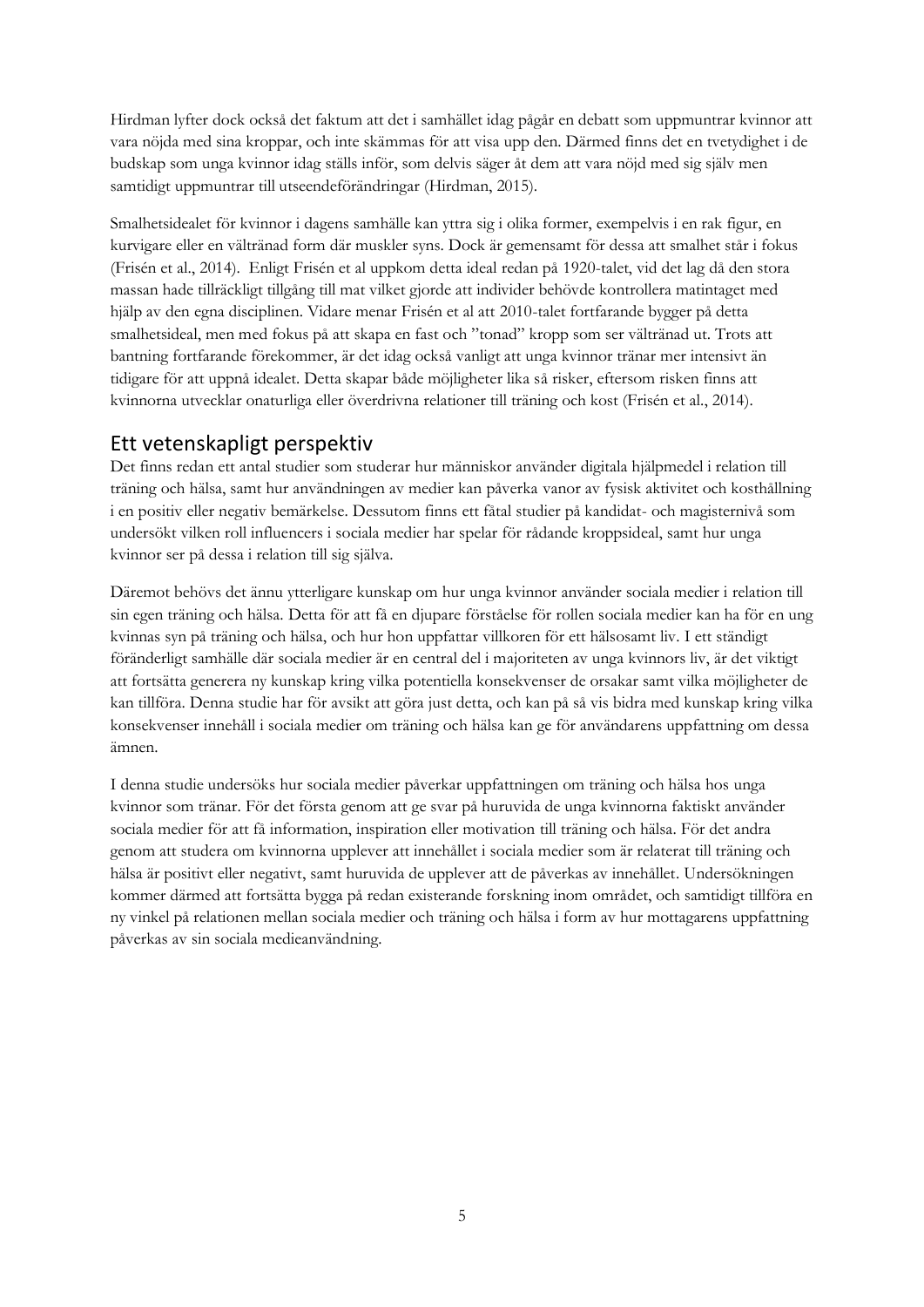# **Syfte och frågeställningar**

<span id="page-11-0"></span>Studiens syfte är att undersöka hur unga kvinnor som tränar använder sociala medier, samt hur användningen påverkar deras tränings- och hälsouppfattningar.

Syftet kommer att besvaras med hjälp av följande frågeställningar.

# <span id="page-11-1"></span>Frågeställning 1

Hur ser den sociala medieanvändningen ut bland unga kvinnor som tränar?

- Hur ser deras sociala medievanor ut?
- Hur uppfattar de innehållet de tar del av i sociala medier som berör träning och hälsa?
- Vilka syften ser de bakom sin sociala medieanvändning?

# <span id="page-11-2"></span>Frågeställning 2

Upplever unga kvinnor själva att deras syn på träning och hälsa påverkas av det innehåll de tar del av i sociala medier kring dessa ämnen, och i så fall på vilket sätt?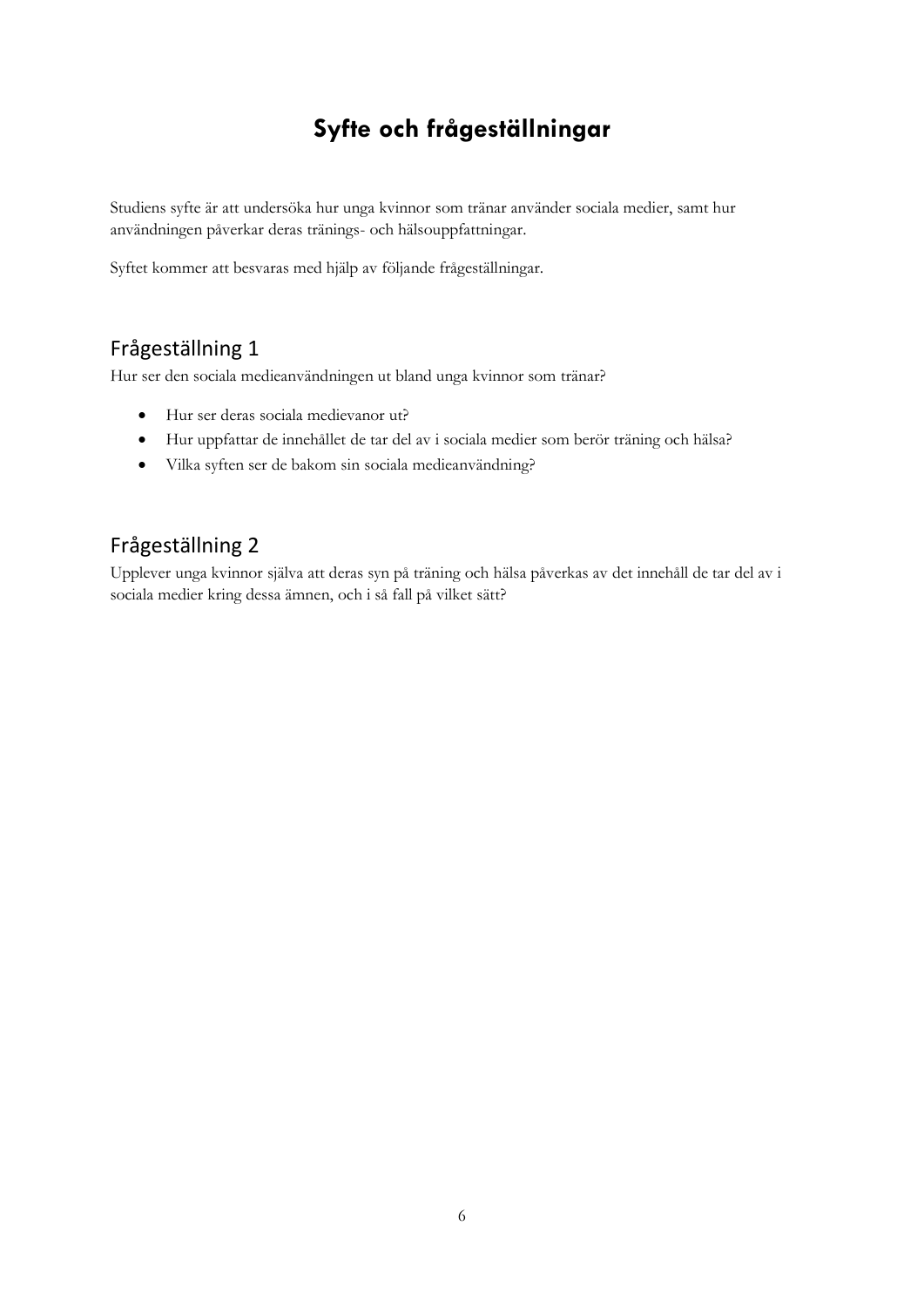# **Tidigare forskning**

<span id="page-12-0"></span>I detta avsnitt presenteras forskning som hittills har gjorts inom området, både för hur träning och hälsa kommer till uttryck i sociala medier, innehåll från influencers, digitala hjälpmedel för träning och hälsa samt området mediernas funktion som motivator för ett hälsosamt liv.

### <span id="page-12-1"></span>Träning, hälsa och sociala medier

Inom forskningen som berör hur människor i allmänhet använder sociala medier i relation till träning och hälsa finns ett antal studier gjorda internationellt. En amerikansk studie av Teodoro och Namaan får genom kvalitativ analys av inlägg på Twitter i samband med intervjuer, en ökad förståelse för hur personer använder plattformen för att dela med sig av sin träning och hälsa samt vad som motiverar dessa aktiviteter. Resultatet bekräftar tidigare teorier kring att sociala medier kan användas som ett hjälpmedel för att initiera och upprätthålla utmanande aktiviteter såsom träning och kost (Teodoro & Namaan, 2013). Samtliga intervjupersoner uttryckte en uppskattning av innehåll som kändes äkta och som direkt taget ur det verkliga livet, då det gav dem möjlighet att upptäcka hälsorelaterad information och nya människor de annars inte hade påträffat. Exempel på denna typ av hälsorelaterad information var länkar till bloggare, träningsvideor, recept, event, tips och inspirerande citat (Teodoro & Namaan, 2013: 616). Å andra sidan var det vissa intervjupersoner som uttryckte en känsla av ansvar gentemot sina följare på Twitter, och att de därmed upplevde skam och besvikelse över sig själva när de inte tränade (ibid).

Det finns därefter en mängd uppsatser på kandidatnivå som undersöker hur unga påverkas av träning och hälsa i sociala medier, vilket visar på intresset och betydelsen av att undersöka området. Ett exempel är en magisteruppsats vid Karlstads Univeristet, som genom multimodal kritisk diskursanalys undersöker hur rådande kroppsideal kontra hälsofördelar med träning avspeglas hos influencers på Instagram. Resultatet i denna studie visade att rådande kroppsideal förmedlades mer frekvent än hälsofördelar med träning i analysobjekten (Björknert, 2019). Ett annat exempel på en studie inom medie- och kommunikationsvetenskap som berör ett relaterat ämne är en kandidatuppsats vid Stockholms Universitet, där fokus ligger på hur sociala medier tros kunna leda till inspiration kontra stress gentemot mat. Detta undersöks genom en kvantitativ enkätstudie som riktas till personer i Sverige över 18 år. Resultatet visade att sociala medier bidragit till ökad medvetenhet och intresse för mat och hälsa hos svarspersonerna, samt att majoriteten av dem uppgav att de kände sig inspirerade av detta innehåll snarare än stressade (Hedman & Rading, 2016).

#### <span id="page-12-2"></span>Träningsinfluencers

Studier som handlar om hur sociala medier och influencers påverkar sina följare berör ofta ämnen som kroppsideal, självbild och självförtroende och sker ofta inom fälten för psykologi eller beteendevetenskap. Flera utländska studier inom dessa områden visar på svårigheterna att påvisa en koppling mellan användning av sociala medier och missnöje med sin kropp (Perloff, 2014:6; Ferguson, 2011:1). Dock visar en studie inom psykologi att unga kvinnor som ständigt utsätter sig för innehåll i sociala medier som visar kroppsliga ideal, förstärker vissa specifika definitioner av fysisk attraktivitet. Studien visar också att denna typ av exponering har en negativ effekt på den egna självbilden hos dessa kvinnor (Engeln-Maddox, 2005). I kontrast visar en svensk magisterstudie i genusvetenskap som undersöker hur ett antal svenska influencers – däribland träningsinfluencern Linn Löwes – porträtterar lycka via sina Instagramkonton. Resultatet visar bland annat att Löwes publicerar innehåll som uppmuntrar till ökat självfötroende och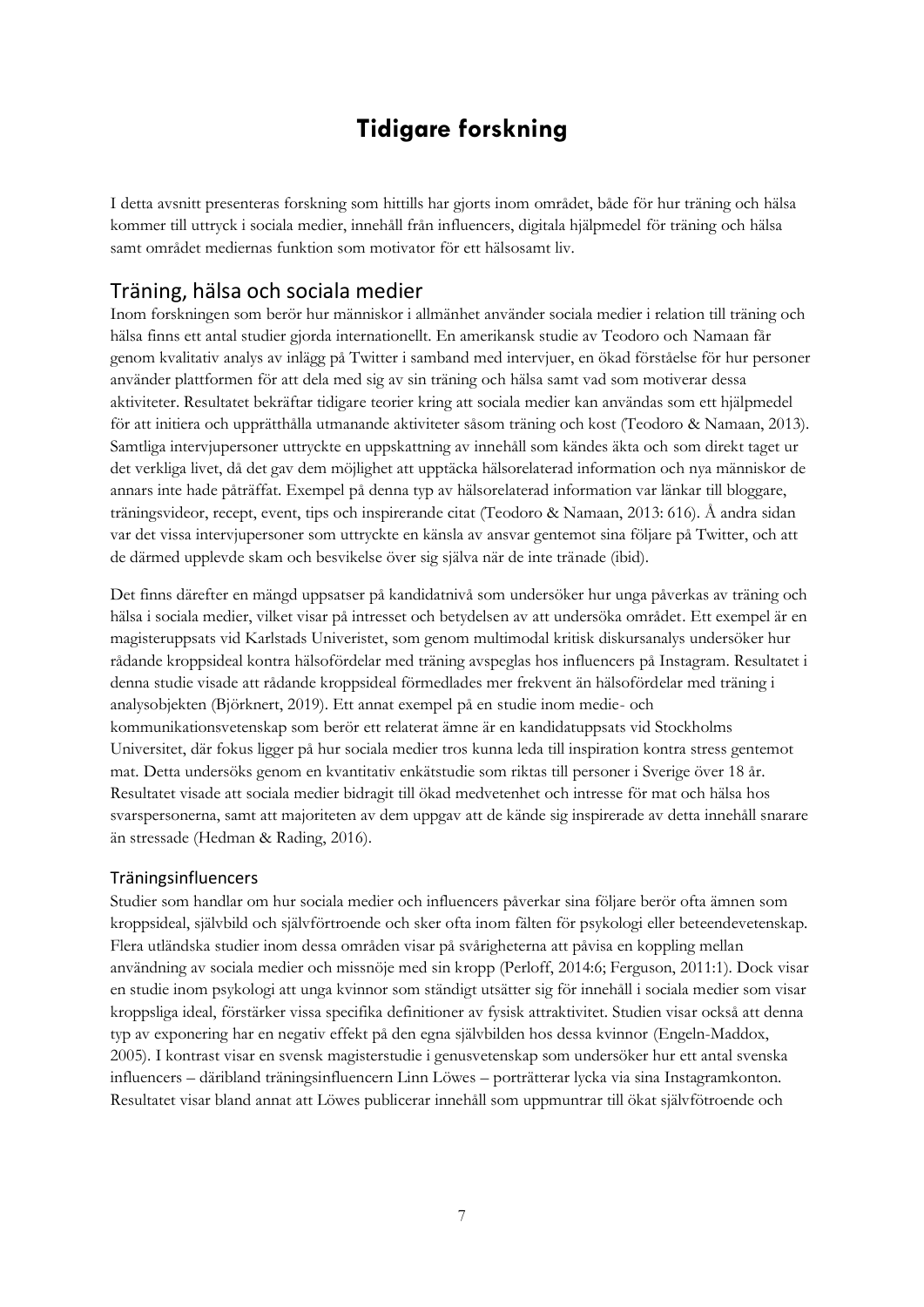självkänsla och som enligt författaren syftar till att bemöta den bristande jämställdhet som finns i samhället (Rosén, 2019).

# <span id="page-13-0"></span>Tränings- och hälsoappar

En annan amerikansk studie beskriver hur studenter mellan 18 och 30 år använder hälso- och träningsappar för att ändra sitt beteende, vilket undersöktes med hjälp av kvalitativa intervjuer (Gowin et al, 2014). Resultatet visade att de flesta intervjupersonerna laddade ner en app i syfte att nå ett mål och att appen hjälpte dem att uppnå målet. Dessutom kunde författarna urskilja två typer av grupper bland sina intervjupersoner; de som använde appar som stöd i ett redan etablerat beteende och de som använde appar för att anta en ny typ av beteende. Vidare återgav majoriteten av intervjupersonerna att egenskaper som de uppskattade hos dessa appar var att de var gratis, lätta att använda, gav visuella eller ljudbaserade riktlinjer samt gav spelliknande belöningar (ibid).

### <span id="page-13-1"></span>En källa för motivation och inspiration – eller?

En amerikansk studie undersöker huruvida teknologi och sociala medier har gett unga vuxna mer motivation för att träna och leva hälsosamt eller inte. Studien utfördes på personer mellan 18 och 25 år i åtta fokusgrupper, där fokus låg på deras upplevelser av hur sociala medier påverkar deras hälsobeteenden (Mitchell Vaterlaus et al, 2014). Tre teman kunde identifieras efter analysen; unga vuxna upplevde teknologi både som en barriär och motivator för träning, sociala medier gav tillgång till recept som därmed expanderade valmöjligheterna för hälsosam mat, samt att det de upplevde att det är vanligt bland unga vuxna att dela information och bilder relaterade till träning i sociala medier. Gällande dessa innehåll ansåg de att beroende på kontext kunde dessa innehåll både fungera som inspiration men också missanvändas (Mitchell Vaterlaus et al, 2014).

### <span id="page-13-2"></span>Digitalt stöd

Flera studier har visat att socialt stöd från exempelvis vänner och familj har positiva effekter på motivationen hos en person att träna och leva hälsosamt (Ståhl et al, 2001; Rovinak et al., 2013). Det har därmed blivit intressant för forskare att undersöka om samma slutsatser går att dra om medier, traditionella som digitala.

I en artikel av Rovinak et al. (2013) föreslås en modell för förhållandet mellan digitalt stöd och fysisk aktivitet. Författarna har i modellen beskrivit tre grupper av vuxna individer som innan studien hade en låg fysisk aktivitet. Samtliga tre grupper ska enligt modellen få ett 12 veckor långt träningsprogram, där de får olika typer och mängd av stöd under tiden (Rovinak et al, 2013). Den första gruppen får enbart stöd via epost, den andra genom fysiska möten samt individanpassade e-postmeddelanden i kombination med digital utrustning så som en puls- och GPS-klocka. Dessutom uppmanas denna gruppen att varje vecka rapportera sin fysiska aktivitet till forskningsledarna. Den tredje gruppen erbjuds samma digitala stöd och information som grupp två, och får dessutom tillgång till en privat Facebookgrupp där de kunde kommunicera med andra personer som deltog i studien. Författarna vill med rapporten belysa hur ökat stöd med hjälp av sociala medier kan bidra till en ökad fysisk aktivitet (Rovinak et al, 2013).

I kontrast visar en studie av Ståhl et al. (2001) att stöd via traditionella medier som TV, radio och tidningar inte ökar sannolikheten för en individ att utföra fysisk aktivitet. Studien, som baserades på telefonintervjuer med 3 324 personer i totalt sex europeiska länder, visade snarare att dessa medier var mer troliga att bidra till ökad inaktivitet hos respondenterna (Ståhl et al, 2001). Huruvida dessa resultat går att applicera i sociala medier är tveksamt, då de olika typerna av medier har många skillnader. Särskilt med utgångspunkt i teorin om digital deltagarkultur som lyfts nedan i teorikapitlet.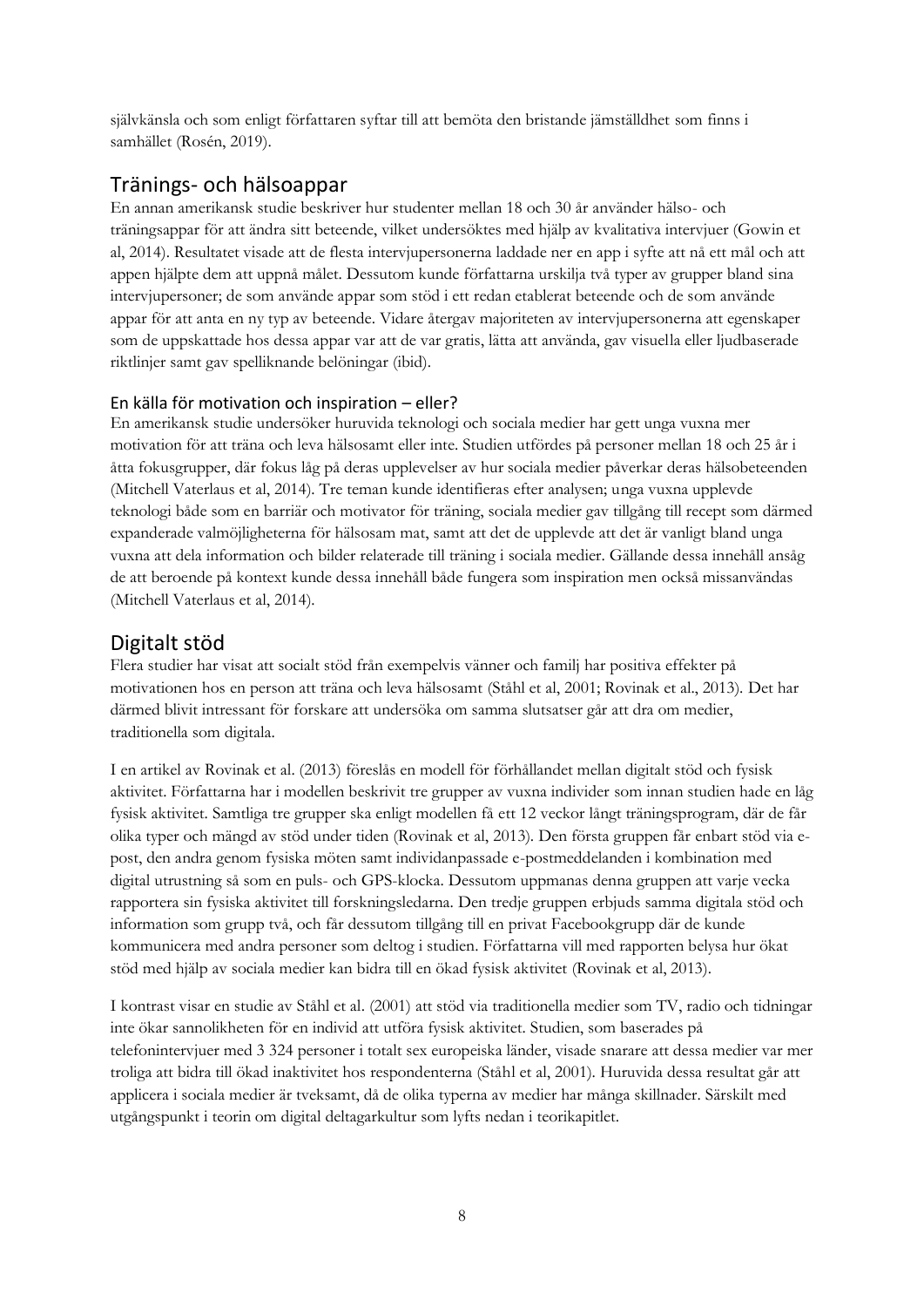# **Teori**

<span id="page-14-0"></span>Detta avsnitt beskriver de teorier som ligger till grund för studiens syfte och frågeställningar.

### <span id="page-14-1"></span>Betydelsen av internet och sociala medier för användaren

Samhällets digitalisering har förändrat hur människan ser på kommunikation. Framförallt vad gäller möjligheterna för global kommunikation men också för relationen mellan sändare och mottagare, menar Hodkinson (2010: 32). Ett exempel på detta är hur internet och sociala medier har möjliggjort för många människor att engagera sig i samma innehåll samtidigt, och dessutom skapa och distribuera eget innehåll (Hodkinson, 2010: 34). Vidare menar Hodkinson att det finns en social aspekt av internet som i stor grad påverkas av dess flexibilitet i jämförelse med traditionella medier. Han beskriver internet snarare som ett integrerat nätverk av kommunikationsalternativ än ett enskilt medium; med allt från mass-, interpersonell, envägs- och tvåvägskommunikation till texter, bilder och video (Hodkinson, 2010:37).

### <span id="page-14-2"></span>Medieanvändning som kultur

Som tidigare nämnt är sociala medier idag en stor del av vardagen hos många unga vuxna, och skulle kunna ses som en del i en modern ungdomskultur. Men långt tidigare fanns det personer som talade om att medieinnehåll var mer än bara meningslösa texter och bilder, och framförallt att betydelsen av budskapen i medierna kan tolkas på olika sätt. En av dem var Stuart Hall, som inom cultural studies och med inspiration i semiologin beskriver hur budskap kodas in i medieinnehållet av avsändaren. På så vis har medieinnehåll också institutionella, politiska eller ideologiska budskap inbäddade i sig. Hall menar att dessa mediebudskap därmed har makt att förstärka dominanta eller hegemoniska idéer (Hall, 1993). I kontrast till semiologin fortsätter han därefter att beskriva begreppet avkodning, med vilket han menar att de inbäddade budskap som beskrivs ovan endast får fullt genomslag om mottagaren avkodar innehållet på det sätt som avsändaren velat (Hall, 1993).

Sedan Halls tid har det vuxit fram en del kritik mot teorins fyrkantighet. Paul Hodkinson grundar sin kritik i att den har för avsikt att beskriva både till vilken grad mottagaren accepterar kodningen av inbäddade budskap i medieinnehållet, och hur mottagaren ställer sig till dessa breda dominanta idéer. Hodkinson menar att teorin därmed präglas av en viss ambivalens, i synnerhet när det handlar om mottagare som står inför ett innehåll vars kodade budskap står i motsats till dennes egna uppfattning (2017:87). Ytterligare en kritiker är Fiske (1991) som menar att medieinnehållet eller de produkter som erbjuds i samhället inte har en bestämd betydelse som är till för att avkodas. Fiske påstår att meningen hos dessa snarare produceras av mottagaren själv genom interaktion med innehållet eller produkten (1991). Vidare trycker han på vikten av att innehållet bör erbjuda möjligheter för flera typer av meningsskapande, som mottagaren sedan själv får skapa sig en uppfattning om. Med andra ord bör innehållet vara flexibelt nog för att innehålla budskap som kan tolkas annorlunda av flera olika grupper av individer (Fiske, 1991). Ett exempel på detta som går att relatera till denna studie är att innehåll från en träningsinfluencer för vissa mottagare kan tolkas som inspirerande, men för andra tolkas som en symbol för problematiska kroppsideal.

### <span id="page-14-3"></span>Digital deltagarkultur

I takt med digitaliseringen har spelreglerna för både produktion och användning av medier ändrats. Flera forskare inom fältet medie- och kommunikationsvetenskap har noterat att linjerna mellan produktion och konsumtion av innehåll håller på att suddas ut. En av de centrala företrädarna för dessa idéer är Jenkins (2006), som definierar deltagarkultur som något som ofta används för att tala om länken mellan lättillgängliga teknologier, innehåll skapat av användare, och någon form av maktskifte mellan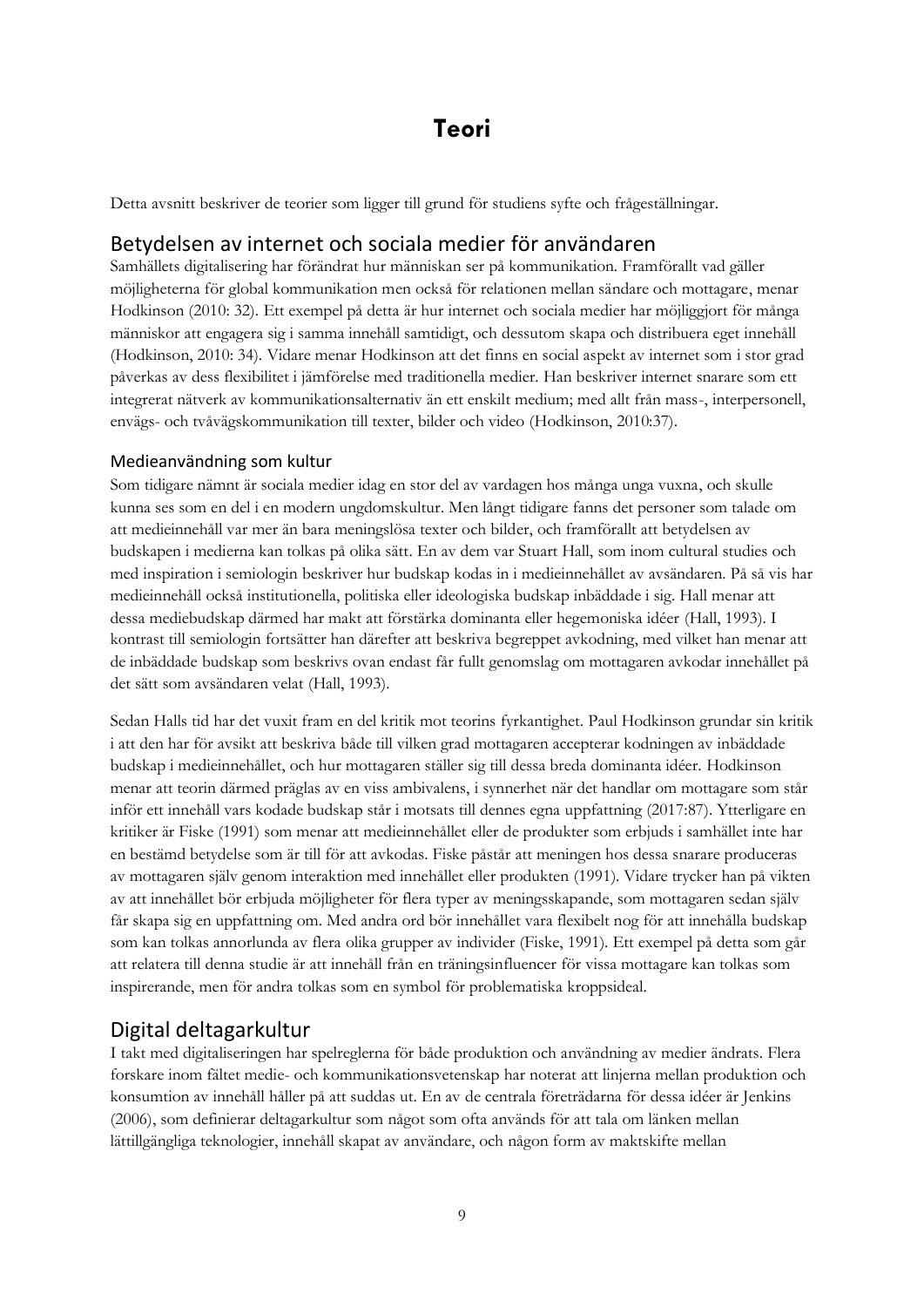medieindustrin och dess konsumenter. Jenkins beskriver också en konvergenskultur där mediekonsumenter i stor utsträckning påverkar medieinnehållet genom sin interaktion med andra, kreativitet och ibland aktivism (Jenkins, 2006; 2008). Inte nog med att möjligheterna för konsumenten att skapa, distribuera och dela innehåll har ökat, användarna kan också styra och kontrollera sin mediekonsumtion i större utsträckning idag. Genom mobilen, TV och internet kan användaren själv välja när, var och hur denne ska konsumera medier (Hodkinson, 2017:90).

Tätt sammankopplat med begreppet digital deltagarkultur är begreppet populärkultur, som enligt Jean Burgess och Joshua Green kan tolkas på olika sätt. Å ena sidan beskrivs populärkultur som masskommersiell konsumentkultur där dokusåpor, shoppinggallerior, kändisar, topplistor och dataspel ofta står i fokus. Å andra sidan kan populärkultur, eller människornas kultur, förstås som en autentisk kultur skapad ur långa traditioner och som särskiljer sig från högkultur och kommersiell kultur (Burgess & Green, 2009:11–12). Med utgångspunkt i videoplattformen YouTube beskriver Burgess och Green hur konsumenter ur ett deltagarperspektiv upplever innehållet på YouTube, och på så vis engageras i populärkultur på olika sätt. De menar att detta engagemang delvis sker i form av amatörproduktion och delvis som konsumtion av kreativitet. Med andra ord kan YouTube både vara en plattform som förser konsumenter med tillgång till kultur, men också en plattform som möjliggör för konsumenter att vara producenter (Burgess & Green, 2009:14). De menar att likt alla typer av medier kan YouTube endast förstås som något människor använder i sina vardagliga liv. YouTube-användare engagerar sig i nya former av publicering, delvis genom att beskriva och kommunicera sina egna kulturella upplevelser vilket idag är direkt sammankopplat med kommersiella populärmedia (Burgess & Green, 2014: 48).

#### <span id="page-15-0"></span>Från amatör till internetkändis

Burgess och Green förklarar också att ett vanligt antagande är att rå talang kombinerat med digital distribution kan direkt leda till framgång och kändisskap. Detta antagande blir speciellt synligt på Youtube, där det finns flera exempel på enskilda individer som blivit framgångsrika och därmed möjligen bekräftar denna föreställning (Burgess & Green, 2009:22). Det finns det även flera exempel i den svenska YouTubevärlden, exempelvis med Therese Lindgren och Felix 'PewDiePie' Kjellberg som båda startade som amatörer på YouTube men som idag har miljontals följare. Dock finns ett kontrasterande perspektiv som anser att trots att en amatör har möjlighet att få en kändisliknande status, betyder inte det att de innehar makt över medierna eller innehållet i dem. Med andra ord ligger makten över vem eller vad som får komma till tals fortfarande hos de traditionella massmedierna, som kontrollerar även det som kändisar uttalar sig om. Därmed kan det tolkas som att framgång inte enbart baseras på popularitet på nätet, utan också genom möjligheten för nya typer av innehåll att ta sig förbi gate-keeping mekanismerna hos de traditionella medierna (Burgess & Green, 2009:23–24).

I en studie som undersöker innehållet på YouTube finner Burgess och Green att trots att majoriteten av innehållet på plattformen kommer från privatpersoner snarare än företag, där kategorin vloggar dominerar, finns det även en stor andel som använder YouTube som en del i sitt arbete. Det finns många kända vloggare som marknadsför sig själva och andra företag på YouTube, och tjänar pengar på antalet visningar (Burgess & Green, 2009:56). Det finns ett flertal svenska exempel på dessa, så som Margaux Dietz och Jocke & Jonna vars yrke inkluderar att dokumentera sina liv och publicera på YouTube. Burgess och Green drar utifrån detta slutsatsen att man för att förstå populärkulturen på YouTube inte bör särskilja på amatör och professionellt innehåll, eller på kommersiella eller kulturella handlingar. Därmed bör YouTube snarare ses som ett kontinuum av kulturell delaktighet (Burgess & Green, 2009:57).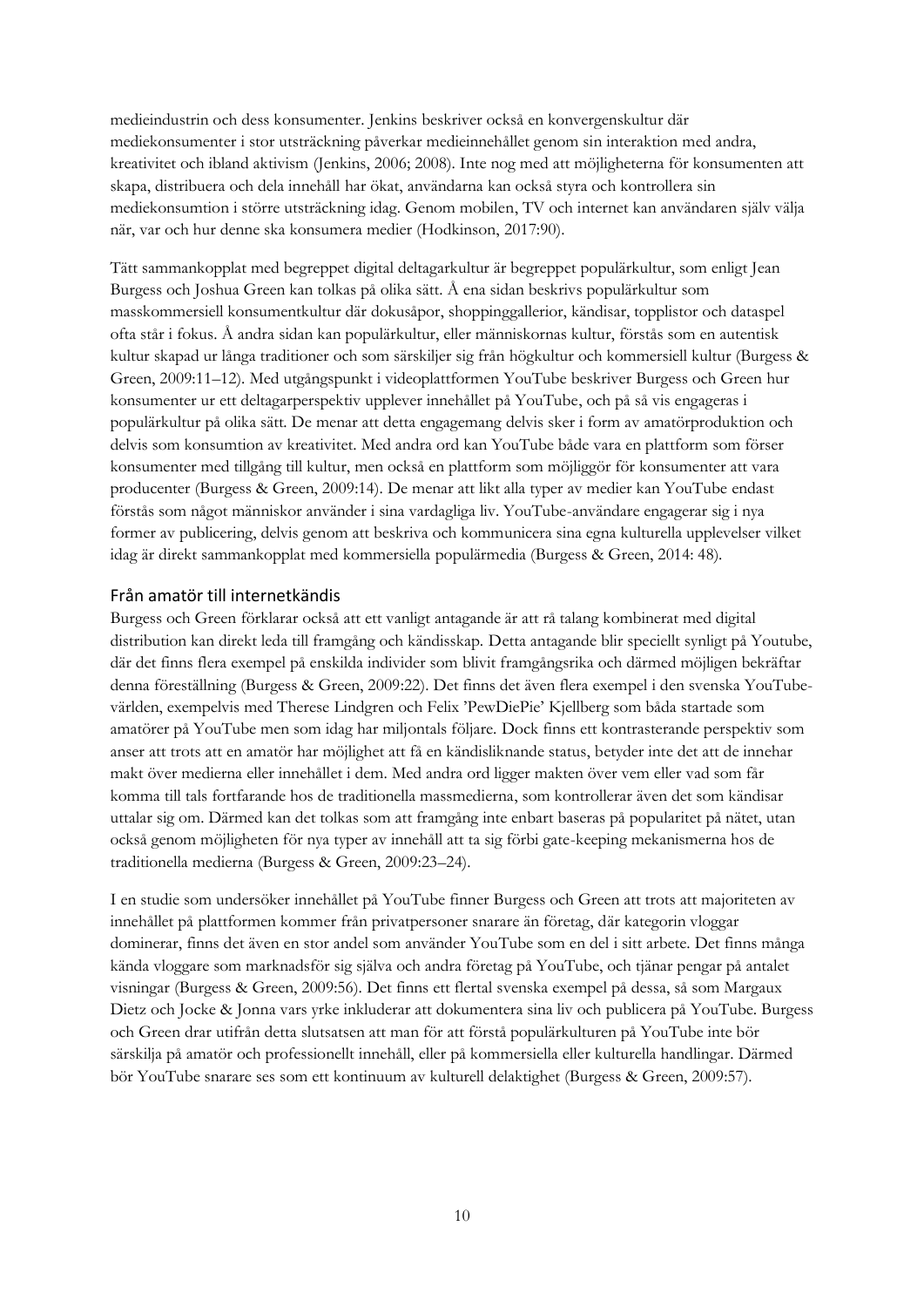# <span id="page-16-0"></span>Influencers – den digitala erans opinionsledare

I samband med framväxten av sociala medier har nya typer av yrken, så som influencers tagit allt mer plats i offentligheten. En influencer kan definieras som en person som får betalt av företag för att visa och beskriva deras produkter och/eller tjänster i sociala medier, samt uppmuntra människor till att köpa dessa (Cambridge Dictionary). Relaterat till influencers är också begrepp som trovärdighet, deras stora räckvidd samt möjlighet att övertala människor med hjälp av sin genuina framtoning (Pixlee). Det som i en dansk studie anses vara unikt med dem, och som bidrar till deras trovärdighet, är att de framstår som uppnåeliga som vanliga konsumenter med samtidigt har en överlägsen kändisliknande status (Martensen mfl, 2018:335).

Trots att influencers är ett fenomen tillhörande den digitaliserade tidsåldern, kan det vara möjligt att finna en förklaring till deras påverkanskraft även i äldre idéer. Ett exempel på det är tvåstegshypotesen, som formulerades av Lazarfeld och Katz under mitten av 1900-talet (Lazarfeld & Katz, 2017). Tvåstegshypotesen utgår från att massmediernas budskap flödar genom så kallade opinionsledare innan de når ut till publiken. Förmedlingen av budskap sker alltså i två steg, vilket motsäger den traditionella föreställningen om en rak och obruten linje mellan massmedier och publik. Opinionsledaren beskrivs som en inflytelserik person i publikens geografiska närhet som tolkar mediernas budskap åt oss, och därmed också påverkar vilka budskap vi tar del av. Ytterligare egenskaper är att denne är en aktiv mediekonsument, representerar vissa värderingar samt har en central position i olika sociala nätverk (ibid.)

Trots att teorin har flera år på nacken finns det de som argumenterar för dess relevans även i dagens mediesamhälle. Vissa forskare menar att opinionsledarens roll har stärkts i dagens nya mediesamhälle, men att den ursprungliga teorin innehåller begrepp som skulle behövas se över (Jervelycke Belfrage, 2018:2). Exempelvis att kravet på geografisk närhet inte längre är relevant ur en nutida kontext, vilket därmed skulle kunna ersättas av digital-social närhet. Detta för att bättre beskriva hur sociala relationer förändrats i samband med digitaliseringen, vilket bland annat lett till att den geografiska placeringen av dem vi interagerar och skapar sociala relationer med spelar mindre roll (Jervelycke Belfrage, 2018:2). Ur synpunkt för studien är det inflytelserika personer i sociala medier – såsom träningsinfluencers – som tros kan agera opinionsledare och därmed påverka vilket budskap som når publiken, alltså deras följare. Tvåstegshypotesens grundföreställning om att mediernas effekter går i två steg där opinionsledare påverkas av medierna som i sin tur påverkar sin omgivning, skulle därmed kunna tänkas förklara den påverkanskraft som influencers har på sina följare. I så fall skulle det vara aktuellt att tänka sig att avsändaren i det första steget i detta fall skulle vara företag som genom en influencer vill sälja sitt budskap till en publik. Ett annat sätt att se på det är att influencern är att de utgör avsändaren i det första steget, och att deras följare sedan agerar opinionsledare genom att köpa och bruka de produkter som influencern är ambassadör för.

Dock är det också relevant att diskutera huruvida det går att se på dagens mediesamhälle ur ett perspektiv där kommunikationen endast går i två steg. Trots att dagens influencers kan ses som en opinionsledare för ett företags budskap, exempelvis genom att vara ambassadörer för varumärken eller produkter, bör även konsumentens roll hållas i åtanke. Sociala medier inte bara tillåter stora företagsprofiler med hundratals följare att sprida sina budskap, utan även andra användare att dela innehållet vidare (Jenkins, 2006; 2008; Hodkinson, 2017). Därmed kan ännu fler agera opinionsledare, och ännu fler steg adderas till kommunikationskedjan.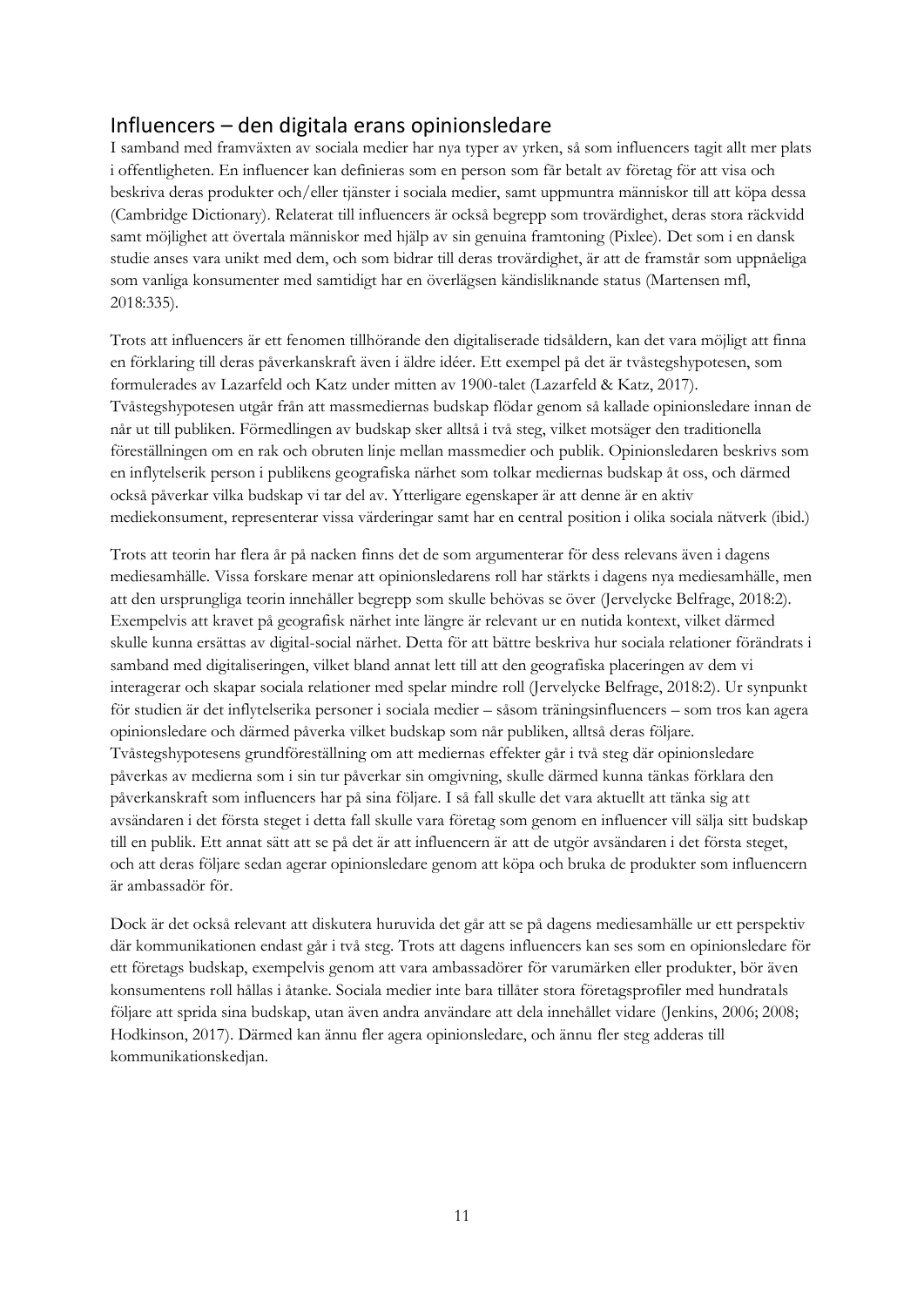# <span id="page-17-0"></span>Kritik mot digitaliseringen av träning och hälsa

Kopplingen mellan medier och hälsa blir direkt synlig i den uppsjö av appar och hemsidor som har för avsikt att hjälpa människor som vill följa sina rutiner kring träning och hälsa. Ofta används termen "social fitness" inom forskningen som refererar till delning av personliga data för att främja motivation och uppnå personliga mål (Lupton, 2017:8). Termen innebär ur ett brett sammanhang att man uppmuntrat människor att gå med i grupper som ett sätt att gemensamt stötta andra på deras väg mot att uppnå sina hälso- och träningsrelaterade mål. Vikten av sociala nätverk för motivationen är återkommande inom forskningen (ibid).

Under 2011 publicerades en vetenskaplig artikel av en grupp forskare inom informations-, data- och elektronikingenjörskap på just detta ämne (Purpura et al, 2011). I artikeln beskriver författarna ett fiktivt digitalt viktminskningsprogram som de kallar "Fit4Life", där deltagarnas kalorikonsumtion, träning och metabolism mäts samtidigt som sociala medier undersöks som stöd och motivation för deltagarna. Programmet var designat med avsikt att övertyga deltagarna om att träna mer och äta mindre, och använde diverse avancerade teknologier för att spåra och beräkna allt från matintag till användning av sociala medier. När författarna utförligt redogjort för programmet, tydliggjorde de att syftet med artikeln och det fiktiva programmet var att parodiera och kritisera de övertygande tekniker som den de just beskrivit. De ville även belysa de sociala och etiska problem som kommer med dessa typer av övertygande tekniker, och hur enkelt de kan missbrukas. Med andra ord testades aldrig programmet, då poängen med artikeln var för författarna att påvisa normaliseringen av extrema former av digitala hälsohjälpmedel (Purpura et al, 2011).

Deborah Lupton är en central kritiker av hur hälso- och träningsappar och andra digitala hjälpmedel påverkar människors relation till träning och hälsa. Hon ifrågasätter hur dessa idag är accepterade som ett sätt att övertala människor till att bete sig på ett visst sätt i syfte att främja sin hälsa. Framförallt riktar hon kritik mot att företag och statliga myndigheter inkorporerar dessa i hälsopromotionsprogram (Lupton, 2014:174). Lupton poängterar bland annat problemet med att kvanitifera beteenden och kroppsfunktioner, på ett sätt som gör att hälsa och välmående representeras i siffror. Ett sätt att motverka detta hade exempelvis varit genom att fokusera på känslan av ett träningspass snarare än hur många kalorier tränaren bränt. Hon menar att apparna skapar en smal representation av indikatorer och koncept för hälsa (Lupton, 2014:178). Vidare anser hon att det finns en risk att dessa digitala hjälpmedel kan gå från uppmuntran, till övertalning, till tvång mot användaren (Lupton, 2014:179).

Samtidigt pekar flera andra på de positiva upplevelser som användare har av att dela med sig av information om sin träning och hälsa i sociala medier, exempelvis i form av att känna sig delaktig i en grupp med likasinnade människor, att få demonstrera vad man uppnått, motivera andra eller tävla sinsemellan (Whitson, 2013). Vissa menar att detta beror på att när spårning av sin egen träning och hälsa publiceras i sociala medier, relateras det till en vilja att vara del av en grupp, anknyta och dela något med andra, dela lika upplevelser och lära sig mer om sig själv i relation till träning och hälsa (Banning, 2015).

### <span id="page-17-1"></span>Summering

Avsnittet ovan har identifierat ett antal normer och företeelser i dagens samhälle som på olika sätt skapar förutsättningar för hur människor använder sociala medier. Dels beskrivs hur och varför sociala medier kan tänkas ha blivit en så stor del i unga människors vardag, dels vad de tros betyda för dem. De visar också hur integrerade sociala medier har blivit i vår vardag där alla delar av våra liv, träning och hälsa inkluderat, har blivit tätt sammankopplat med medieanvändning och konsumtion. Detta som en naturlig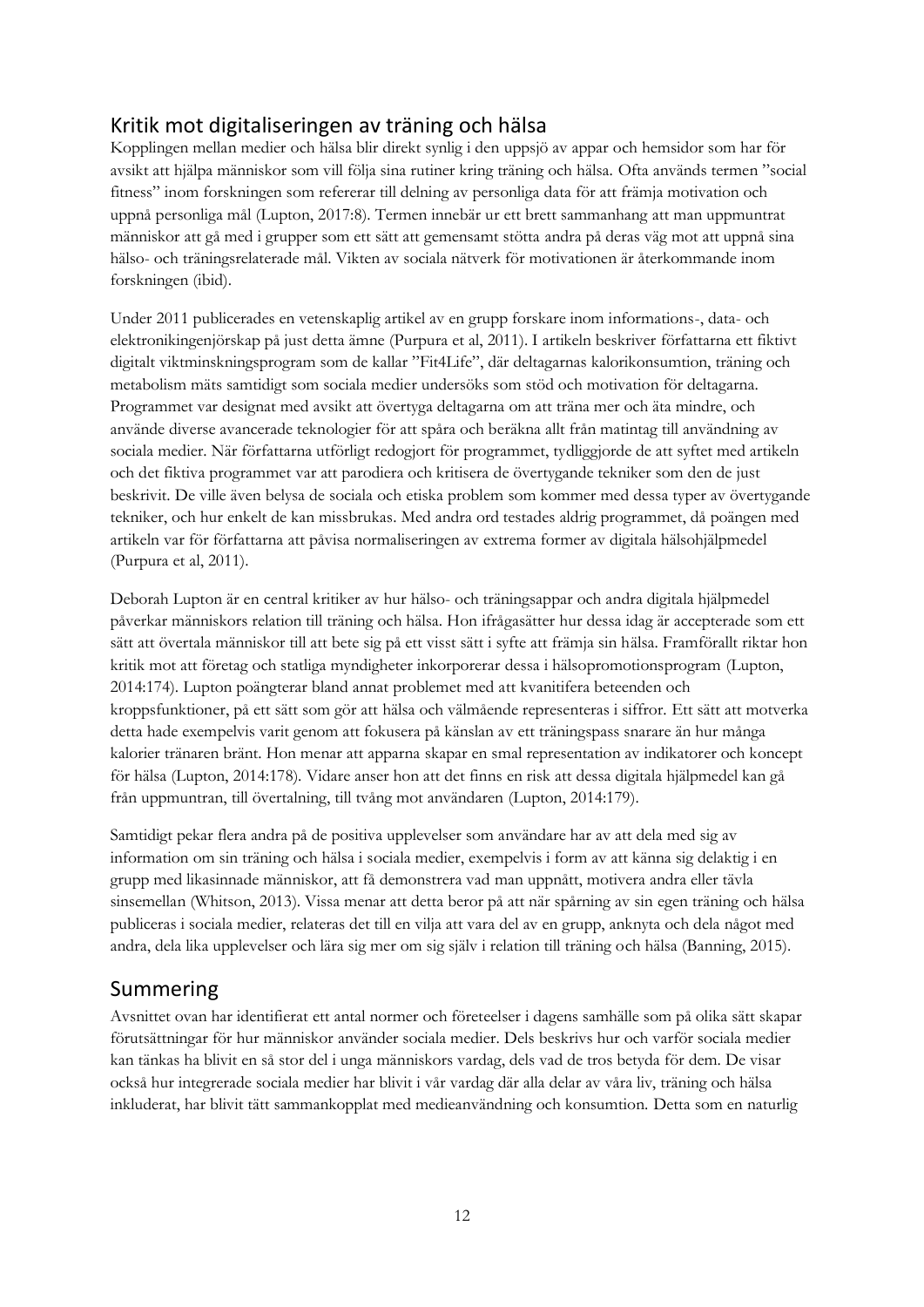del av unga människors kultur. Slutligen belyses också användarens aktiva roll i konsumtion av medieinnehåll, och hur dessa kan tolkas på olika sätt av olika personer.

Det som dock är viktigt att betona är att dessa förutsättningar för medieanvändning både innebär möjligheter och risker, vilket blir direkt tydligt i den kritik mot digitaliseringen av träning och hälsa som beskrivs ovan. Det är därmed framförallt denna komplexitet och dubbeltydighet som kommer att tas med in i följande delar av arbetet med denna studie.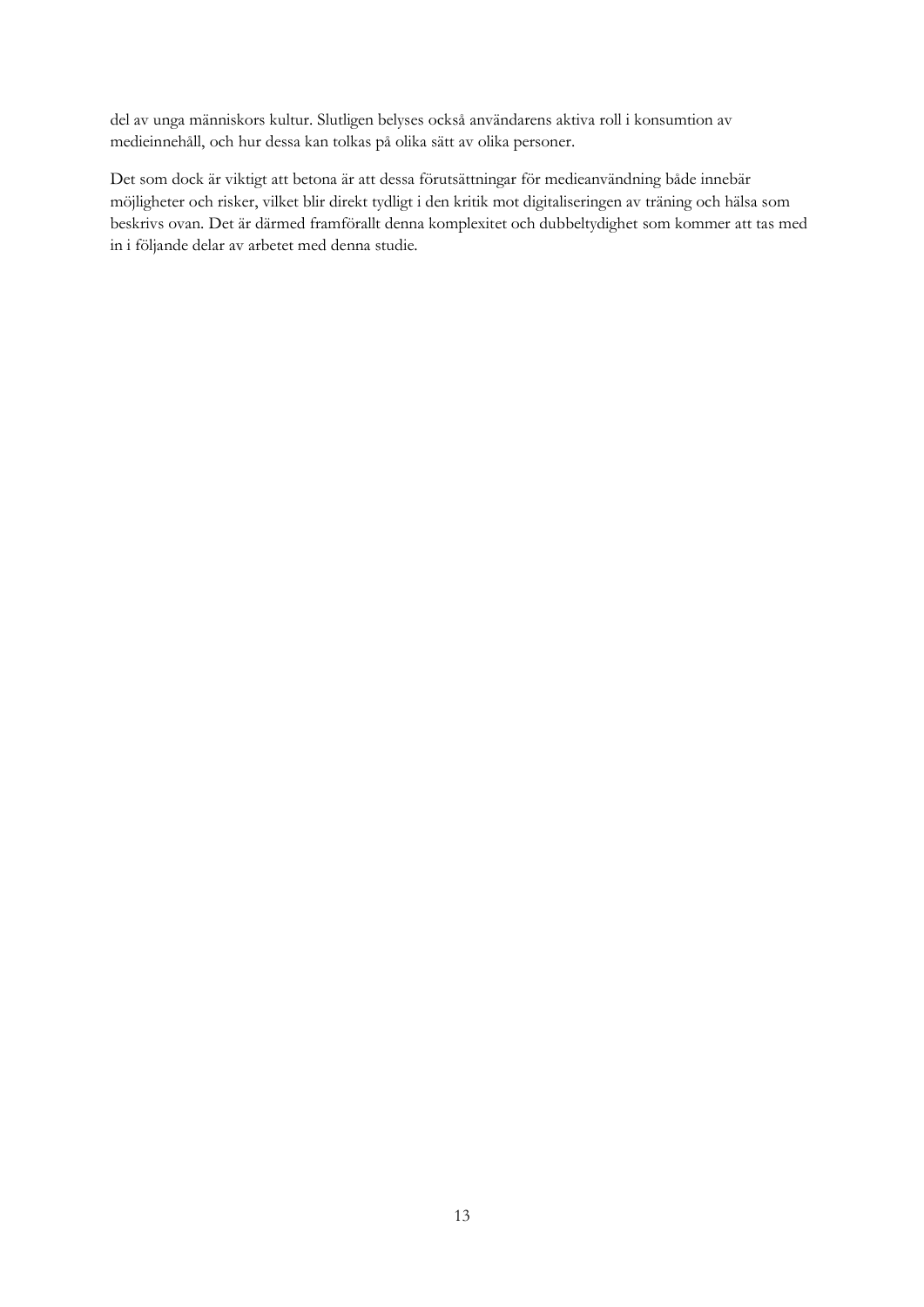# **Metod**

<span id="page-19-0"></span>För att försöka besvara hur unga kvinnor använder sociala medier i relation till sin egen träning och hälsa och hur det påverkar deras uppfattningar om dessa ämnen, har jag valt att genomföra kvalitativa samtalsintervjuer. Där får intervjupersonerna möjlighet att reflektera över sina vanor kring träning, medieanvändning och kost samt hur dessa kan tänkas hänga ihop. Styrkor och svagheter i mitt metodval kommer att diskuteras löpande i kapitlet.

### <span id="page-19-1"></span>Metodval – intervjuer

Studien baseras på semistrukturerade samtalsintervjuer med tio unga kvinnor som tränar. Metoden har valts därför att syftet med studien är att få djupare förståelse för urvalsgruppens upplevelser av relationen mellan sociala medier och träning och hälsa, vilket intervjumetodens öppna struktur ger möjlighet till. En av fördelarna med metoden är att den är relativt fri från regler vilket ger möjlighet för intervjuarens färdigheter, kunskaper och intuition att få plats (Kvale & Brinkmann, 2014: 142). Med andra ord är intervjuer till skillnad från exempelvis enkäter eller surveyundersökningar inte lika bundna till sin ursprungliga utformning, utan kan anpassas efter intervjupersonen och situationen och därmed också fånga upp svar som är oväntade (Esaiasson, 2012: 260). Under intervjuns gång kan samtalet ändra riktning, det finns möjlighet att ställa följdfrågor och därmed få ett djupare samtal. Intervjuer är ett sätt att samla in data som ger en autentisk insikt i människors erfarenheter, genom att intervjupersonerna under samtalet aktivt får möjlighet att konstruera sin sociala värld och skapa berättelser om händelser och människor. Denna metod kan beskrivas som en dialog där intervjuaren och intervjupersonen tillsammans förhandlar fram en förståelse av det ämne som studeras (Ekström et al, 2010: 55–56).

### <span id="page-19-2"></span>Genomförande

Inför intervjuerna utformades en intervjuguide som användes som utgångspunkt i intervjuerna. Intervjuguiden är utformad på ett tematiskt sätt utifrån frågeställningarna för studien samt olika aspekter av ämnena träning och hälsa. Inledande får intervjupersonerna frågor om sina träningsvanor, exempelvis hur ofta de tränar samt vilken slags träning de brukar ägna sig åt. Därefter tillfrågas de kring sina sociala medievanor och hur de upplever att innehållet i medierna påverkar deras bild av träning och hälsa. Slutligen tillfrågas intervjupersonerna om sina matvanor, exempelvis hur de ser på relationen mellan träning och kost. Dessa frågor valdes att läggas sist därför att de två första delarna ansågs vara av störst vikt ur synpunkt för studiens syfte och frågeställningar.

Denna typ av intervju kan liknas med en enkätundersökning, men med skillnaden att det finns möjlighet till följdfrågor och ett öppet samtal (Ekström et al, 2010: 53). Majoriteten av intervjuerna för studien utfördes genom direkta samtalsintervjuer ansikte mot ansikte. Dock genomfördes tre av intervjuerna över telefon, på grund av att intervjupersonerna i fråga bor på en annan ort. Detta gällde intervjupersonerna Ellen, Felicia och Gabrielle. Nackdelen med dessa typer av intervjuer är att de inte ger möjlighet för intervjuaren att läsa in icke-språkliga uttryck såsom kroppsspråk, mimik eller stämning (Kvale & Brinkmann, 2014: 190). Fördelen är däremot att urvalet för intervjupersonerna kan breddas till en större geografisk utspridning än enbart inom området i och kring Göteborg.

Intervjuerna spelades in med hjälp av en app i min smartphone, för att sedan transkriberas för att samtalet men även intryck och reflektioner från intervjun enkelt skulle kommas ihåg (Ekström & Larsson, 2010:69). Under transkriberingen skrevs samtalet om från talspråk till skriftspråk, för att kunna användas som grammatiskt korrekta citat i resultat- och analysdelen. Därefter skannades transkriberingarna igenom i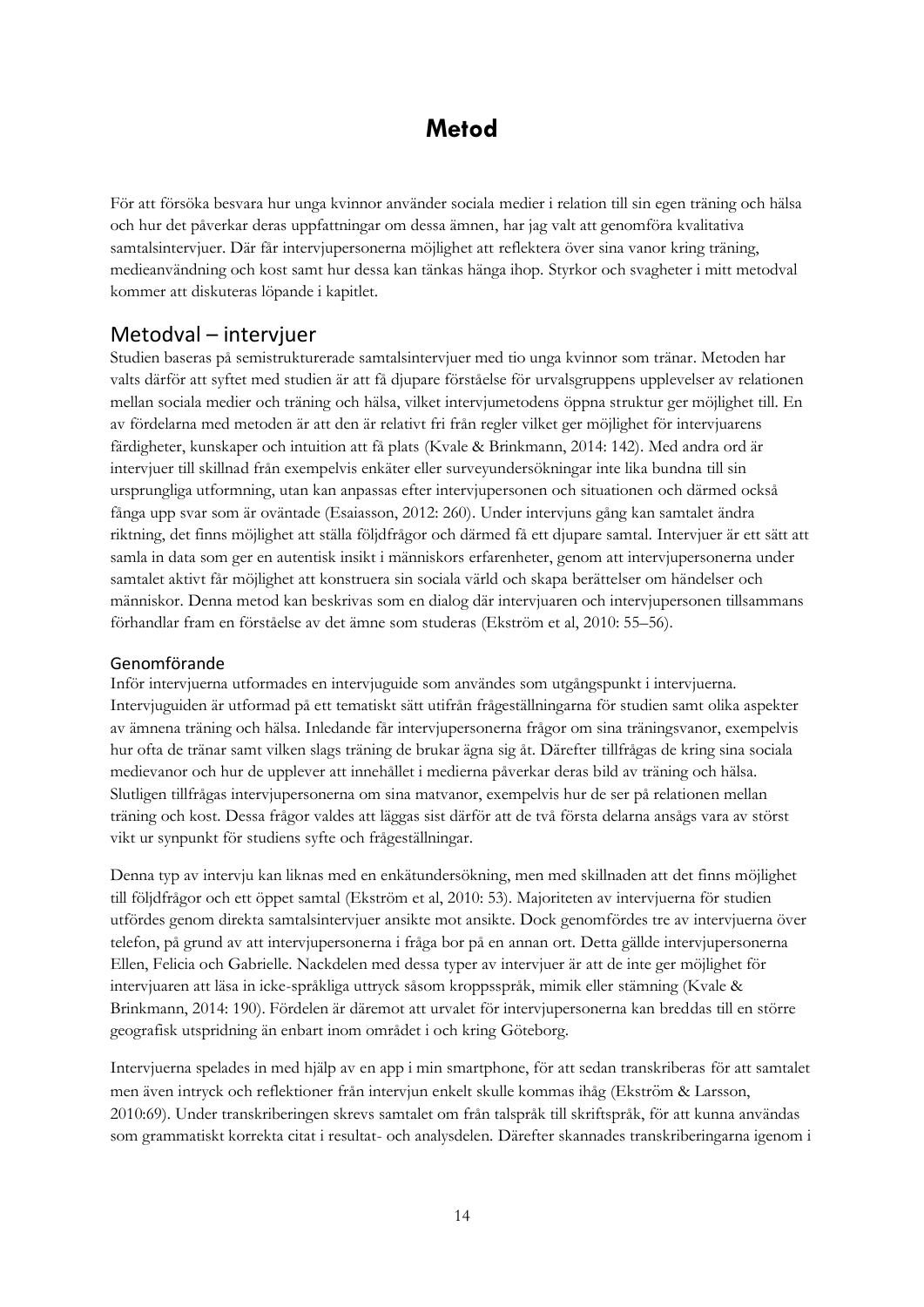sin helhet, för att identifiera de bästa citaten från intervjuerna. Slutligen delades citaten in enligt samma tematik som i intervjuguiden; träningsvanor, medievanor och matvanor för att enkelt kunna dela upp dom enligt den tematik som finns under resultat och analys.

### <span id="page-20-0"></span>Alternativa metoder

Det är relevant att genomföra intervjustudier när studiens ämne berör olika aspekter av mänsklig erfarenhet, exempelvis hur människor uppfattar sin egen värld (Kvale & Brinkmann 2014: 142–143; Esaiasson, 2012: 262). Om studien hade för avsikt att försöka förutsäga beteende hos en stor grupp människor, krävs det en större mängd undersökningspersoner än vad som hade varit möjligt att lägga tid på för samtalsintervjuer. I detta fall hade någon form av kvantitativ studie med förkodade svar varit mer relevant, exempelvis en survey- eller enkätstudie (Kvale & Brinkmann, 2014: 143). Denna metod hade troligtvis gett ett bredare resultat som varit möjligt att generalisera på en större population. Dock hade det också satt krav på ett slumpmässigt urval, vilket hade varit problematiskt att uppfylla för denna studiens undersökningspersoner (Esaiasson mfl, 2012: 197).

# <span id="page-20-1"></span>Urval

Syftet med samtalsintervjuer är att få en insikt i erfarenheter hos personer som representerar något i samband med det fenomen som ska undersökas (Ekström et al, 2010: 55–56), vilket i detta fall handlar om personer som tränar och är aktiva i sociala medier. Studien utförs därmed på tio unga kvinnor mellan 21 och 29 år som tränar, bosatta på olika platser i Sverige. Intervjupersonerna samlades in genom efterlysning på de sociala kanalerna Facebook, Instagram och LinkedIn samt via mail. På Facebook delvis genom ett inlägg på min privata profil som sedan kunde delas vidare av mina vänner, delvis genom ett inlägg i en sluten grupp för instruktörer på ett gym där jag arbetar. Även på LinkedIn fanns möjlighet för vänner att dela inlägget vidare, samt på Instagram lades ett inlägg upp via story-funktionen. Genom ett internt mail till samtliga personer på min arbetsplats nåddes ytterligare ett antal personer som passade urvalsgruppen för studien. Slutligen bestod gruppen av undersökningspersoner av både vänner och bekanta, samt kollegor både till mig och mina familjemedlemmar. På så vis skulle man kunna säga att ett slags snöbollsurval har implementerats, vilket innebär att en informant pekar vidare på nästa informant som i sin tur pekar vidare på nästa (Esaiasson, 2012: 267).

Nedan finns en förteckning över de tio kvinnor som intervjuats i studien.

• Amanda: 21 år, student.

Har tidigare varit ointresserad av träning men började gå på spinning för ungefär ett år sedan. Uppskattar idag träningens hälsoeffekter, fysiska som psykiska, och går därför på gruppträningspass ungefär tre gånger i veckan.

• Bea: 29 år, projektingenjör.

Har styrketränat i ungefär sex år. Minskade på träningsmängden när hon fick barn för två år sedan, men försöker gå till gymmet två till tre gånger i veckan. Gillar också skidåkning och att vara aktiv i naturen.

• Caroline: 23 år, mammaledig och idrottsledare. Har varit aktiv inom brottningen sedan tonåren, och har gått från deltagare till idrottsledare. Älskar fysiskt aktivitet, främst brottning och löpning, men har inte så mycket tid till det sedan hon fick två barn. Tränar numera en gång i veckan och uppskattar den tiden hon får till träning.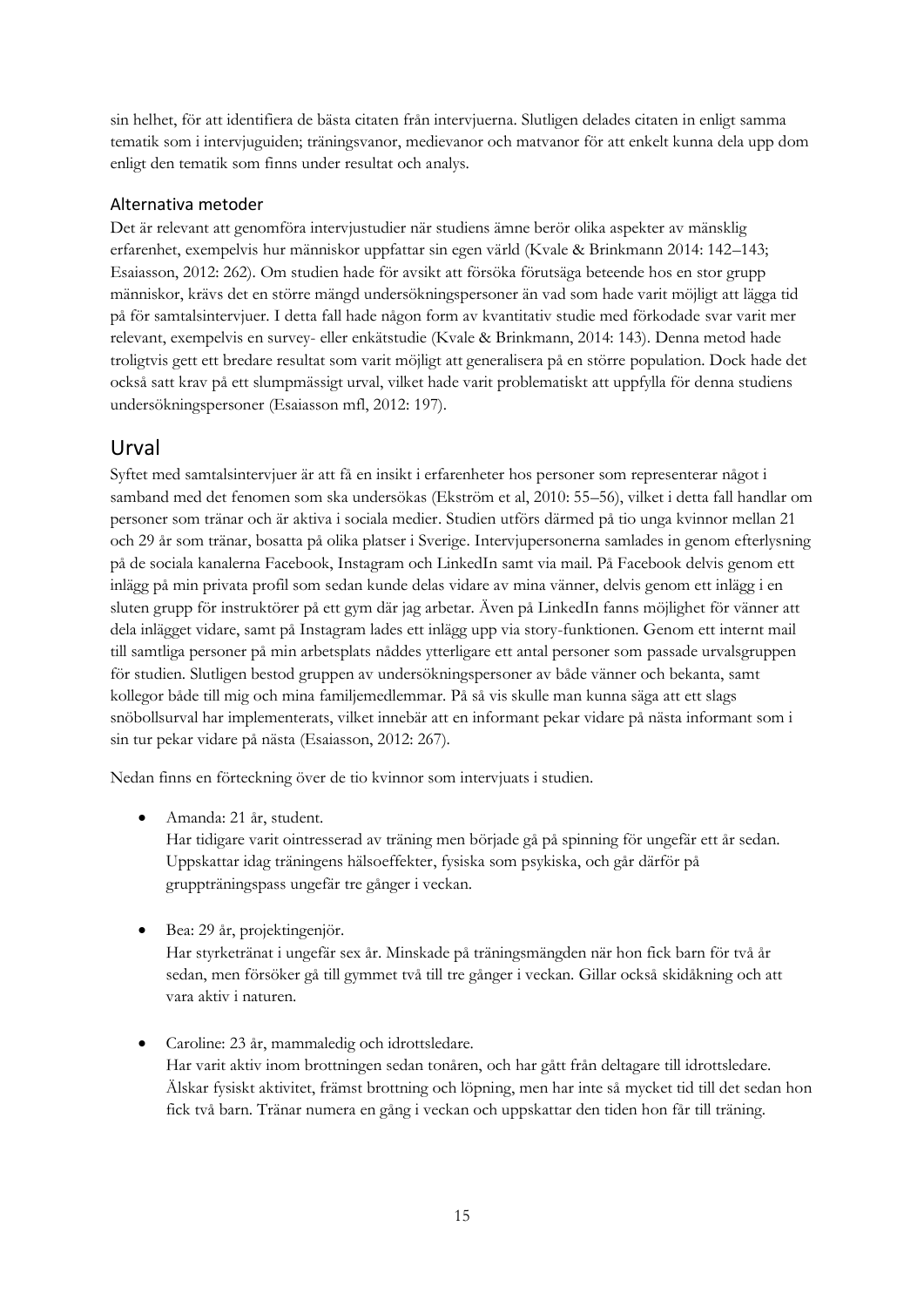• Daniella: 29 år, VD och gruppträningsinstruktör.

Har alltid varit fysiskt aktiv, men har en bakgrund som präglas av perioder av extensiv träning och strikt kost. Fick för ungefär ett år sedan en skada i höften på grund av en överansträngning, vilket tvingat henne till att trappa ned på träningsmängden. Tränar idag enbart på sina egna gruppträningsklasser, vilket är tre gånger i veckan.

• Ellen: 23 år, student.

Har en bakgrund inom handbollen där hon spelat inom högre divisioner. När hon la sporten på hyllan under gymnasiet lades större fokus på styrketräning i gymmet. Dock har hon i perioder haft en ansträngd relation till kost och träning, och idag arbetar hon för att göra denna relation sundare.

• Felicia: 26 år, säljare.

Har ett stort intresse för ridning, men då hennes häst för närvarande är skadad läggs mer fokus på styrketräning i gymmet. Hon är fysiskt aktiv ungefär tre till fyra gånger i veckan, och försöker även få in vardagsmotionen.

• Gabrielle: 29 år, säljare.

Har alltid varit aktiv och har en bakgrund inom ridning, men som lades åt sidan när hon fick barn. Idag är målet att träna två gånger i veckan, men hon är nöjd om det blir tre. Har hittat glädjen i gruppträning men kan även ägna sig åt hemmaträning eller löpning emellanåt.

• Hanna: 26 år, student.

Är en "periodare" när det gäller fysiskt aktivitet, och ägnar sig åt de flesta typer av träning. Idealt tränar hon tre till fyra gånger i veckan, men ibland kan det gå två veckor mellan passen. Har provat både crossfit och löpning, men försöker idag få in både styrketräning och kondition i gymmet.

• Isabell: 29 år, sjuksköterska och gruppträningsinstruktör.

Har en bakgrund både inom styrketräning och löpning, men ägnar sig idag enbart åt träning som hon verkligen tycker är kul. Plyometrisk träning och hög puls är hennes grej, vilket också är huvudpelarna i de gruppträningspass hon instruerar i. Arbetar till vardags på en klinik för patienter med ätstörningar, vilket hon menar präglar hennes syn på träning och kost.

• Julia: 24 år, copywriter.

Har under sin barndom provat flera olika sporter innan hon hittade sin kärlek för boxning. Har också en bakgrund som gruppträningsinstruktör, men tränar idag enbart styrke- och konditionsträning i gymmet. Detta gör hon tre till fem gånger i veckan på det privata gymmet på hennes arbetsplats. Tidigare i livet har hennes relation till träning och kost varit ansträngd, vilket hon fortfarande arbetar med att komma över.

### <span id="page-21-0"></span>Urvalskritik

Huruvida det är klokt att genomföra samtalsintervjuer med bekanta eller vänner jämfört med främlingar, brukar generellt diskuteras utifrån svårigheten att upprätthålla vetenskaplig distans till personer man känner (Esaiasson, 2012: 268). Nackdelen med att intervjua någon man känner är att viss information kan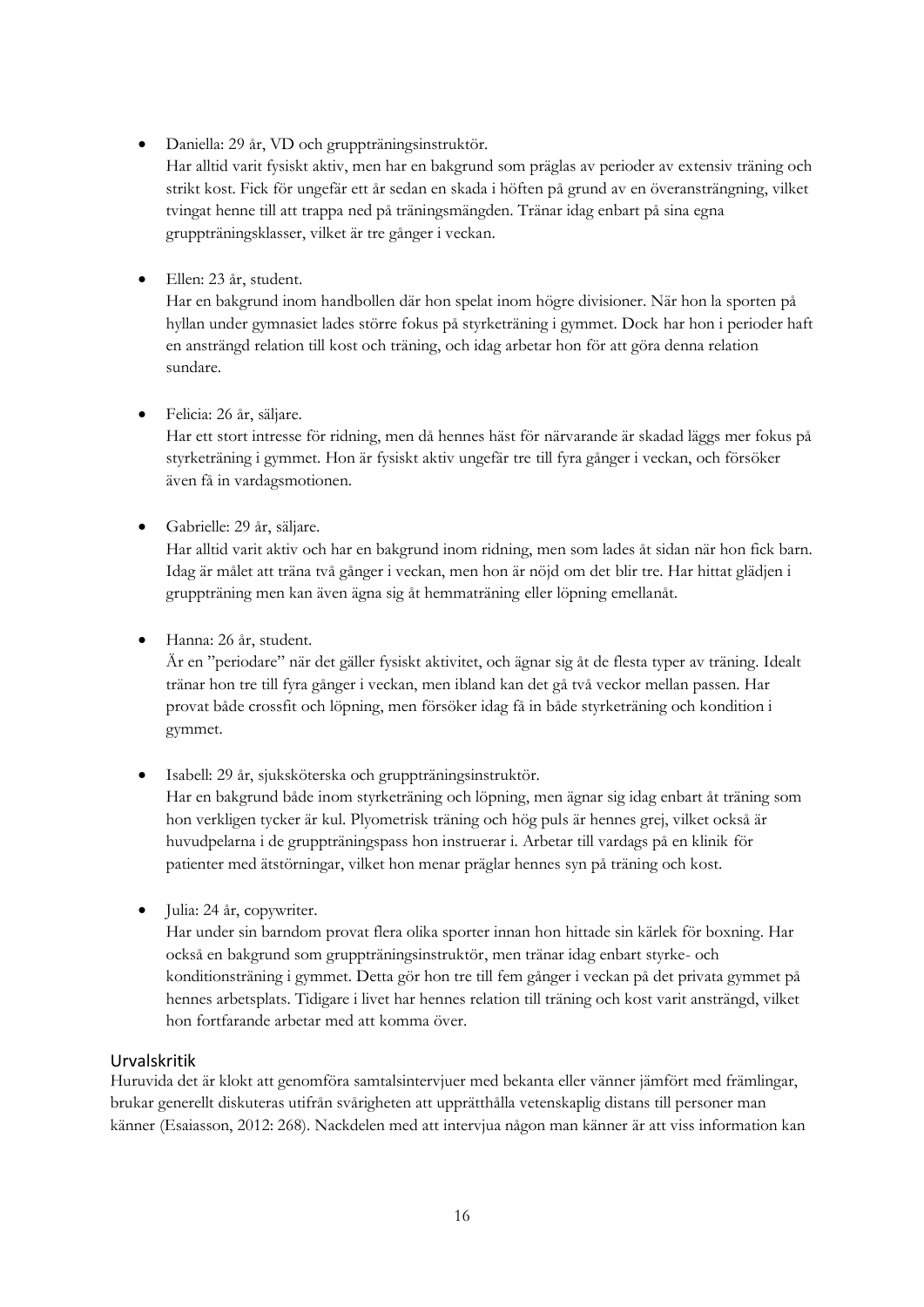ses som underförstådd vilket kan leda till att vissa frågor som kan vara viktiga för studien inte ställs (ibid). Samtidigt ger bekantskapen en möjlighet till ökad trygghet mellan parterna, vilket kan göra att intervjupersonen känner sig bekväm med att öppna sig ytterligare.

Kravet att intervjupersonen bör ägna sig åt träning i någon form handlar om principen av intensitet i urvalet, vilket kortfattat innebär att intervjupersonen förväntas ha någon slags kunskap om det som undersöks (Esaiasson, 2012: 269). Det skulle med andra ord inte vara intressant just för denna studie att intervjua personer som inte ägnar sig åt träning, just eftersom forskningsfrågan grundar sig i hur intervjupersonerna använder medier i relation till sin egen träning och hälsa. Däremot hade det kunnat vara intressant att uppnå maximal variation i urvalet, vilket kräver att man tar hänsyn till fler egenskaper hos intervjupersonerna (Esaiasson, 2012: 270). För denna studie hade det exempelvis kunnat innebära att både män och kvinnor inkluderades, samt att fler åldrar och människor med andra träningsvanor togs in. Dock fanns tyvärr inte tiden för detta inom ramen för denna studie.

Slutligen hade det varit önskvärt att inkludera fler personer inom det yngre spektret av åldersspannet för intervjupersonerna i studien. Detta därför att det under studiens gång framgick att många intervjupersoner ansåg att deras upplevelser av träning och hälsa i relation till sociala medier var annorlunda när de var yngre. Dessutom nämnde flera intervjupersoner att de trodde att yngre personer hade en tendens att påverkas mer av den bild av träning och hälsa som porträtteras i medierna. Hade fler personer närmare 21 år inkluderats i studien hade eventuellt resultatet sett annorlunda ut. Medelåldern för gruppen av intervjupersoner i studien är 25,9 år vilket kan ha haft en inverkan på resultatet. Dock är det också nämnvärt att antalet intervjupersoner i denna studie inte bestämdes i förväg, utan att nya intervjupersoner fortsatte att inkluderas under arbetets gång till dess att jag som intervjuare inte upplevde att de nya intervjuerna längre gav några ytterligare nyanser av resultatet.

### <span id="page-22-0"></span>Etiska överväganden

Det finns ett antal etiska frågor som är viktiga att ha i beaktning inför en intervjustudie, denna studie inkluderad. Först och främst är det viktigt att som forskare ha i åtanke att det man har för avsikt att göra är att undersöka delar av individers privata liv, för att därefter presentera för offentligheten (Kvale & Brinkmann, 2014:99). I synnerhet gällande de ämnen som denna studie behandlar, då uppfattningar om ens egen hälsa, kropp och träning kan vara känsliga ämnen att diskutera på djupet. Dock har samtliga intervjupersoner i denna studie fått möjlighet att vara konfidentiella, och blivit försäkrade om att det enbart är jag som intervjuare som kommer att få veta vem som har sagt vad. Detta tror jag har fått intervjupersonerna att känna sig mer bekväma med att öppet och ärligt berätta om sina uppfattningar om träning, hälsa och sociala medier. Vilket är själva grundförutsättningen för att kunna genomföra denna studie.

Ytterligare en viktig del är min roll som intervjuare och forskare i detta sammanhang. Jag själv har mycket erfarenhet av det studien undersöker, då jag har en lång bakgrund av träning och hälsorelaterade aktiviteter både som yrke och fritidsintresse. Det innebär att jag inför intervjutillfällena redan har en egen uppfattning om ämnena som kommer att diskuteras, och därmed finns en risk att jag färgar eller färgas av intervjupersonen. Kvale och Brinkmann (2014) beskriver detta problem som att kvalitativ intervjuforskning är ett samspel mellan de två parterna i intervjun. Det innebär en risk att intervjuaren identifierar sig med intervjupersonen på så mycket att denne inte kan upprätthålla en professionell distans till ämnet. Intervjuaren kan mer ses som en vän än en opartisk forskare (Kvale & Brinkmann, 2014:111– 112). Ett exempel på detta är vid intervjutillfället med intervjuperson 5 – Ellen, som är en utav mina närmsta vänner. Hon och jag har varit vänner sedan gymnasiet, och har alltid delat intresset för träning och hälsa. Jag vet mycket väl om hennes träningsbakgrund och vilken relation hon har till både sociala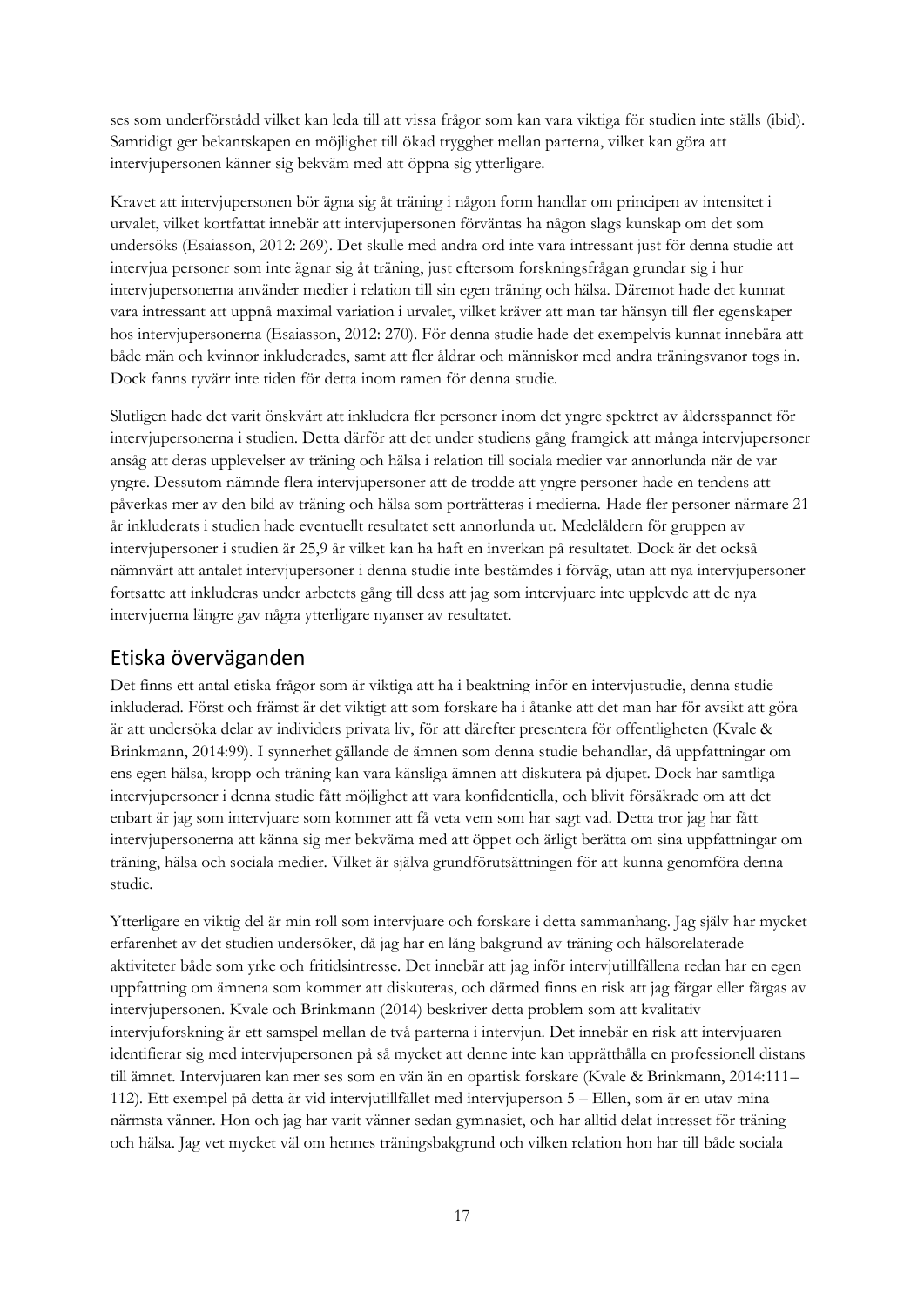medier och träning och hälsa. Det innebar att jag inför intervjun fick be henne att svara på frågorna som att vi var främlingar, och beskriva hennes uppfattningar mer utförligt än vad hon kanske annars hade gjort. Dock är det omöjligt att undvika att vår nära relation påverkar samtalets utveckling och vår förståelse sinsemellan som intervjuare och intervjuperson, vilket kan ha påverkat resultatet från just den intervjun.

# <span id="page-23-0"></span>Reflektioner kring genomförande

Utifrån studiens resultat är det relevant att poängtera att dessa bygger på intervjupersonernas självupplevda beteende och uppfattningar kring träning och hälsa i sociala medier. Därmed kan det tänkas att dessa svar inte alltid stämmer överens med hur det faktiskt ser ut i praktiken. Det är tänkbart att vissa av intervjupersonerna kände ett behov av att svara på ett visst sätt, exempelvis för att upprätthålla en viss roll gentemot mig som intervjuare. Ytterligare en aspekt, som lyftes av flera av intervjupersonerna, kan det också tänkas vara så att vissa unga kvinnor faktiskt påverkas mer negativt av innehållet i sociala medier än de själva förstår att de gör eller vill erkänna för någon annan. Detta är inte ett ovanligt problem gällande intervjustudier som berör känsliga eller personliga ämnen för intervjupersonerna.

Övergripande är jag nöjd med sammansättningen av intervjupersoner, då de representerar en bred åldersgrupp samt skilda bakgrunder både gällande sin träning och privatliv i övrigt. Alla intervjupersoner upplevde att intervjutillfället var en intressant diskussion och reflektion kring ett ämne de själva hade ett stort intresse för, vilket genererade värdefulla resultat till analysen av studien. Det som möjligtvis hade kunnat stärka studiens reliabilitet hade varit att inkludera ännu fler intervjupersoner, främst de i det yngre spektret av 20-årsåldern samt fler som fått barn. Detta därför att det var just inom dessa grupper som skillnaderna i intervjusvaren tenderade att vara störst.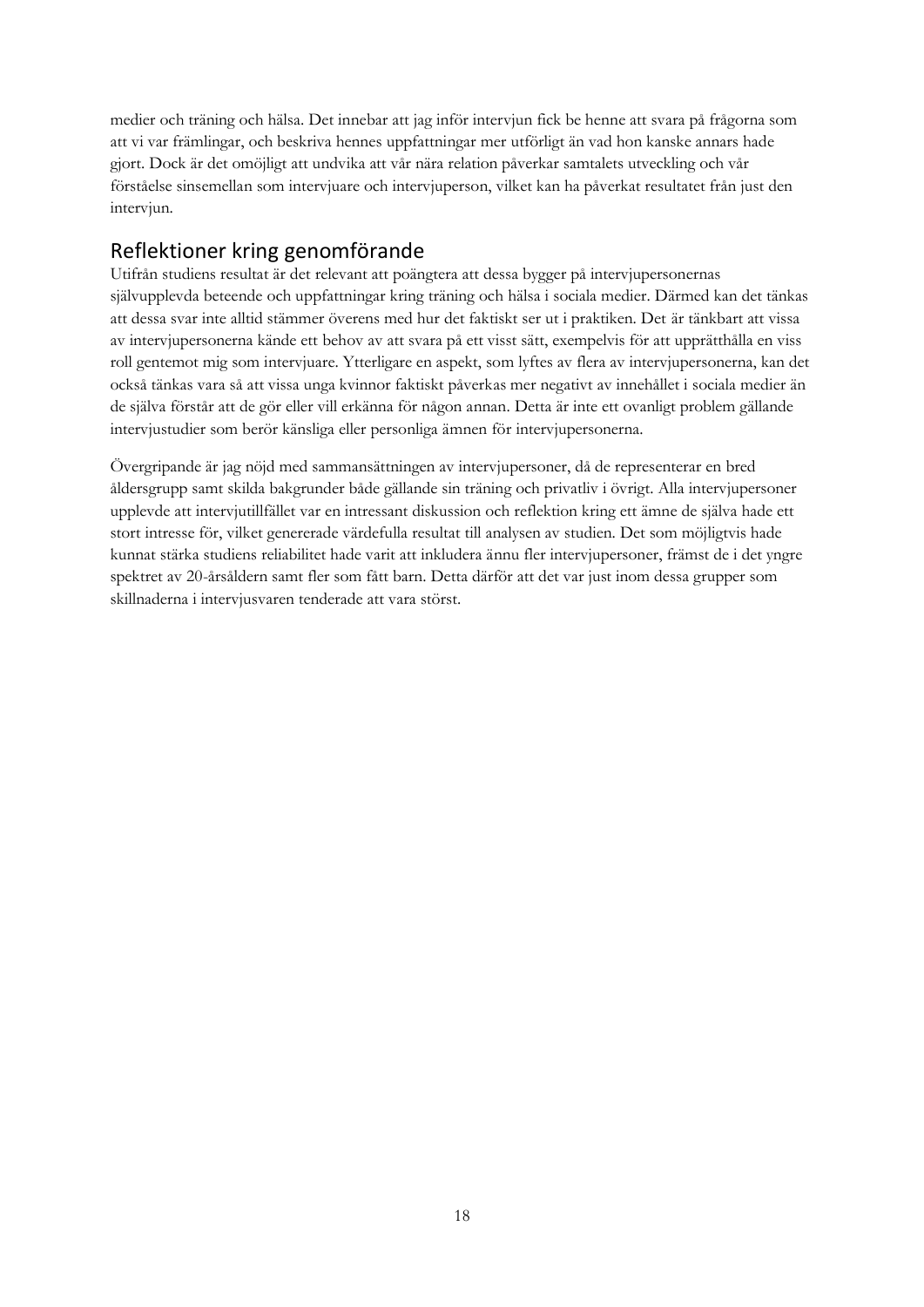# **Resultat och analys**

<span id="page-24-0"></span>Uppsatsens resultat och analys kommer att presenteras enligt två olika teman. Det första temat berör medievanor och medieinnehåll. Där presenteras hur intervjupersonerna använder olika medier i relation till träning och hälsa och vad de får ut av att använda dessa i relation till de träningsvanor de har. Det andra temat handlar om intervjupersonernas uppfattningar om träning, hälsa och medieanvändning. Där besvaras frågor om hur de tolkar innehållet som finns i sociala medier som handlar om träning och hälsa, hur de upplever att de påverkas av innehållet samt vad de gör ifall de upplever att innehållet får dem att må dåligt. Analys av resultatet kommer att ske löpande i avsnittet.

Inledningsvis beskrivs intervjupersonernas relation till träning, i form av hur ofta de tränar, hur de ser på begreppet vältränad samt hur stor del träningen har i deras liv. Detta för att beskriva vad som kan tänkas ligga som bakgrund för de tankar som lyfts inom de två teman som kommer senare i resultatavsnittet.

# <span id="page-24-1"></span>Träna för att leva eller leva för att träna?

Som tidigare nämnts var ett kriterium för intervjupersonerna att de skulle träna för att vara aktuella för denna studie. Däremot fanns ingen specifikation för hur mycket eller lite de skulle träna. Dock var träningsfrekvensen relativt jämn inom gruppen av intervjupersoner, där de flesta uppgav att de tränade ungefär tre gånger i veckan. Vissa personer uppgav att de mådde som bäst när de tränade upp emot fem gånger i veckan, medan andra tyckte att en gång i veckan räckte för dem. Det var vanligt att intervjupersoner uppgav att de haft perioder i livet där de tränat mer frekvent, men anledningarna till att det ändrat sig var olika från person till person. Vissa menade att det hängde ihop med en inre och yttre press att vara konstant aktiv, medan andra hänvisade till förändringar i livet så som en flytt eller att de fått barn. Ytterligare en faktor som verkar ha påverkat intervjupersonernas träningsfrekvens är sysselsättning, då många pekade på exempelvis att det är lättare att träna oftare om man är student jämfört med om man arbetar heltid. Vissa intervjupersoner hade tränat i någon form hela sina liv, vissa hade tränat ett par år medan andra börjat träna relativt nyligen.

Trots att antalet dagar i veckan som de olika intervjupersonerna tränade såg annorlunda ut, så uppgav de flesta att träningen hade en stor del i deras liv. Detta gäller även Caroline som uppgav att hon tränade en gång i veckan. När intervjupersonerna ombads att beskriva på vilket sätt träningen hade en stor del i deras liv var det flera som förklarade att det var en del av deras identitet, vilket bland annat yttrade sig i form av att vänner och familj såg på dem som en person som tränar eller alltid är på gymmet. Dock ansåg samma personer att det kunde vara både något bra och något dåligt, då de berättade att de ibland kunde önska att andra människor såg dem för mer än bara det specifika intresset. Julia beskrev att på grund av påverkan från sina föräldrar sedan hon var barn såg hon träning som en vana, ungefär lika naturligt som att borsta tänderna. Ytterligare faktorer som andra uppgav är att det är utvecklande för dem som personer, att de mår bra av det både fysiskt och psykiskt samt att det är roligt.

#### <span id="page-24-2"></span>Att vara vältränad

En intressant diskussion uppkom när intervjupersonerna frågades huruvida de ansåg att de var vältränade, då det fanns en grupp som tydligt svarade ja medan en annan grupp var tveksamma. Intervjupersonerna beskrev också att deras svar berodde på att de hade en specifik bild av vad det innebär att vara vältränad, som de anser att nådde upp till eller inte. Det var vanligt att de beskrev att vara vältränad för dem innebar en slags grundförutsättning i form av styrka eller kondition, som exempelvis hjälpte dem att klara av vardagen. Julia förklarade att hon tyckte hon var vältränad därför att hon kunde gå i trappor eller springa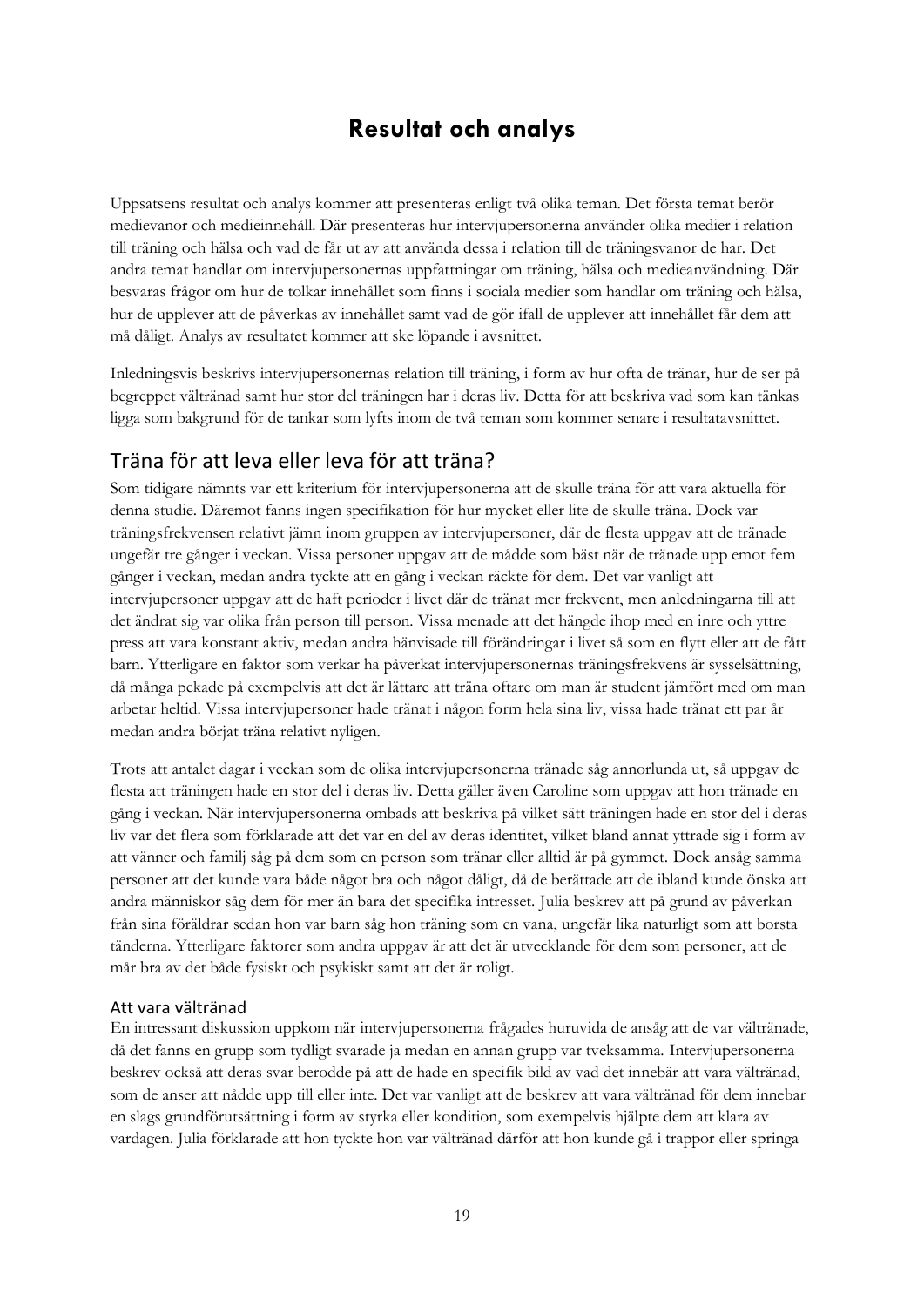till bussen utan att bli andfådd. I kontrast uppgav Amanda att hon inte ansåg att hon var vältränad därför att hon lider av astma, och för att hon anser att vara vältränad innebär att ha en bra grundkondition.

Oavsett om intervjupersonen svarade ja eller nej på frågan huruvida de ansåg sig vara vältränade själva, bad jag dem även att beskriva hur de såg på begreppet och hur de anser att det skildras i samhället. Kvinnorna berättade att de i grund och botten kopplar begreppet vältränad till ett fysiskt attribut, exempelvis i form av en muskulös eller stark kropp. Dessutom sa de att de kanske själva kände sig vältränade, men att de inte ville säga att de var det på grund av att de ansåg att det inte syntes på deras kropp att de var det. Samma personer sa också att de tror att detta beror på hur medier och reklam pratar om träning och hälsa, och att vältränad som ett samhällsbegrepp därmed blir något relaterat till utseende. Dock var det också vanligt att de berättade att de arbetar med att tänka om kring definitionen av begreppet, och försöka fokusera mer på känslan av att vara vältränad. Men också att våga erkänna för sig själv och andra att man faktiskt är vältränad.

### <span id="page-25-0"></span>Medievanor och medieinnehåll

Intervjupersonernas sociala medievanor såg annorlunda ut från person till person, både med likheter och skillnader sinsemellan. Gällande vilken eller vilka plattformar som var aktuella för att konsumera innehåll relaterat till träning och hälsa, var Instagram den överlägset mest förekommande. Det var vanligt att personer berättade att de använde andra sociala medier så som YouTube, lyssnade på poddar eller läste bloggar. Men sällan att de gjorde detta i relation till innehåll som handlade om träning eller hälsa. Ofta förklarades detta med ett ointresse för att fördjupa sig inom området, dock fanns det även de som upplevde att kvalitén på innehållet inte höll måttet.

"Nej jag följer faktiskt inga bloggar nu. Jag följde några ett tag. Jag är inte så intresserad av andras åsikter, jag vill ha journalistik. För det är så många som har så skeva åsikter tycker jag. Vissa säger ju till exempel att det inte är någon mening att gå på Yoga. Fast det är ju din åsikt. Varför ska jag lyssna på den?" – Isabell, 29 år

För Isabell handlade det om att hon upplevde att innehållet på internet relaterat till träning och hälsa ofta var grundade i människors egna åsikter eller uppfattningar, snarare än opartisk information. För Daniellas del handlade problemet snarare om att hon inte ansåg att det fanns tillräckligt med kvalitativ information om träning och hälsa på internet, utan de artiklar som hon stött på ofta varit skrivna av journalister och med ett annat syfte än det hon var ute efter. Med andra ord upplevde intervjupersonerna både att det fanns en brist på journalistiskt innehåll om träning och hälsa, men också en brist på mer saklig och faktabaserad information.

"Jag kan ju söka på träningstips för att bli en snabbare löpare, tabata, egenträning eller sånt. Men det är kanske några gånger per år. Oftast är det ju någon dålig Expressen Hälsa artikel som kommer upp, så det dödar mig ganska fort." – Daniella, 29 år

Intervjupersonernas svar och reflektioner kring vilka plattformar som känns aktuella för dem att använda för att nå innehåll relaterat till träning och hälsa, har en direkt koppling till det nutida sättet att konsumera medier. Som Hodkinson (2010) beskriver har medieanvändare idag alla möjligheter i världen att själva skapa förutsättningarna och villkoren för när, var och hur de önskar konsumera medier. Den mängd innehåll som finns tillgänglig idag är så pass stor, att medieanvändarna har möjlighet att sålla bort det de inte tycker är relevant. Dessutom visar intervjupersonernas svar att det finns vissa trender eller sociala koder för vilken plattform som används för att ta del av olika typer av innehåll. Exempelvis i form av att Instagram utgör en given plattform för innehåll relaterat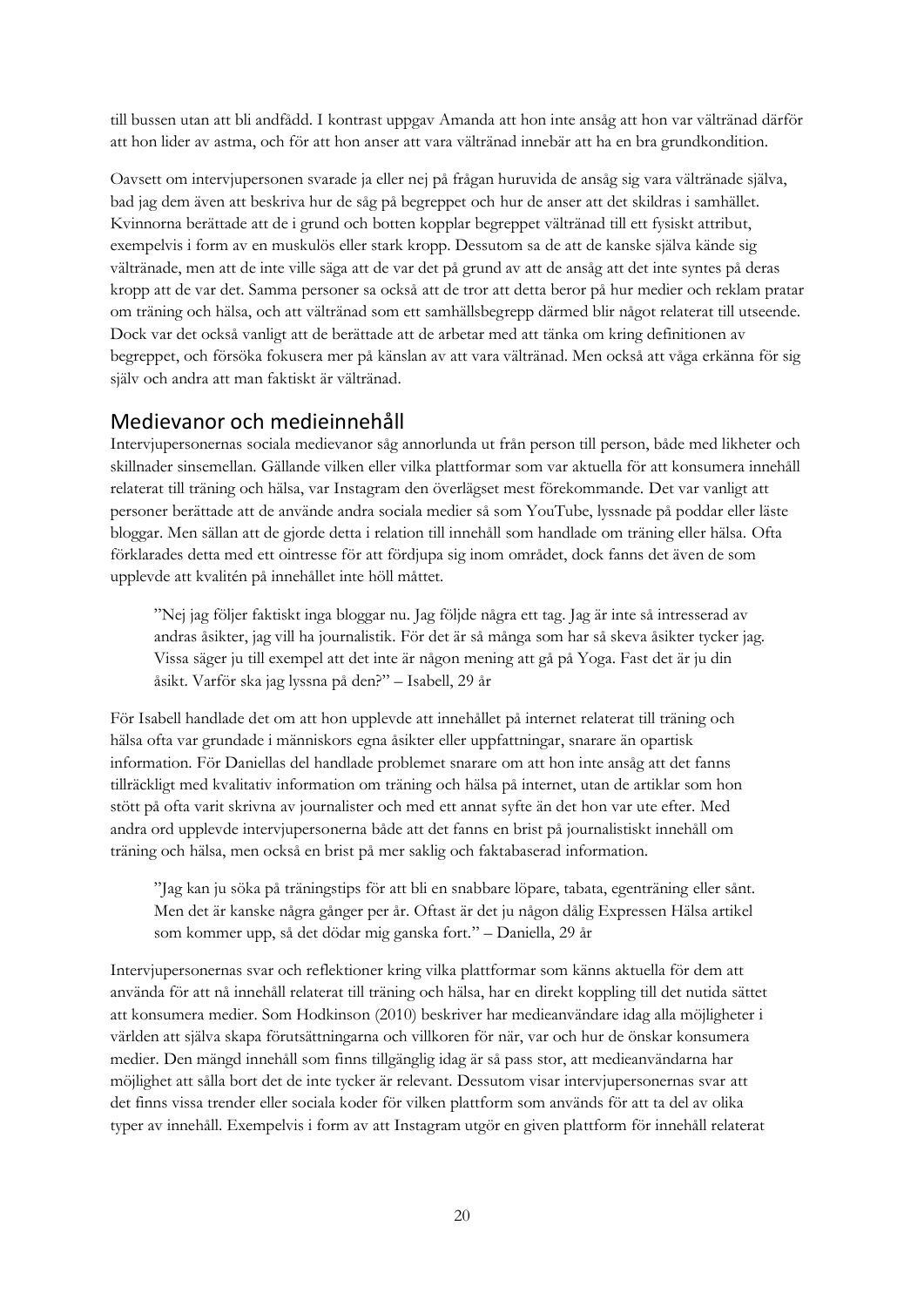till träning och hälsa, medan det innehåll man tar del av via YouTube, poddar eller bloggar är relaterat till nyheter, humor eller livsstil.

### <span id="page-26-0"></span>Träning och hälsa på Instagram

Som sagt är den sociala medieplattformen Instagram den plats där kvinnorna generellt vänder sig för att ta del av innehåll relaterat till träning och hälsa. Vilket också nämndes tidigare i denna uppsats är att det där finns många stora träningsprofiler och influencers som inriktar sig på träning och hälsa, vilket skulle kunna vara en förklaring till varför det är vanligt bland kvinnorna att söka sig hit för att ta del av den typen av innehåll. När intervjupersonerna tillfrågas vad deras syfte med denna typen av medieanvändning är svarar flera att det är en källa för inspiration. Detta är ofta samma personer som uppger att de i sociala medier följer eller har följt träningsprofiler eller influencers som är inriktade på träning och hälsa. Det finns också intervjupersoner som berättar att de följer personer relaterade till en sport de är aktiva inom, i detta fallet hästsport eller brottning. Syftet med att följa dessa är olika hos olika personer, men generellt för att få inspiration till att träna eller för att följa elitidrottares framgångar. Vad inspiration betyder är också olika för olika intervjupersoner, då vissa menar att det handlar om att bli motiverad till att träna. Det kan handla om att se förvandlingen från fet till smal kropp, eller i form av tips på övningar att göra i gymmet. Andra beskriver en föreställning om att bli motiverad av träning och hälsa i sociala medier, men att det i själva verket inte gör att de tränar mer eller hårdare. För dessa kvinnor är definitionen av inspiration, och därmed också syftet med medieanvändningen, tämligen oklar.

"För att få motivation och inspiration. Tips på träningsformer, övningar. Och om man ser att någon annan pallar gå och träna, då pallar jag med. Om andra kan så kan jag. Det är därför." – Amanda, 21 år

Likt Amanda ansåg också Caroline att en av de främsta orsakerna till att hon tog del av innehåll relaterat till träning och hälsa i sociala medier var för att få inspiration. Dock betonade hon därefter att hon följer personer som tränar brottning på en betydligt högre nivå än hon själv, men att hon med hjälp av deras innehåll kan få idéer på övningar eller upplägg som hon kan modifiera för att passa sina egna förutsättningar.

"Följa dem när de tävlar, och deras väg till succé så att säga. Även få inspiration därifrån också. Även om dom kör hårdträning så kan man ju ändå dra ner det, och kanske inte köra lika hårt bara." – Caroline, 23 år

I kontrast till de tankar som Caroline och Amanda lyfter, fanns det även en intervjuperson vars syfte med medieanvändningen var mer oklar. Daniella beskrev att hon förut använt sociala medier som en inspirationskälla, vilket hon fortfarande delvis gör. Dock är skillnaden att hennes sociala medieanvändning inte längre påverkar hennes träningsvanor.

"Jag gör ändå inte det de säger, men det finns ändå någon slags baktanke om att få inspiration till nya övningar eller träningsformer som de håller på med. Så det är ett ganska oklart syfte. Jag har försökt komma ifrån detta, i och med att jag tagit bort min Instagram. Jag är inte inne och söker längre, och då hamnar jag mer utanför det. Förut var det mer inspiration när jag var inne och läste mer. Men idag är mitt syfte… kanske fortfarande att bli inspirerad, men skillnaden är att jag inte gör något med det." – Daniella, 29 år

Som citaten ovan visar finns det relativt stora skillnader mellan intervjupersonerna när det gäller syftet med att konsumera innehåll relaterat till träning och hälsa på Instagram, men också vissa likheter. Att vissa ansåg att det var en källa till inspiration eller motivation, skulle kunna vara ett tecken på att sociala medier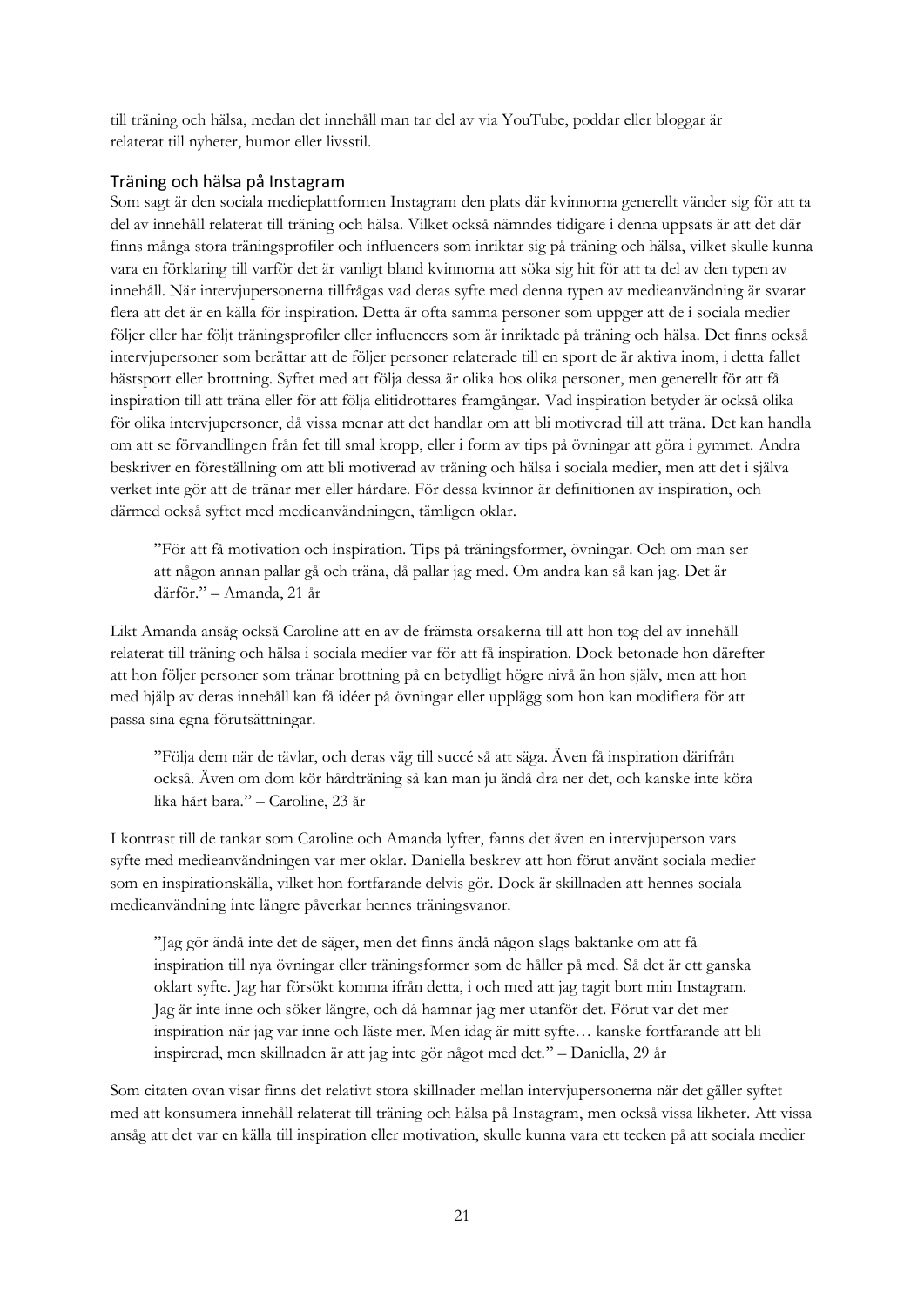fungerar som ett slags digitalt stöd för att nå mål eller ett sätt att främja hälsobeteenden vilket belysts i tidigare forskning (Mitchell Vaterlaus et al, 2014; Rovinak et al., 2013; Teodoro & Namaan, 2013). De personer som i sin tur uppger att de följer elitidrottare inom den sport de själva är aktiva inom ur ett annat syfte än för att få inspiration, kan istället ses som ett exempel på hur sociala medier utgör en plattform för gemenskap. Sociala medier kan för dem tänkas vara ett sätt att hålla sig uppdaterade om vad som händer inom världen för den sport de är aktiva inom, och känna sig delaktig i den gruppen av människor som utövar sporten (Whitson, 2013; Banning, 2015).

#### <span id="page-27-0"></span>*Att lägga upp bilder på sig själv i träningssammanhang – är det okej eller inte?*

En av de tydligaste vattendelarna bland alla intervjufrågor var ifall intervjupersonerna lade upp något själva relaterat till sin träning, samt hur de såg på personer som gjorde det. Vissa uppgav ett tvärt nej och förklarade att det aldrig varit något aktuellt för dem, medan andra svarade att de har eller fortfarande laddar upp bilder i sociala medier på sig själva när de tränar. Även inställningen till andra personer, med undantag för träningsprofiler eller influencers, såg olika ut bland intervjupersonerna. Ofta hade kvinnorna inte något emot det, medan vissa upplevde att det kunde vara irriterande ibland. Dessutom var det kvinnor som poängterade att människor som ofta lägger upp bilder på sig själva när de tränar upplevs negativt, då detta kan göra att de känner sig sämre som inte tränar lika ofta som denne person. Vidare menar andra att de sedan de blivit medvetna om den negativa påverkan som denna typ av innehåll kan ha på andra människor ställer sig kritiska till fenomenet i allmänhet. Slutligen handlar det generellt om i vilken utsträckning en person lägger upp bilder på sig själv när de tränar. En bild då och då upplevs som okej medan någon som lägger upp flera bilder om dagen är för mycket.

"Ja det gör jag. Man vill känna sig duktig. Jag tror dels att det är det, men sedan tror jag att det kanske kan motivera någon. Men sen tänker jag också att det kan bli jätte fel. Så jag har ändå börjat fundera på att det kanske inte är så bra att lägga ut det." – Amanda, 21 år

Det finns både likheter och skillnader mellan svaren hos Amanda och andra intervjupersoner. Hon, Gabrielle och Beatrice är de som är mest positivt inställda till att själva lägga upp bilder på sig själva när de tränar. Dock sticker Amanda ut genom att även belysa de potentiellt negativa aspekterna med denna typ av social medieanvändning. Och medan det för Amanda var vanligt att hon lade ut bilder på sig själv när hon tränar, ansåg Beatrice att det endast kändes lämpligt i vissa sammanhang. Dock var likheten dem sinsemellan att de båda gjorde det av en vilja visa upp en prestation för omvärlden.

"Någon enstaka gång kanske. Om man har lyckats bra med något, typ 'yes, nu tog jag 80kg' kanske. Eller på vintern kan jag ju lägga upp att jag är ute och åker skidor för att det är härligt. Men inte på mig själv i någon position där jag ser snygg ut i träningskläder, haha." – Beatrice, 29 år

Med andra ord var denna typ av social medieanvändning ett sätt för vissa intervjupersoner att visa att de var duktiga på att träna. I kontrast var just detta en anledning till varför Gabrielle valde att inte publicera bilder på sig själv när hon tränar, men också för att hon inte ansåg att hon fick ut något av att göra det.

"Jag vet inte. Jag är lite sån som person, att jag inte vill vara märkvärdig. Jag har tänkt lite på det, men det är inte så att jag stör mig på andra som lägger ut när de tränar. Men det ger inte mig någonting." – Gabrielle, 29 år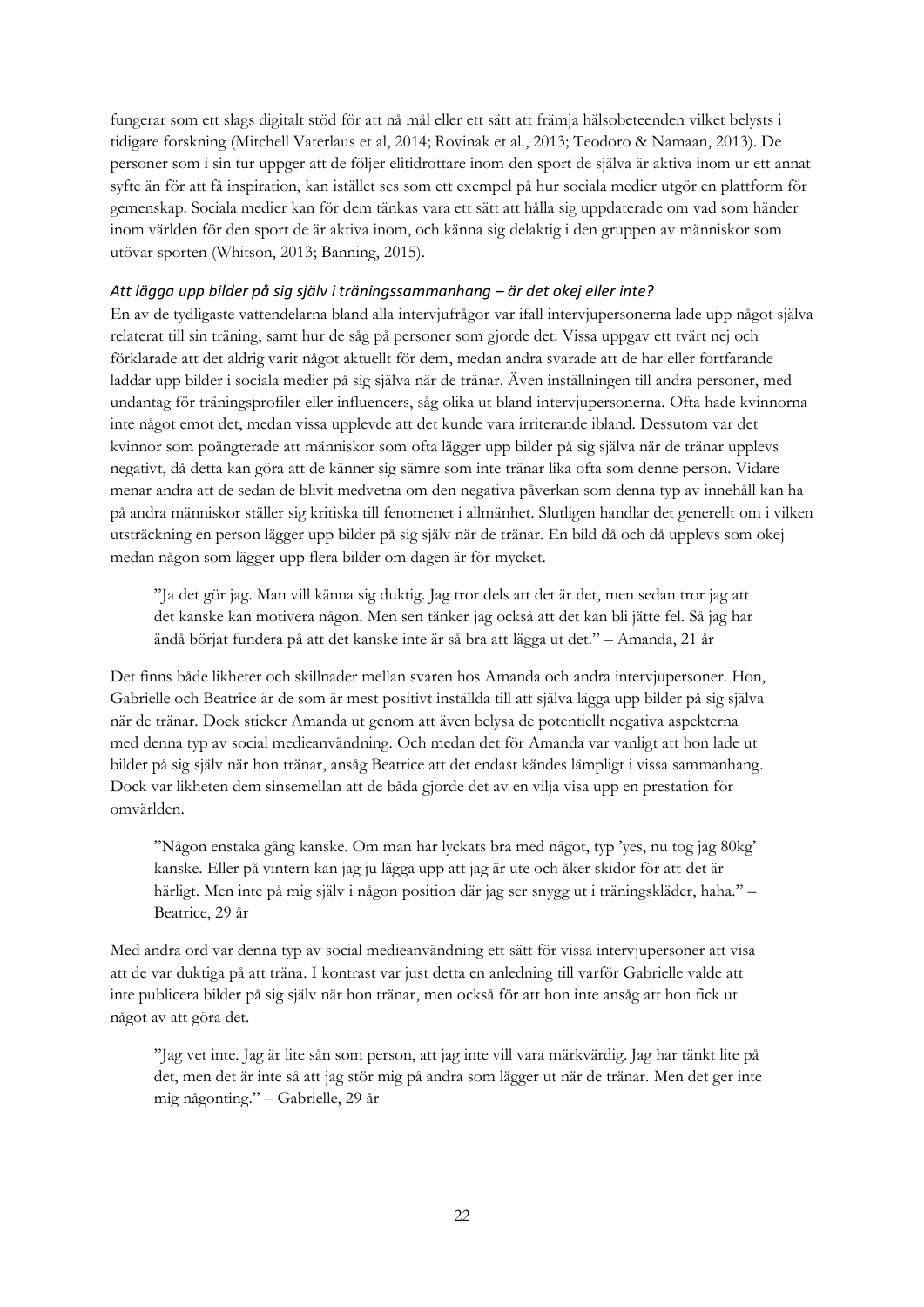Gabrielle ställer sig sammantaget relativt neutralt till att lägga ut bilder på en själv när man tränar. Därefter fanns det också de som ställde direkt negativt gentemot detta, då Ellen anser att det inte finns något att vinna på det varken för henne själv eller den som är mottagare av innehållet.

"Samtidigt som jag inte förstår varför jag skulle göra det. Grejen är ju att jag inte mår så mycket bättre av det, och egentligen ingen annan heller. Så varför skulle dom behöva se hur jag ser ut? Så det är väl båda de delarna. Jag tycker inte man behöver visa upp något heller. Sociala medier ger ändå en skev bild och det kommer oftast fram som ett konstigt budskap. Det blir bara inte bra." – Ellen, 23 år

En del av intervjupersonerna berättade att de tror att anledningen bakom att människor känner en vilja att ladda upp bilder relaterade till sin träning i sociala medier, har och göra med ett bekräftelsebehov eller en sökning efter uppmärksamhet. Vilket de även själva indirekt beskriver som orsaker till att de lägger upp bilder när de tränar. Dessa svar stämmer överens med resultat från flera tidigare studier som också berört frågan, och som visat att denna typen av medieanvändning ofta drivs av en vilja att visa upp sina prestationer (Teodoro & Namaan, 2013; Whitson, 2013). Det är också relevant att se detta ur perspektivet för deltagarkultur, då detta kan vara ett exempel på hur människors medieanvändning idag är en del av populärkulturen (Burgess & Green, 2009). I sociala medier är användarna både mottagare och avsändare, vilket kan göra att det för vissa kan kännas givande att publicera innehåll relaterat till sin träning. Delvis ur ett behov av bekräftelse, men kanske också för att passa in bland alla andra som gör det.

"Det är ju bekräftelsebehovet, för det har ju alla människor. Men jag tycker det är lite sorgligt att de inte hittar det hos sig själva. Man ser ju igenom det. Det handlar ju också om att alla publicerar bilder på sig själva när de tränar." – Julia, 24 år

#### <span id="page-28-0"></span>Tränings- och hälsoappar både vän och fiende

Ytterligare en dimension av hur sociala medier kan användas i relation till träning och hälsa är i form av appar eller tjänster, och som tidigare nämnts används begreppet sociala medier i denna uppsats som ett samlingsbegrepp där tränings- och hälsoappar är inkluderade. Exempel på dessa är kaloriräknare, stegräknare, distansmätare eller dylikt. Samtliga intervjupersoner uppgav att de någon gång använt dessa typer av appar eller tjänster. Men upplevelserna av dem var både eniga och skilda.

Som beskrevs i teoriavsnittet finns det forskare som anser att det finns flera specifika nackdelar med appar som syftar till att främja träning och hälsa. De negativa aspekterna beskrivs ofta som en kvantifiering av hälsoaspekter och att de normaliserar extrema hälsobeteenden så som att uppmuntra till stränga dieter eller överdriven träningsmängd (Lupton, 2014; Purpura et al, 2011). Att räkna kalorier eller följa ett träningsupplägg behöver inte vara negativt i sig, men att detta kan gå till överdrift genom att användaren med enkelhet kan sänka dagsintaget av kalorier eller träna en extra gång för att uppnå ett visst mål utan att appen varnar för potentiella konsekvenser. Dessa tankar bekräftas av intervjupersonerna i denna studie, framförallt gällande appen Lifesum. Nästan samtliga intervjupersoner uppger att de testat Lifesum, och ställer sig kritiska till dess utformning och möjliga konsekvenser för användarens psykiska och fysiska hälsa.

"Det är ju att det blir en hets. Kanske att "jaha, nu såg jag att jag inte åt så mycket som jag åt igår, nu får jag äta mer" eller "Jaha nu åt jag ännu mer, nu åt jag så mycket onyttigt, nu måste jag dra ner på det. Då kan jag inte äta så mycket idag". Det är en jättesvår balansgång." – Caroline, 23 år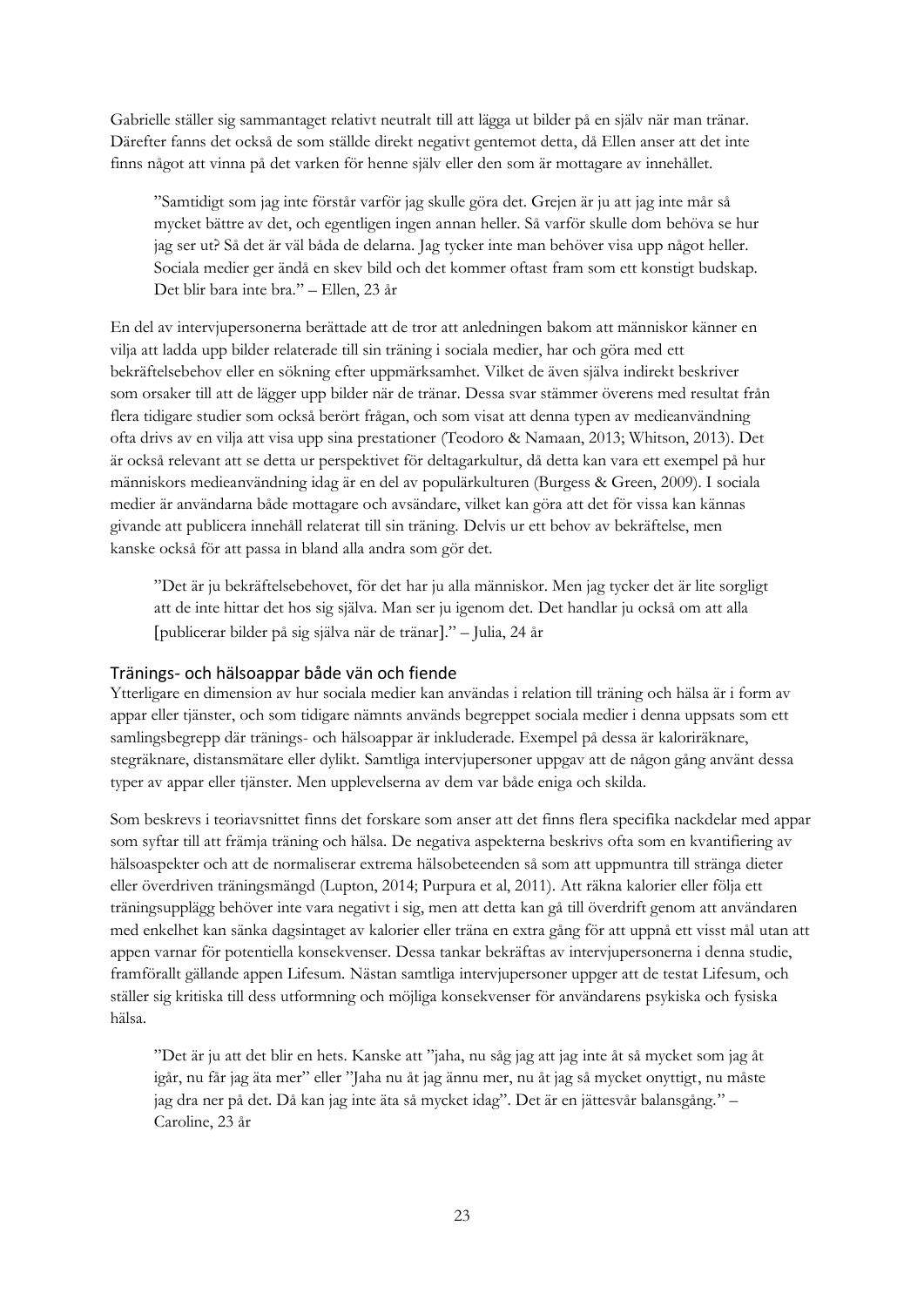Vidare betonar Danielle kopplingen mellan kost och träning ur synpunkt för Liefesum, då appen är utformad på så vis att användaren får fler kalorier att äta för om den också förbrukar kalorier i form av fysisk aktivitet. Hon menar också att denna syn på hälsa sätter sina spår i psyket hos de som använder appar som Lifesum.

"Du har ett liv och leva, ska du verkligen sitta och lägga in allt i den där appen? Det var ju verkligen att den sa 'Nu kan du inte äta mer', typ klockan 17.00… Varje dag var det samma. Om jag skulle få äta det jag ville, då var jag tvungen att gå ut och gå i två timmar och bränna av ett pass på gymmet. [...] Jag tror att ju mer man använder såna appar, och även fast man tar bort dom, så lär du dig ändå att ha koll. Och det tror jag är förödande." – Daniella, 29 år

Slutligen menade Julia att hon ansåg att på grund av fokuset på kalorier så kom andra egenskaper hos maten i skymundan, eller vinklades på ett oförtjänt negativt sätt. Exempelvis genom att belysa socker- eller kalorimängden i matvaror som i andra sammanhang kan ses som hälsosamma.

"… jag satte den på jättelågt. Man kan ju sätta den på hur många kalorier man vill äta. Det var på den nivån att vid den tiden när jag bodde med mitt ex och han skulle äta vindruvor på kvällen, så kunde jag inte äta det för att det var för mycket kalorier enligt den där appen." – Julia, 24 år

Det var vanligt att kvinnorna upplevde att ett fokus på kalorier var en negativ aspekt hos de flesta tränings- eller hälsoappar de provat. Detta gällde även löparappen Runkeeper, som också hade provats av de flesta av intervjupersonerna och som de flesta generellt var positivt inställda till och fortsatte att använda än idag. Gällande de positiva aspekterna av att använda dessa appar uppgav intervjupersonerna att det var att kunna föra statistik över sin träning, följa sin puls under ett träningspass, få tips och råd eller för att bli peppad till att träna.

### <span id="page-29-0"></span>Uppfattningar om träning, hälsa och medieanvändning

Kvinnorna i studien berättade att de i större eller mindre utsträckning kom i kontakt med innehåll relaterat till träning och hälsa i sociala medier. Huruvida de upplevde att de påverkades av det, vare sig det var positivt eller negativt, skiljde sig åt mellan olika personer. Det som dock var en återkommande aspekt var att intervjupersonerna upplevde att det fanns en tydlig koppling mellan medieanvändning och påverkan på en individs syn på träning och hälsa. Både utifrån sig själva och hur de tror att det är för andra. Exempelvis berättade de intervjupersoner som inte kände att de påverkades negativt av träning och hälsa i sociala medier, att de blivit det när de var yngre. Eller att de tror att många unga kvinnor som spenderar mycket tid på att konsumera innehåll relaterat till träning och hälsa i sociala medier påverkas negativt i större utsträckning.

#### <span id="page-29-1"></span>Påverkad av medierna

Den bild av begreppet vältränad som beskrivs av intervjupersonerna i föregående avsnitt är tvetydig, vilket skulle kunna tänkas förklara varför vissa uppger att de är vältränade och andra inte. Detta tyder på att det idag finns en samhällelig definition av vad det innebär att vara vältränad, men som kanske inte alltid stämmer överens med den definition som den enskilde individen har. Precis som tidigare forskning visat, kan det tänkas vara så att unga kvinnor som exponeras mycket för innehåll i medierna som skildrar vissa kroppsideal, påverkar individens uppfattning om sig själva och sin egen kropp (Engeln–Maddox, 2005). Dessutom kan detta leda till ett ändrat beteende hos individen gällande sin träning och kost.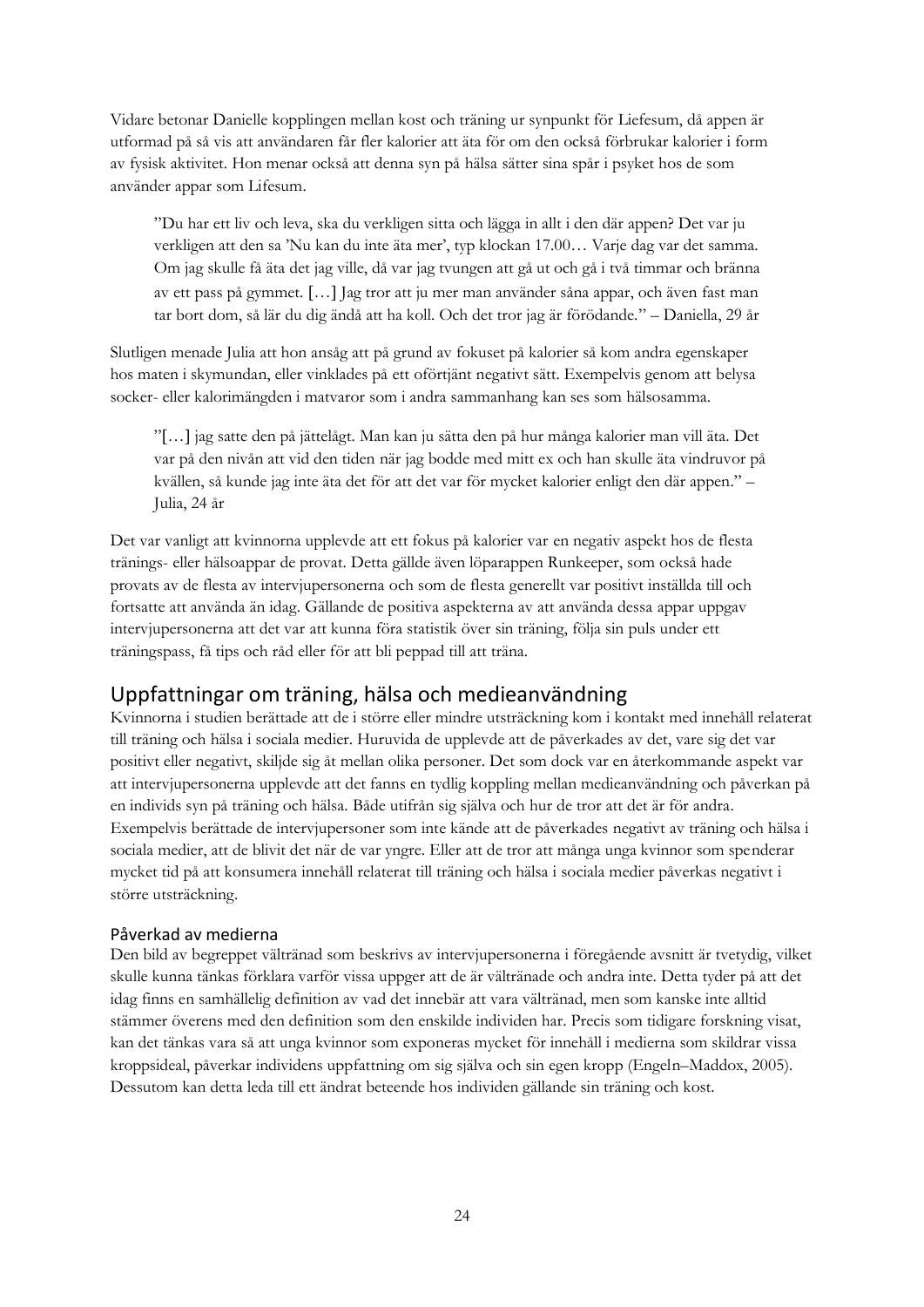"Och det har varit en sån grej som att man köper kläder som är för små och tänker att går jag bara ner fem kilo så får jag på mig det här. Det är lite samma sak, att man har en bild i mobilen som man tänker "snart kommer jag se ut så här". Då kollar man på den bilden, och tar inte en extra kaka för att man vill ha den där vältränade magen. Som en triggerbild." – Julia, 24 år

Samtidigt finns det också en medvetenhet om påverkanskraften från sociala medier, och en del intervjupersoner berättar hur de aktivt arbetar för att motverka att bli påverkade av idealen som porträtteras i sociala medier. Det kan exempelvis vara att försöka ändra på ett gammalt tankesätt som de burit med sig sedan de var yngre. Framförallt beskrev Isabell hur hon "gör revolt" mot olika typer av samhällsnormer eller ideal. Detta beskrev hon exempelvis som att äta glass till middag, bara av den simpla anledningen att hon kan. Hon beskrev också att skräpmat är tabu för många kvinnor, inte minst för de som tränar. Hon ansåg vidare att många människor idag har ett tänkesätt som gör att de aldrig blir nöjda med sitt utseende, oavsett hur mycket de tränar.

"Men då känner man bara… ugh! Ge dig! När är man nöjd? Men det känns generellt som att kroppen idag är ett projekt. Då blir du ju aldrig nöjd. För då är det ju en pågående process, vilket jag tror är lite inbäddat i samhället idag. Därför tror jag inte att folk vågar säga att de är vältränade, för de vill inte känna sig färdig." – Isabell, 29 år

Samma intervjuperson medgav dock att hon själv var nöjd med sig själv, och ansåg att hon var vältränad. När jag frågade henne vad det krävs för att komma dit svarade hon följande.

"Oj... acceptans tror jag. Att någonstans inse att man får ju leva nu. [...] att bara inse att det inte är *värt* att påverka mer. Hur mycket ska du ge? Är det verkligen värt att träna fem dagar i veckan för att uppnå någonting? Du kan ju göra något roligare med den tiden." –Isabell, 29 år

Andra intervjupersoner menade att de hade möjlighet att distansera sig från en negativ påverkan från medieinnehåll, även fast de var medvetna om att de exponerades för det. Exempelvis berättade Hanna att hon följer vissa personer i sociala medier även fast hon anser att vissa delar av det innehåll de publicerar kan vara problematiskt. Hon, likt andra intervjupersoner, menar att de medan de mognat kommit till en insikt om att träning och hälsa är något väldigt individuellt och därmed inte bör kopieras rakt av eller jämföras med någon annan. På så vis menar dessa personer att de kan exponeras för innehåll relaterat till träning och hälsa, och sedan sålla ut den information de anser sig vara meningsfulla för dem själva. Även Amanda diskuterade individens eget ansvar gentemot vad man exponeras för.

"När man pratar om träning på ett hälsofrämjande sätt istället för att komma med pekpinnar och sådär. Men samtidigt tänker jag att den enskilda individen i att man faktiskt kan välja vad man tar del av. Sen kanske inte alla har den självinsikten att man inser att man påverkas negativt av någonting, men jag tycker övervägande att medieinnehåll om träning och hälsa är positivt om man gör det på rätt sätt." – Amanda, 21 år

Om en person upplever att innehållet påverkar dem negativt eller inte skulle kunna ses som en meningsskapande process, likt den avkodningsprocess som beskrivs i teoriavsnittet. Man skulle kunna tänka sig att individer avkodar ett medieinnehåll på ett sätt eller ett annat, och på så vis antingen förstärker hegemoniska idéer – i detta fallet rådande kroppsideal, hälsotrender eller normer kring träning – eller inte (Fiske, 1991; Hall, 1993; Hodkinson, 2017). Huruvida det faktiskt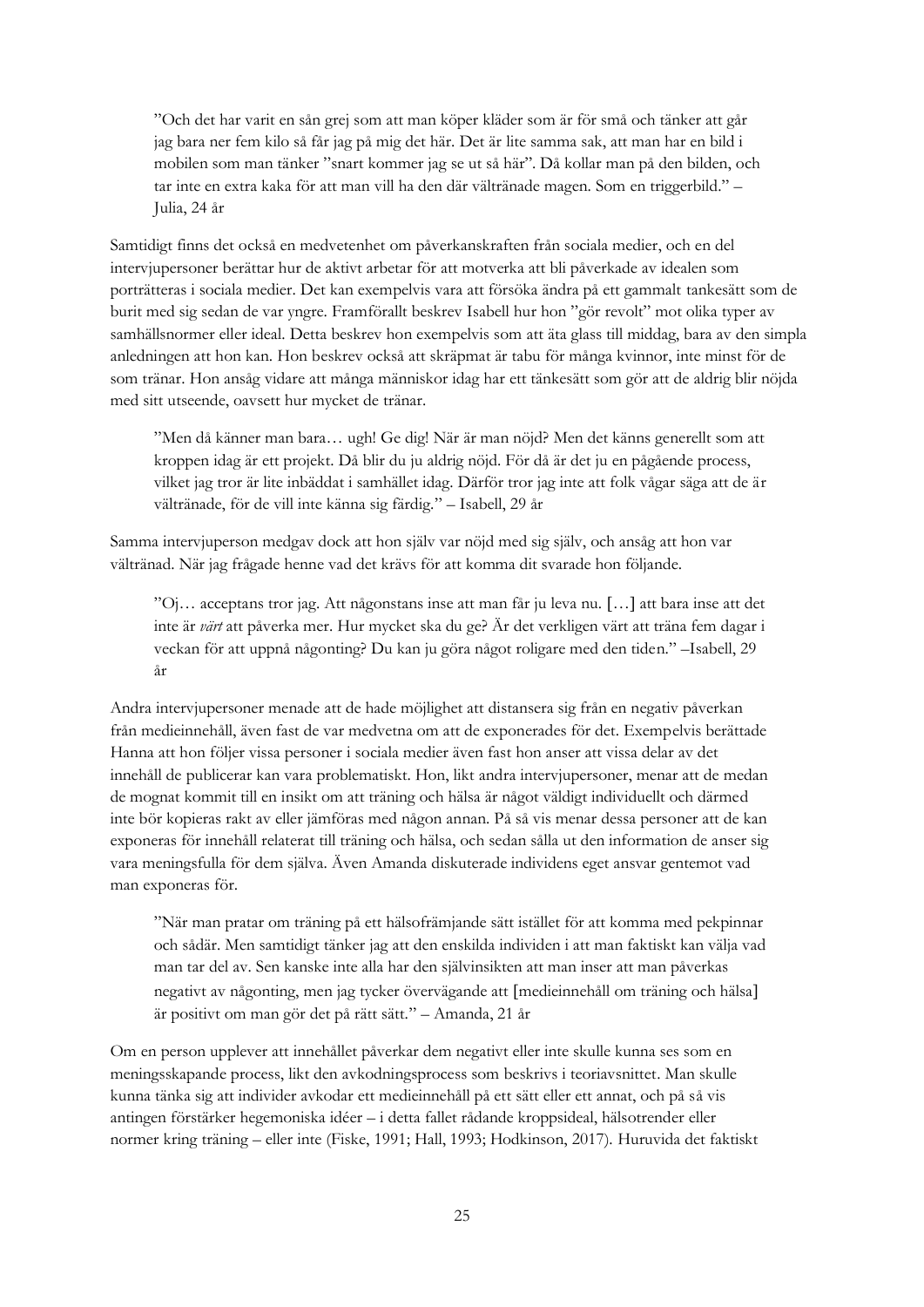går att exponera sig för innehåll och motverka att påverkas är dock osäkert. Troligtvis har även individens självkänsla och självinsikt en inverkan på dennes upplevelse av situationen, men även på medieanvändningen i sig. Med andra ord är det tänkbart att en person som har god självsäkerhet och är säker i sig själv, inte exponerar sig för medieinnehåll relaterat till träning och hälsa i lika stor utsträckning som någon som har låg självkänsla och är osäker på sig själv. Alternativt att personer med god självkänsla klarar av att känna genuin glädje eller likgiltighet gentemot andra människors träning och hälsa jämfört med en person som har låg självsäkerhet, som istället kan tendera att känna avund eller missnöje med sig själv.

Samtidigt är synen på kvinnokroppen, både sin egen och andras, som ett projekt så pass inrotat i vårt samhälle att det är svårt att tänka sig att det finns möjlighet att helt och hållet distansera sig från mediernas påverkan på självkänslan hos en ung kvinna (Hirdman, 2015; Frisén et al, 2014). I citaten ovan blir återigen tvetydigheten kring unga kvinnors kroppar synlig, vilket yttrar sig i form av delvis en uppmuntran till acceptans gentemot sin egen kropp men delvis i form av träningshets i sociala medier. Det är onekligen en utmaning för den unga kvinnan att tyda dessa motsägande budskap och genom dessa bilda sig en uppfattning om sig själv i relation till resten av samhället. Med detta i åtanke, och trots att det inte är möjligt att konstatera att sociala medier enskilt har en påverkan på unga kvinnors självförtroende, är det också tänkbart att unga kvinnors uppfattning om sig själv och sin kropp och därmed också sitt självförtroende skapas i interaktion med innehållet i sociala medier.

#### <span id="page-31-0"></span>*Synen på mat*

Tätt kopplat till träning är även kost, vilket blev tydligt i och med att det var vanligt bland intervjupersonerna att tänka på vad man äter. Vissa intervjupersoner upplevde också att det fanns en slags samhällelig regelbok kring vad man som ung kvinna bör äta, vilket också syntes i sociala medier. En del av kvinnorna beskrev att de tidigare haft en ansträngd relation till kost, medan vissa medgav att de även idag tänker mycket på kost i relation till träning och hälsa. Däremot visade också vissa intervjuer på att det finns en slags föreställning om att det är okej att äta mer ohälsosamt om man är fysiskt aktiv, men även att det var vanligt att uppleva skuldkänslor ifall man åt onyttigt under perioder man inte tränade lika mycket som man brukar.

Även gällande kosten ansåg en del av intervjupersonerna att träningsprofiler eller influencers är med och påverkar individens syn på mat. Delvis genom att flera av dessa samarbetar med företag och organisationer inom branschen för mat och kosttillskott, däribland appen Lifesum som flera intervjupersoner ställde sig kritiska till. Men också för att det upplevdes bland kvinnorna att influencers eller träningsprofiler endast publicerar bilder på nyttiga måltider, så att det verkar som att de aldrig äter onyttigt. Detta menar vissa av intervjupersonerna har påverkat hur de ser på mat, där den "rena" kosten utan fetter och tillsatser anses vara den rätta dieten för personer som tränar.

Detta resultat går emot det som viss tidigare forskning har visat, då bland annat Mitchell Vaterlaus et al. (2014) i sin studie visade att unga upplevde att sociala medier var en bra källa för inspiration till en hälsosam kost. Enligt intervjuerna i denna studie var det snarare så att intervjupersonerna upplevde att sociala medier bidrog till en känsla av att man bör äta på ett visst sätt. Detta kan delvis tänkas bero på att intervjupersonerna kände en vilja att följa en trend, exempelvis genom att använda Lifesum appen, eller därför att influencers kan tänkas ha en slags auktoritär inverkan på unga kvinnors syn på kost. Flera intervjupersoner berättar att de ser eller har sett på influencers eller träningsprofiler som förebilder, vilket skulle kunna förklara varför de känner ett behov av att äta på samma sätt som dem (Jervelycke Belfrage,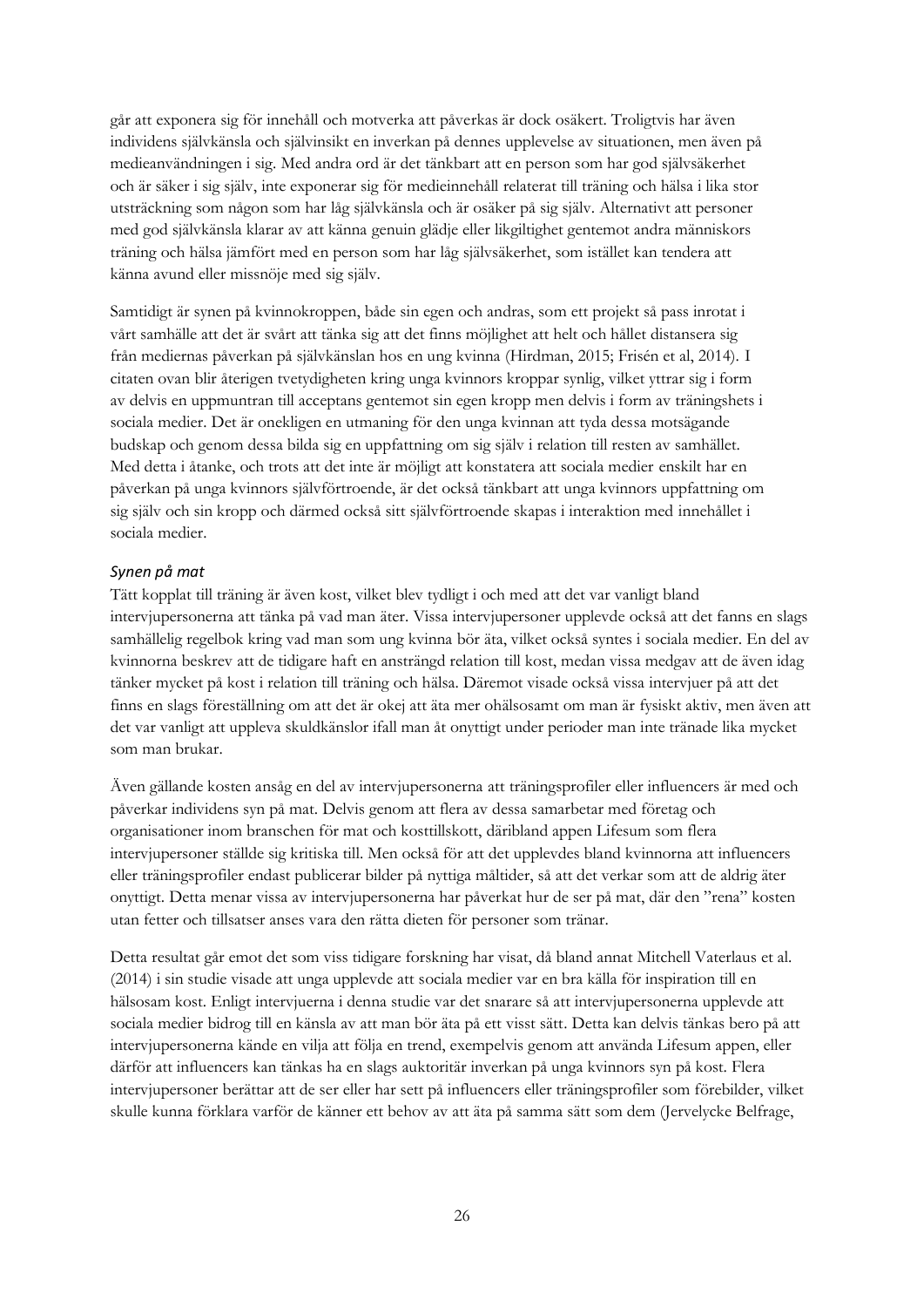2018; Martensen mfl; 2018). Exempelvis för att uppnå samma fysik som denne influencer eller träningsprofil.

### <span id="page-32-0"></span>Omvärlden, jämförelser och press

Genom att spendera mycket tid på fysisk aktivitet spenderar man också en hel del tid tillsammans med andra människor som tränar. Inte minst om man dessutom exponeras för innehåll relaterat till träning och hälsa i sociala medier. Därmed är det av intresse att fråga intervjupersonerna hur de ser på andra personer som tränar, och om de reflekterar över hur andra tränar.

Även här var upplevelserna olika hos olika personer. Vissa upplevde att de ofta jämförde sig med andra på ett negativt sätt, vissa som också jämförde sig kände att det kunde vara upplyftande för dem själva medan andra var så fokuserade på sig själva att de inte reflekterade över hur andra tränade. Daniella och Ellen berättade att de ofta jämförde sig med andra unga kvinnor som tränade, både gällande utseende och prestation. Personer de jämförde sig med kunde vara både andra personer på gymmet, på handbollsplanen eller rentav vänner och familj. Detta kunde de även relatera till hur de tidigare använde sociala medier, då de upplevde att plattformar som Instagram gav möjlighet för dem att jämföra sig med ännu fler människor än bara de i deras närhet, både träningsprofiler och andra privatpersoner. Ellen berättade att hon på grund av detta nu har avföljt alla träningsprofiler och influencers på Instagram, och Daniella berättade att hon på grund av hennes tendenser att jämföra sig har tagit bort alla sociala medier helt och hållet.

"Idag tittar jag mest på innehåll som har ett väldigt enkelt och klart syfte, exempelvis en sjukgymnast som på två minuter visar hur man ska stretcha. Om man jämför det med bloggar så är det istället ett helt paket; det är en snygg tjej som går upp till gymmet 05.00 med sina bloggkompisar, till något flashigt gym i Stockholm. Sen går de ut och äter en liten bowl, därför att det är nyttigt. Jag väljer därför att inte läsa dem, för att jag tycker att det blir för mycket." – Daniella, 29 år

Medan det för Daniella handlade om att ta avstånd från innehåll utan ett tydligt syfte, handlade det för Ellen främst om att ge plats åt en större variation i hennes bland innehållet hon tog del av i sociala medier. Tidigare har hon upplevt att innehållet hon tagit del av har varit så pass målinriktat att hon själv upplevde att hon var tvungen att anpassa hela sitt liv efter samma mål.

"Det var just kroppshetsen. De flesta jag följde var sådana som tävlade i fitness, och det är ju liksom en sport i att först bygga muskler och sedan deffa ner tills man är väldigt liten. Och det är sånt som påverkar mig, om jag sitter och tittar på det men samtidigt inte ska tävla. Det är klart att man jämför sig. Då kände jag att det blev orimligt att jag ville kunna träna som en normal person, och inte som någon som ska tävla. Så jag såg det mer som en press och hets, mer än motivation." – Ellen, 23 år

Ellen berättar vidare hur denna livsstil som porträtterades av träningsprofiler i sociala medier tog över hela hennes liv, till den gräns att hon var nära att bli sjuk.

"Jag kände ju någonstans att jag var tvungen att göra något, därför att jag inte mådde bra. Jag har ändå varit på snudd på ortorexi, alltså att man är helt fixerad vid träning och kost. Jag rasade i vikt samtidigt, min mamma blev orolig. Då kände jag att det inte var normalt. Samtidigt kände jag i kroppen att jag åt inte tillräckligt mycket, och jag åt en väldigt fettfattig kost, och tränade för mycket i jämförelse med vad jag åt. Då kände jag att något inte var rätt, och jag kände att jag inte mådde bra av pressen. Men jag hade också en vilja att förändra." – Ellen, 23 år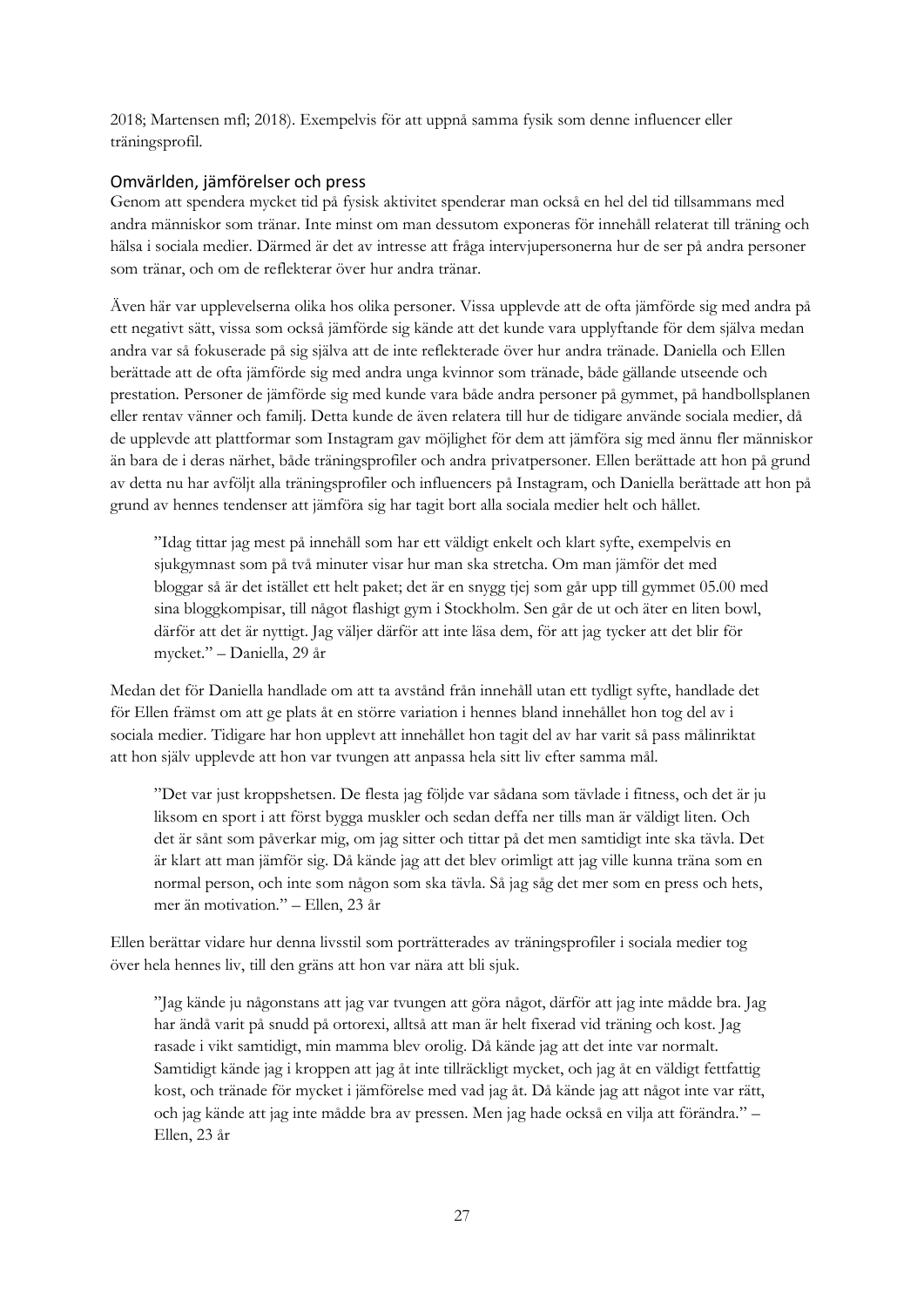Trots att tidigare forskning har haft svårigheter med att påvisa en koppling mellan personers självkänsla och deras medieanvändning (Perloff, 2014:6; Ferguson, 2011:1), blir det i denna studie tydligt att intervjupersonerna har en uppfattning om att sociala medier påverkar deras fysiska och psykiska mående. Vissa i större utsträckning än andra, vilket gör att det därmed är svårt att fastställa att innehållet i sociala medier har en direkt påverkan på unga kvinnors välmående. Det är tänkbart att fler faktorer spelar in, exempelvis livssituationen i allmänhet, vilket blir tydligt i citaten från Ellen som presenteras ovan.

Att digitaliseringen av träning och hälsa inneburit både fördelar och nackdelar är en återkommande diskussion i samtliga intervjuer, vilket bekräftar de tankar som lyfts av andra forskare (Lupton, 2014; Purpura et al, 2011). I en värld av sociala medier där konsumenten också är en producent av medieinnehåll, kan det tänkas att plattformar som Instagram blir en stor del av en individs identitet. Innehållet i sociala medier blir en stor del av individens liv, och det är lätt att bli sporrad av andra personer med liknande intressen som också lever sina liv genom sociala medier. Riskerna, som bland annat Lupton (2014; 2017) belyser, är att olika beteenden relaterade till medieanvändningen går över styr. I detta fall kan det tänkas handla om en hobby som växer till ett extremt eller rentav sjukligt beteende av tränings- och hälsorelaterade aktiviteter.

#### <span id="page-33-0"></span>*Influencers – budbärare av negativa budskap?*

Det som ytterligare är en intressant dimension av detta problem är att vissa av intervjupersonerna uppgav att det främst var influencers eller träningsprofiler som förmedlade negativa budskap. Med andra ord handlade det inte nödvändigtvis om att sociala medier som helhet var negativa, utan att det var enskilda personer på exempelvis Instagram som bar ansvar för att sprida en viss bild av träning och hälsa.

"Jag tycker bara att den typen av kommunikation kring träning och hälsa är ganska problematisk, för du har ingen aning om vilka som följer dig, hur de mår. Även om den enskilda individen har ett visst ansvar så har även du som influencer ett visst ansvar. Saker relaterade till mat, mättnad och kalorier. Det är bara nej. Avfölj!" – Amanda, 21 år

De typer av innehåll som publiceras av influencers och träningsprofiler som enligt vissa intervjupersoner upplevdes som problematiskt, var främst de där fokus låg på matvanor eller utseende. Dock finns det även här en ambivalens i hur intervjupersonerna beskriver att de upplever dessa typer av innehåll, då de kan tolkas både positivt och negativt i viss utrsträckning.

"Alltså det är väl positivt på det sättet att man lägger upp tips på övningar och träningar och att det kan motivera. Men jag tycker att det blir lite negativ grej kring det hela när man, till exempel som Denice Moberg när hon lägger upp mycket när hon står sådär och poserar med sin rumpa. Då undrar man bara 'vad når du fram med där?'. Och att det säger till 14–15 åriga tjejer som inte tänker som en vuxen person att 'oj, sådär måste man se ut'. Då kan jag tycka att det blir en negativ grej. Det beror lite på hur man lägger upp det." – Bea, 29 år

Både Bea och Felicia lyfte sina tankar kring hur de tror att yngre tjejer påverkas av innehåll som är utseendefokuserat. De menar alltså att de på grund av sin ålder och därmed sin mognad, har möjlighet att se dessa innehåll med positiva eller neutrala ögon till skillnad från yngre och mer osäkra tiejer.

"Det är mycket fokus på att man är vältränad på Instagram och på bilder. Det kan man såklart påverkas av, både positivt och negativt. Kanske främst negativt genom att man blir stressad över att man kanske inte själv ser ut på det viset. Och positivt genom att man vill ta tag i sin träning. Jag tror att det är både och, men att det för många unga tjejer är främst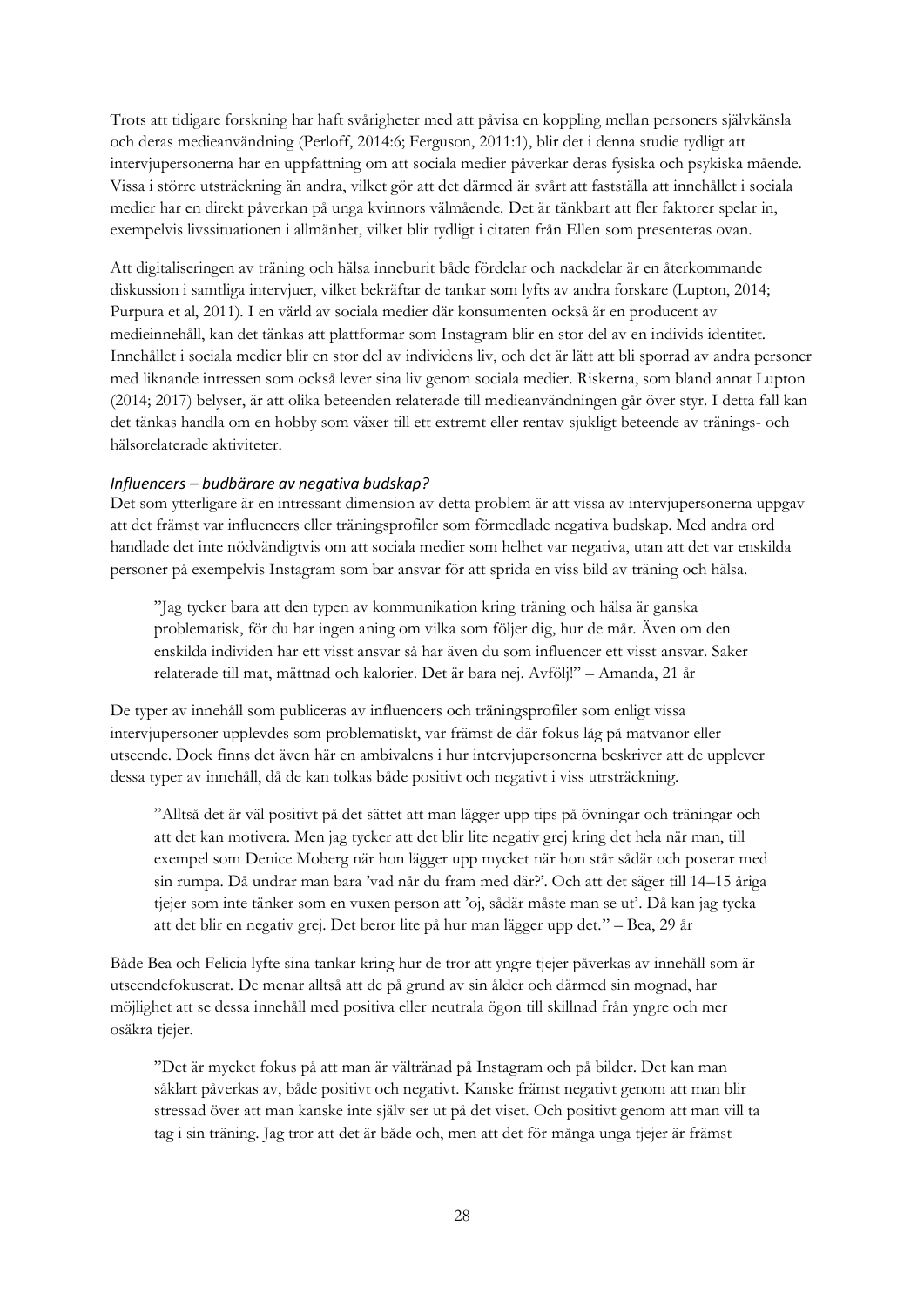negativt att följa många sådana profiler. Man blir ju exponerad för sådant oavsett och hela tiden, även om man som jag inte läser bloggar eller poddar. Man blir exponerad ändå via internet eller reklam, så jag tror man får tillräckligt." – Felicia, 26 år

Dessa kvinnor beskriver svårigheter att avgöra vad som är sant eller falskt på Instagram, då verkligheten visas genom en bild och en kort text. Vissa berättar att de anser att mycket av innehållet som influencers publicerar inte känns äkta, att de försöker förmedla något som egentligen inte är sant. Detta kan vara exempelvis vara att posera på ett sätt som framhäver en vältränad fysik, göra samarbeten med oetiska företag eller genom att lägga upp bilder på onyttig mat som de i själva verket inte äter.

Den påverkanskraft som en influencers budskap har på sin publik kan återigen tänkas förstås utifrån tvåstegshypotesen (Jervelycke Belfrage, 2018). Trots att en influencer egentligen är en helt vanlig person, förmodligen väldigt lik flera av de unga kvinnor som är intervjupersoner i denna studie, agerar de också budbärare för företag och organisationer som troligtvis har ekonomisk vinst i sikte. Men som tidigare diskuterat är det tänkbart att även en influencers följare, däribland intervjupersonerna i denna studie, ansvarar för ytterligare ett steg i kedjan genom att de följer, gillar, kommenterar eller publicerar eget innehåll relaterat till samma ämne. Ytterligare en aspekt av det hela är precis som Martensen mfl (2018) beskriver, att en influencer både utgör en igenkänningsfaktor gentemot sina följare samtidigt som de har en kändisliknande status. Detta skulle kunna förklara svårigheterna för intervjupersonerna att identifiera vad som är sanning och lögn i influencers innehåll i sociala medier. Ena stunden kan en influencer framstå som vilken ung kvinna som helst, för att den andra stunden visa aspekter av ett perfekt och ouppnåeligt liv.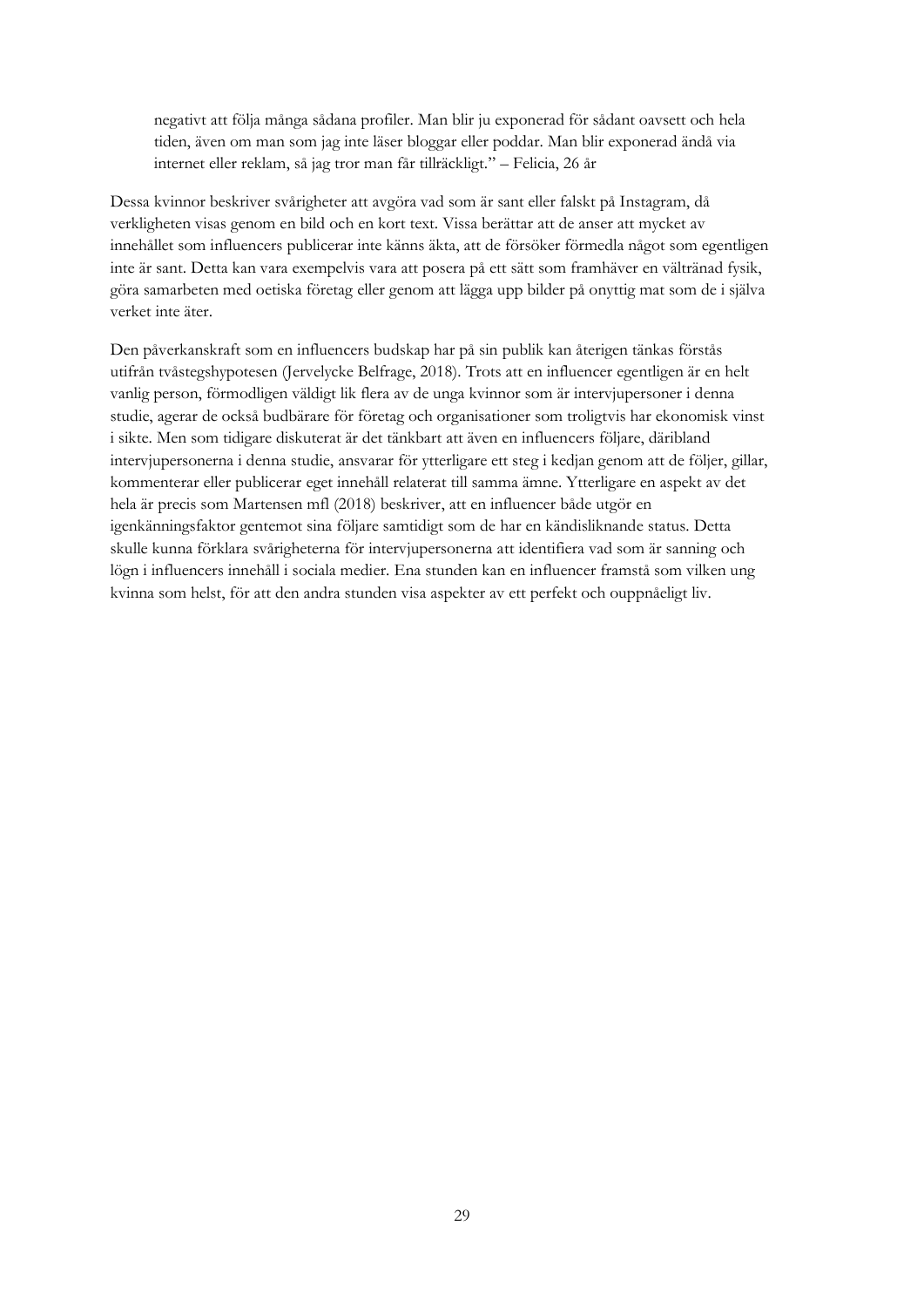# **Slutsatser och diskussion**

<span id="page-35-0"></span>Att de unga kvinnor som utgör intervjupersoner i denna studie använder eller har använt sociala medier i relativt stor utsträckning i relation till sin träning, samt att de upplevelserna av innehållet är splittrat, är inte möjligt att undgå. Syftet med denna studie var att undersöka hur unga kvinnor som tränar använder sociala medier och om/hur användningen påverkar deras tränings- och hälsouppfattningar. För att besvara syftet formulerades två frågeställningar, utifrån två huvudsakliga teman; dels hur själva medieanvändningen ser ut, dels hur intervjupersonerna uppfattar att deras syn på träning och hälsa påverkas av sin medieanvändning. Det mest framträdande resultatet var att det finns både positiva och negativa aspekter med träning och hälsa i sociala medier, både vad gäller medieanvändningen i sig och vilka konsekvenser medieanvändningen kan ha för användaren.

#### <span id="page-35-1"></span>Sociala medier en naturlig del i ett hälsosamt liv

Resultatet visar att kvinnorna i undersökningen i stor utsträckning konsumerar innehåll i sociala medier som handlar om träning och hälsa, i relation med att de själva är mer eller mindre fysiskt aktiva i sina liv. Generellt är Instagram den mest aktuella plattformen för konsumtion av denna typ av innehåll, där kvinnorna i studien upplever att de får inspiration till träning och en känsla av gemenskap med andra träningsintresserade personer. Instagram är också en plats där de kan känna ett behov eller en vilja av att publicera eget innehåll relaterat till sin träning. Här finns det två skilda läger, där denna aktivitet är vanligare hos vissa än andra. Uppfattningen om andra privatpersoner som lägger upp bilder på sig själva när de tränar, är att de är uppmärksamhetssökande och har ett bekräftelsebehov.

Användningen av hälso- och träningsrelaterade appar är också vanligt förekommande, dock inte i samma utsträckning som användningen av Instagram. Det var vanligt bland intervjupersonerna att använda apparna under korta perioder, och endast ett fåtal av dem anses vara tillräckligt givande för att fortsätta att användas. Framförallt är det kaloriräknarappen Lifesum som upplevs förmedla en negativ syn på träning och hälsa, vilket gjort att de personer som testat den har slutat efter en kort period. Kvinnorna i studien beskyller Lifesum för att ha orsakat ett nästintill sjukligt beteende när det kommer till synen på kost. Slutligen visar resultatet också att kvinnorna i studien sällan ser på YouTube, läser bloggar eller lyssnar på poddar relaterade till träning och hälsa. De intervjupersoner som berättar att de gör något av detta, är de intervjupersoner som har högst träningsfrekvens. Med andra ord är medieanvändningen större och bredare hos de som tränar mer.

#### <span id="page-35-2"></span>Vem bär ansvar för hur medieinnehållet påverkar?

Att det finns en press kring träning och hälsa finns enligt resultatet ingen tvekan om, men vad denna kommer ifrån har intervjupersonerna olika uppfattningar om. Vissa menar att denna press är inbäddad i samhället, andra att den kommer inifrån den enskilda individen, samtidigt som andra påvisar mediernas ansvar för hur de förmedlar budskap om träning och hälsa. Det som dock blir tydligt är att de unga kvinnor som beskriver i sina intervjuer att de har ett bra självförtroende och en god självkänsla, också känner sig mindre påverkade av hur medierna porträtterar träning och hälsa. Det omvända gäller också, alltså att de unga kvinnor som ger uttryck för ett lågt självförtroende och en dålig självkänsla också upplever att de påverkas negativt att träning och hälsa i medierna. Samtidigt som det är tänkbart att negativa självbilder in sin tur också kan skapas av medieanvändningen. Därmed går det inte med säkerhet att säga att just innehåll kring träning och hälsa i sociala medier påverkar unga kvinnors självkänsla positivt eller negativt, då det finns fler faktorer som spelar in i detta.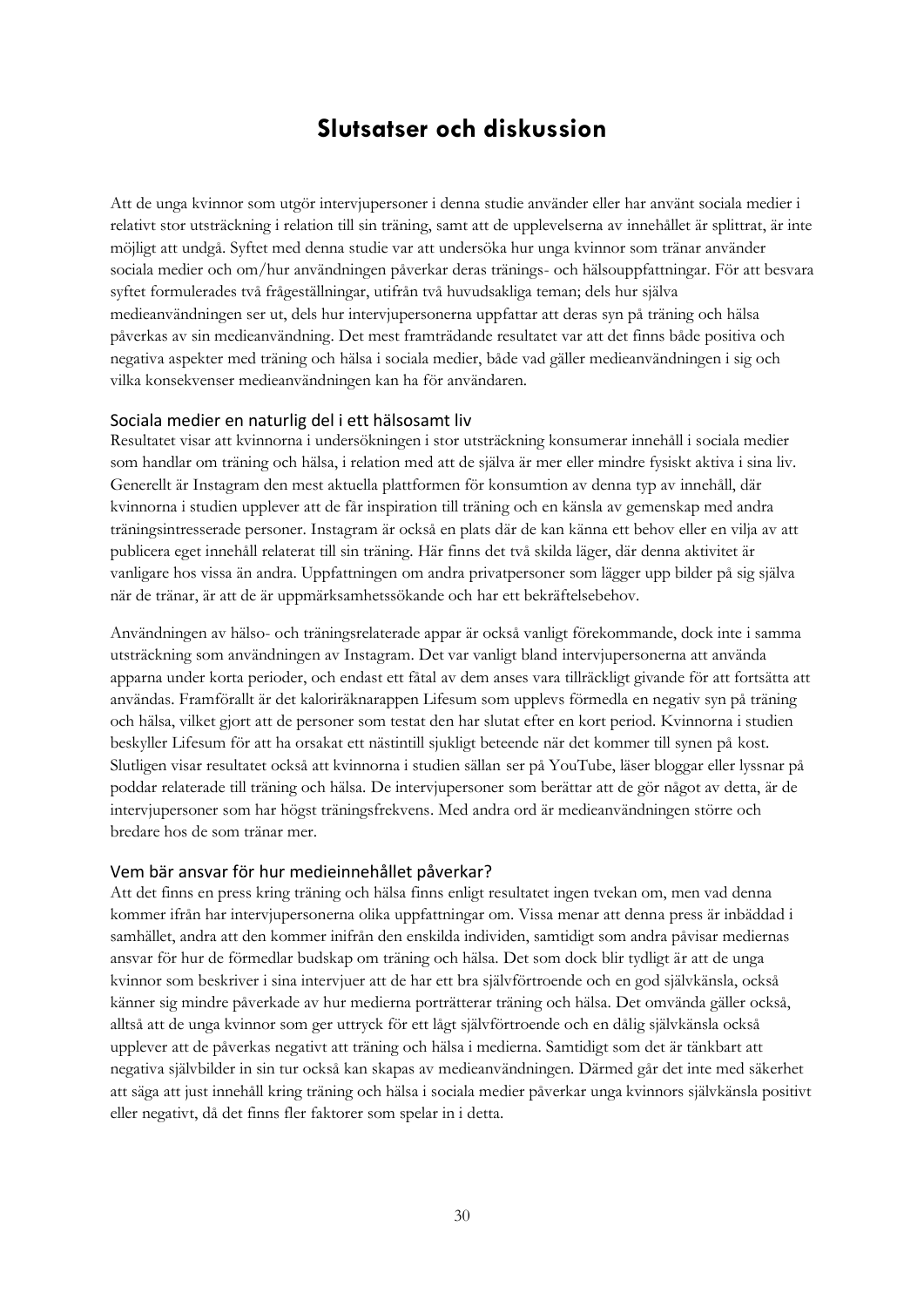Delvis kan detta tänkas handla om en sårbarhet som individ, eller rentav tolkningen av innehållet.

En del unga kvinnor anser att den enskilda individen i och med detta har ett eget ansvar för hur de påverkas av innehållet i sociala medier, eftersom de har en möjlighet att själva välja vilket innehåll de tar del av. Exempelvis genom att välja vilka konton de följer i sociala medier. Det förekom fall där intervjupersoner tagit på sig detta ansvar, och exempelvis avföljt alla träningsprofiler eller influencers på Instagram, eller tagit bort alla sociala medier helt och hållet. Det framkom också flera fall där personer upplevde att just träningsprofiler eller influencer bar ett speciellt stort ansvar för hur unga kvinnor påverkas av medieinnehållet, vilket gör det logiskt för varför vissa kvinnor avföljer dessa för att undvika att påverkas negativt. Därmed går det enligt resultatet att utläsa att det inte är en enskild person eller aktör som bär ansvaret för att vissa unga kvinnor upplever att de påverkas negativt av innehåll relaterat till träning och hälsa i sociala medier. Trots att flera intervjupersoner anser att skulden för negativ påverkan ligger hos influencers eller dåligt utformade appar. Dagens mediekultur har möjliggjort för detta innehåll att nå ut i den stora utsträckning det gör, men det ger också den enskilda individen en möjlighet att själv skapa ett flöde av innehåll som de upplever önskvärt i sina sociala medier.

Slutligen finns det en genomgående ambivalens i förhållningssättet till sociala medier, genom att medieanvändning i relation till träning och hälsa uppfattas ha både positiva och negativa effekter av de unga kvinnorna. Det uppfattas idag som "naturligt" att kvinnor bör arbeta med sitt utseende och sin kropp för att bli accepterade av samhället, exempelvis genom träning eller kosmetik. Och det är medierna som förmedlar det utseende som unga kvinnor använder som mall. Återigen är ett hälsofrämjande kroppsideal positivt i grunden, men samtidigt är det inte ovanligt att om en individ påbörjar resan mot detta ideal blir de aldrig nöjda oavsett hur vältränade de blir. Denna studie belyser flera positiva och negativa effekter av sociala medier på en grupp unga kvinnor som tränar, och visar tydligt vart riskerna finns. Framförallt lyfter den en viktig fråga i form av att det finns ett behov bland unga kvinnor att prata mer och öppet om kvinnors kroppar, hur vi lär oss att acceptera oss själva och hur vi kan motverka osunda kroppsideal i framtiden. Träning och hälsa bör vara på individens villkor, och vara glädjebringande snarare än ångestfyllt.

### <span id="page-36-0"></span>Framtida studier

Denna studien fokuserade på ett relativt litet antal unga kvinnor, i åldrarna 21–29 år och där de flesta var bosatta i en större stad. Därmed hade det för framtida studier varit intressant att inkludera fler intervjupersoner från fler åldersgrupper och större geografiska områden. Detta för att ytterligare undersöka hur åldern och därmed livserfarenheten påverkar hur individen uppfattar medieanvändning i relation till träning och hälsa. Denna aspekt är också intressant därför att unga vuxit upp med sociala medier som en naturlig del av sina liv, medan detta kan se annorlunda ut för de som är lite äldre.

Ytterligare ett intressant område att fokusera mer på i framtida studier är hur kost porträtteras i sociala medier i relation till träning. Både gällande privatpersoner samt influencers och träningsprofiler som lägger upp innehåll om vad de äter. Detta ämne berördes endast kort i slutet av intervjuerna i denna studie, därför att de inte var huvudfokus för syftet. Dock framkom flera intressanta tankar kring relationen mellan träning och kost hos intervjupersonerna, vilket visar på att det finns mer information att hämta där.

Slutligen vill jag föreslå ytterligare studier kring Instagram och dess utformning, i form av att bilder med korta texter lyckats få sådan påverkanskraft på människor. Frågor som varför människor upplever att Instagram är det bästa forumet för att dela med sig av så stora delar av sina liv, varför de upplever att de påverkas så starkt av innehållet och vilka behov eller viljor som ligger bakom användningen av Instagram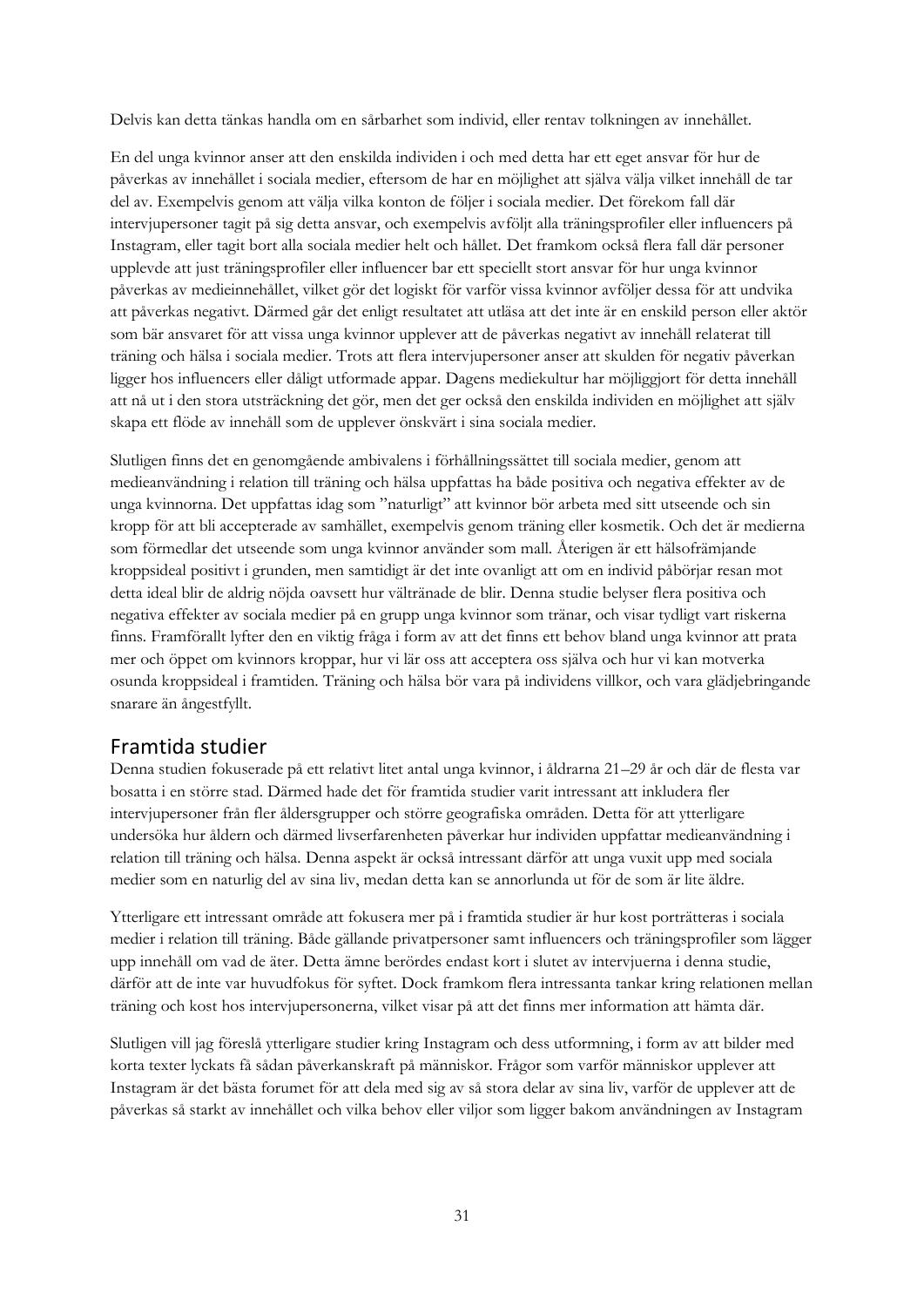är av intresse att besvaras. Dessa hade inte bara utgjort en värdefull grund för denna studie, men även för flera studier relaterade till sociala medier i allmänhet.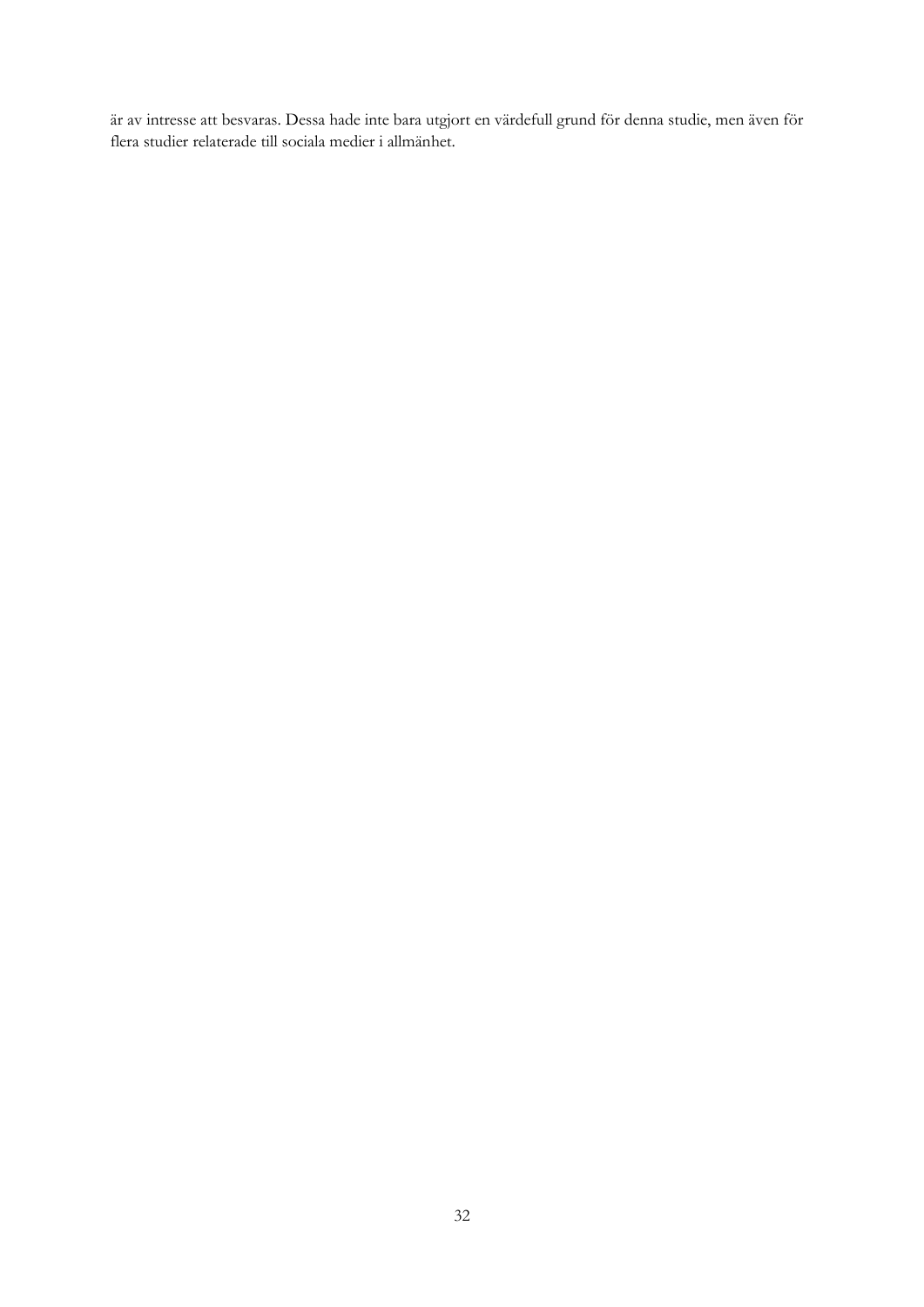# **Referenser**

<span id="page-38-0"></span>Banning, Marila. E. (2015). *Shared entanglements – Web 2.0, info-liberalism & digital sharing.* Information, Communication & Society, 1–15.

Burgess, Jean & Green, Joshua. (2009). *YouTube: Online Video and Participatory Culture.* Polity Press.

Cambridge Dictionary. (2019). *Influencer.* Hämtad 2019-11-27 från <https://dictionary.cambridge.org/dictionary/english/influencer>

Carlsson, A. (2016, 7 oktober). Unga blandar ihop hälsa och extremt kroppsideal. *Dagens Nyheter*. Hämtad 2019-11-07 från<https://www.dn.se/arkiv/insidan/unga-blandar-ihop-halsa-och-extremt-kroppsideal/>

Chandler, Daniel & Munday, Rod. (2016). *A Dictionary of Media and Communication* (2 ed.). Oxford University Press.

de Oliveira Penaforte, Fernanda., Japur, Camila., dos Santos Neves., Letícia., de Sousa Silva, Ana och Penaforte, Thais. (2019). *Image-discursive construction of body beauty in social media: effects on followers' body and eating perceptions*. Demetra: Food, Nutrition & Health 13 (2): 395-411. doi: 10.12957/demetra.2018.33305

Ekström, Mats & Larsson, Larsåke. (2010). *Metoder i kommunikationsvetenskap*. Lund: Studentlitteratur.

Engelbrektson, L. (2015, 6 september). Hälsohetsen tog över Carolins liv. *Göteborgs Posten.* Hämtad 2019- 11-07 från<https://www.gp.se/nyheter/göteborg/hälsohetsen-tog-över-carolins-liv-1.134334>

Engeln- Maddox, R., (2005). *Cognitive responses to idealized media-images of women: The relationship of social comparison and critical processing to body image disturbance in college women*, Journal of Social and Clinical Psychology, Vol. 24, No. 8, s. 1114-1138.

Esaiasson, Peter; Gilljam, Mikael; Oscarsson, Henrik; Wägnerud, Lena. (2012). *Metodpraktikan: Konsten att studera samhälle, individ och marknad* (4:e uppl). Stockholm: Nordstedts Juridik.

Ferguson, Christopher J; Winegard, Benjamin; Winegard, Bo M. (2011). *Who is The Fairest One of All? How Evolution Guides Peer and Media Influences on Female Body Dissatisfaction. Review of General Psychology,* Volume: 15, pp: 11-28.

Fiske, John. (1991). Understanding popular culture, i Hodkinson, P. (2011). *Media, Culture and Society: An Introduction* (2a uppl.). SAGE.

Folkhälosmyndigheten. (2019). *Folkhälsans utveckling – Årsrapport 2019.* Hämtad 2019-11-04 från [https://www.folkhalsomyndigheten.se/contentassets/d162673edec94e5f8d1da1f78e54dac4/folkhalsans](https://www.folkhalsomyndigheten.se/contentassets/d162673edec94e5f8d1da1f78e54dac4/folkhalsans-utveckling-arsrapport-2019.pdf)[utveckling-arsrapport-2019.pdf](https://www.folkhalsomyndigheten.se/contentassets/d162673edec94e5f8d1da1f78e54dac4/folkhalsans-utveckling-arsrapport-2019.pdf)

Frisén, Ann., Holmqvist Gattario, Kristina och Lunde, Carolina. (2014). *Projekt perfekt: om utseendekultur och kroppsuppfattning*. Stockholm: Natur & Kultur.

Google. (2019, 13 december). Sökning på "fitness".

Gowin, Mary; Cheney, Marshall; Gwin, Shannon and Franklin Wann, Taylor. (2015). *Health and Fitness App Use in College Students: A Qualitative Study.* American Journal of Health Education, 46, 223–230

GRIN. (2019, 8 november). Top 10 Fitness Influencers To Enhance Your Marketing Campaign. *GRIN.*  Hämtad 2019-12-13 från<https://grin.co/blog/10-top-instagram-fitness-influencers-to-inspire-you/>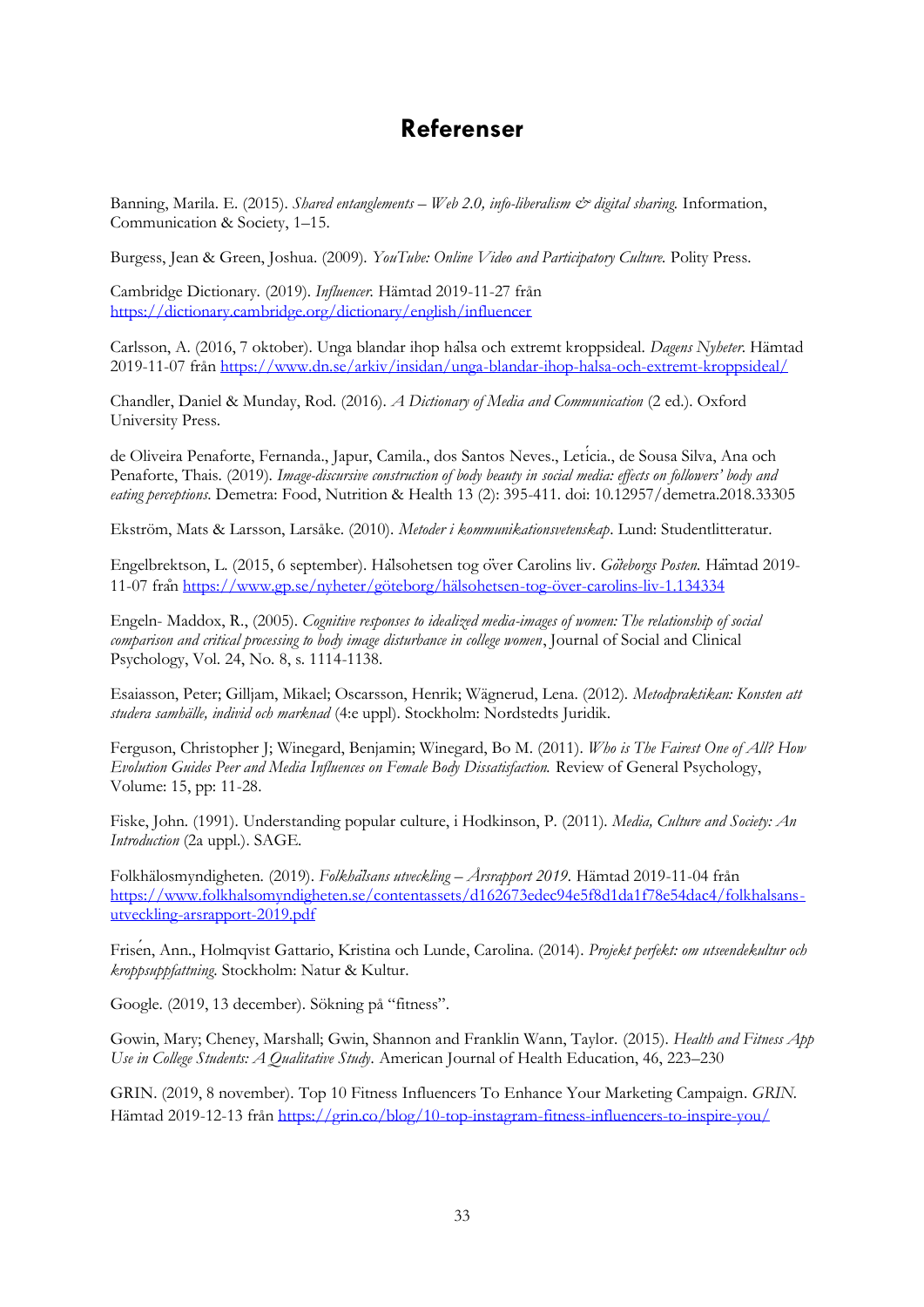Hall, Stuart. (1993). Encoding, Decoding, i Hodkinson, P. (2017). *Media, Culture and Society: An Introduction* (2a uppl.)*.* SAGE.

Hiort, Sandra. (2018, 3 maj). Rachel Yoga Girl Bråthen om meningen med livet (+ 5 favoritövningar). *Topphälsa.* Hämtad 2019-12-13 frå[n https://topphalsa.se/rachel-yoga-girl-brathen-om-meningen-med](https://topphalsa.se/rachel-yoga-girl-brathen-om-meningen-med-livet-5-favoritovningar/)[livet-5-favoritovningar/](https://topphalsa.se/rachel-yoga-girl-brathen-om-meningen-med-livet-5-favoritovningar/)

Hirdman, Anja. (2015). Femininitet som spektakel. I Anja Hirdman och Madeleine Kleberg (red). *Mediers känsla för kön*. Göteborg: Nordicom, 57-72.

Hodkinson, Paul. (2017). *Media, Culture and Society: An Introduction* (2a uppl.). SAGE.

Homan, Kristin. (2010). *Athletic-ideal and thin-ideal internalization as prospective predictors of body dissatisfaction, dieting and compulsive exercise*. Body image 7 (3): 240-245. doi: 10.1016/j.bodyim.2010.02.004

Instagram. (2019, 10 december). *@hannaoeberg*. Hämtad 2019-12-10 från <https://www.instagram.com/hannaoeberg/?hl=sv>

Instagram. (2019, 13 december). *@therock.* Hämtad 2019-12-13 från <https://www.instagram.com/therock/?hl=sv>

Instagram. (2019, 13 december). *#fitness*. Hämtad 2019-12-13 från <https://www.instagram.com/explore/tags/fitness/?hl=sv>

Internetstiftelsen. (2019). Svenskarna och Internet. Hämtad 2019-10-21 från <https://svenskarnaochinternet.se/app/uploads/2019/10/svenskarna-och-internet-2019-a4.pdf>

Jenkins, Henry. (2008). *Convergence Culture: Where Old and New Media Collide*. New York: New York University Press.

Jenkins, Henry. (2006). *Fans, Bloggers and Gamers; Exploring Participatory Culture*. New York: New York University Press.

Jervelycke Belfrage, Maria. (2018). *Tvåstegshypotesen och teorin om opinionsledare –i en ny och snabbt föränderlig medieekologi* (ISSN 1101–4679). Hämtad från Göteborgs Universitet: JMG:s webbplats [https://jmg.gu.se/digitalAssets/1709/1709117\\_nr-78-hela-rapporten.pdf](https://jmg.gu.se/digitalAssets/1709/1709117_nr-78-hela-rapporten.pdf)

Johansson, Joakim. (2017). 10 appar för ett mer hälsosamt liv. *AppFokus.* Hämtad 2019-12-10 från <https://appfokus.se/10-appar-halsa/>

Katz, Elihu; Lazarfeld, Paul F. (2017). *Personal Influence: The Part Played by People in the Flow of Mass Communications* (3rd ed.) Routledge.

Klinger, Ulrike & Svensson, Jakob. (2014). *The emergence of network media logic in political communication: A theoretical approach.* New Media & Society, 17(8), 1241–1257. https://doi.org/10.1177/1461444814522952

Kvale, Steinar & Brinkmann, Svend. (2014). *Den Kvalitativa Forskningsintervjun.* Lund: Studentlitteratur.

Lupton, Deborah. (2014). *Health promotion in the digital era: a critical commentary.* Health Promotion International, Vol. 30 No. 1, pp. 174–183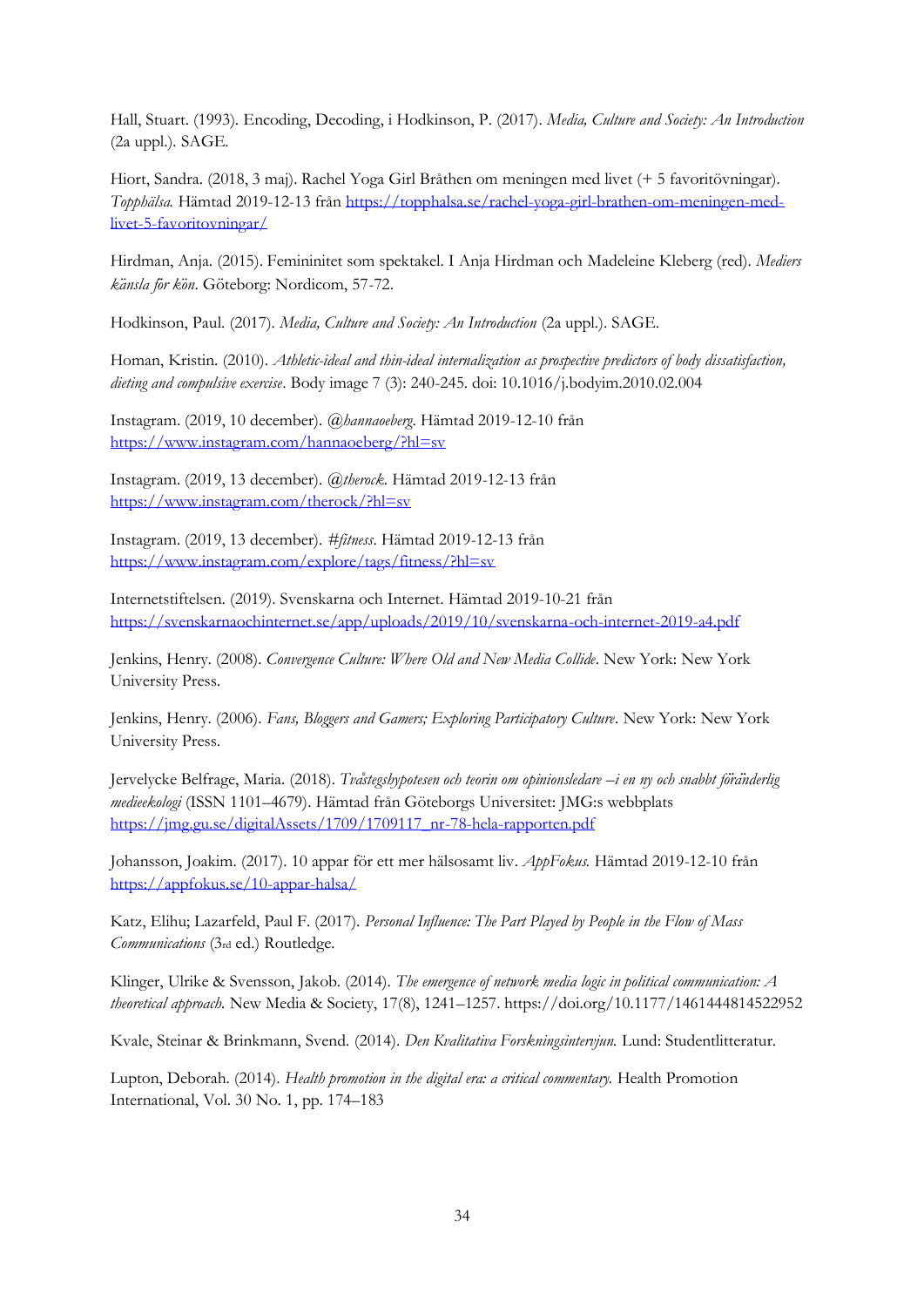Lupton, Deborah. (2017). Lively Data, Social Fitness and Biovalue: The Intersections of Health Self-Tracking and Social Media in *The Sage Handbook of Social Media, edited by Jean Burgess, Alice Marwick and Thomas Poell.* Published by Sage, London, 2017. Available at SSRN[: https://ssrn.com/abstract=3088205](https://ssrn.com/abstract=3088205)

Martensen, Anne; Brockenhuus-Schack, Sofia; Lauritsen Zahid, Anastasia. (2018). *How citizen influencers persuade their followers.* Journal of Fashion Marketing and Management Vol. 22 No. 3, 2018 pp. 335–353. Emerald Publishing Limited.

Mitchell Vaterlaus, J; Patten, Emily V.; Roche, Cesia and Young, Jimmy A. (2014). *#Gettinghealthy: The perceived influence of social media on young adult health behaviors.* Computers in Human Behavior 45 (2015) 151– 157.

Nationalencyklopedin. *Sociala medier.* Hämtad 2019-12-10 från <https://www.ne.se/uppslagsverk/encyklopedi/lång/sociala-medier>

Nilsson, Thomas. (2018, 21 december). Lista: De är Sveriges största influencers (och de har högst engagemang). *Resumé*. Hämtad 2019-12-10 från [https://www.resume.se/alla-nyheter/nyheter/lista-de-ar](https://www.resume.se/alla-nyheter/nyheter/lista-de-ar-sveriges-storsta-influencers-och-de-har-hogst-engagemang/)[sveriges-storsta-influencers-och-de-har-hogst-engagemang/](https://www.resume.se/alla-nyheter/nyheter/lista-de-ar-sveriges-storsta-influencers-och-de-har-hogst-engagemang/)

Perloff, Richard M. (2014). *Social Media Effects on Young Women's Body Image Concerns: Theoretical Perspectives and an Agenda for Research.* Sex Roles. New York: Springer Science+Business Media.

Pixlee. *What is a Social Media Influencer?* Hämtad 2019-11-27 från <https://www.pixlee.com/definitions/definition-social-media-influencer>

Pritchard, Mary & Cramblitt, Brooke. (2014). *Media Influence on Drive for Thinness and Drive for Muscularity.*  Sex Roles (2014) 71:208–218.

Purpura, S., Schwanda, V., Williams, K., Stubler, W. and Sengers, P. (2011) *Fit4life: the design of a persuasive technology promoting healthy behavior and ideal weight*. Proceedings of the SIGCHI Conference on Human Factors in Computing Systems (ACM), pp. 423 – 432.

Rosén, Matilda. (2019). *Det lyckliga livet påInstagram - en diskursanalys av influencers konstruerande av lycka.* Umeå Universitet.

Rovinak, Liza S.; Sallis, James F.; Kraschnewski, Jennifer L.; Sciamanna, Christopher N.; Kiser, Elizabeth J.; Ray, Chester A.; Chinchilli, Vernon M.; Ding, Ding; Matthews, Stepen A.; Bopp, Melissa; George, Daniel R.; Hovell, Melbourne F. (2013) *Engineering online and in-person social networks to sustain physical activity: application of a conceptual model.* BMC Public Health 13:753

Rysst, Mari. (2010). *''Healthism'' and looking good: Body ideals and body practices in Norway.* Scandinavian Journal of Public Health, 2010; 38(Suppl 5): 71–80

SCB. *Varannan svensk har övervikt eller fetma.* Hämtad 2019-11-04 från [https://www.scb.se/hitta](https://www.scb.se/hitta-statistik/artiklar/2018/varannan-svensk-har-overvikt-eller-fetma/)[statistik/artiklar/2018/varannan-svensk-har-overvikt-eller-fetma/](https://www.scb.se/hitta-statistik/artiklar/2018/varannan-svensk-har-overvikt-eller-fetma/)

SVT. *Kroppshets.* Hämtad 2019-11-04 frå[n https://www.svtplay.se/kroppshets](https://www.svtplay.se/kroppshets)

Ståhl, T.; Rütten, A.; Nutbeam, D.; Bauman, A.; Kannas, L.; Abel, T.; Lüschen, G.; Rodriguez, Diaz, J.A.; Vinck, J.; van der Zee, J. (2001) *The importance of the social environment for physically ative lifestyle – results from an international study*. Social Science and Medicine 52 pp. 1-10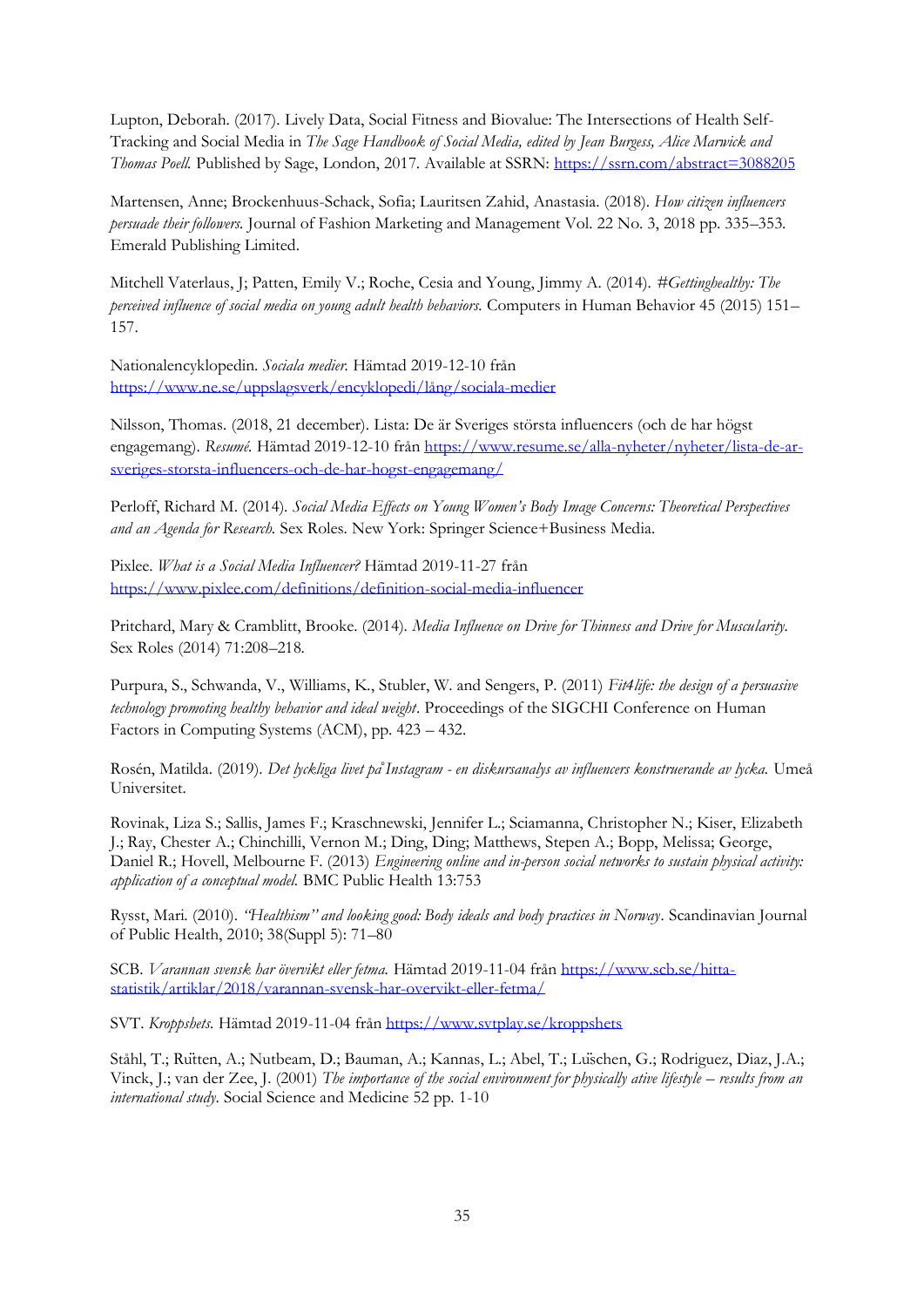Strickland, E. (2012). The FDA Takes On Mobile Health Apps. Hämtad 2019–12–30 från <https://spectrum.ieee.org/biomedical/devices/the-fda-takes-on-mobile-health-apps>

Teodoro, Rannie & Namaan, Mor. (2013). *Fitter with Twitter: Understanding Personal Health and Fitness Activity in Social Media*. In International AAAI Conference on Web and Social Media. Retrieved from <https://www.aaai.org/ocs/index.php/ICWSM/ICWSM13/paper/view/6099/6401>

Whitson, Jennifer. (2013). *Gaming the quantified self.* Surveillance & Society, 11(1/2), 163–176.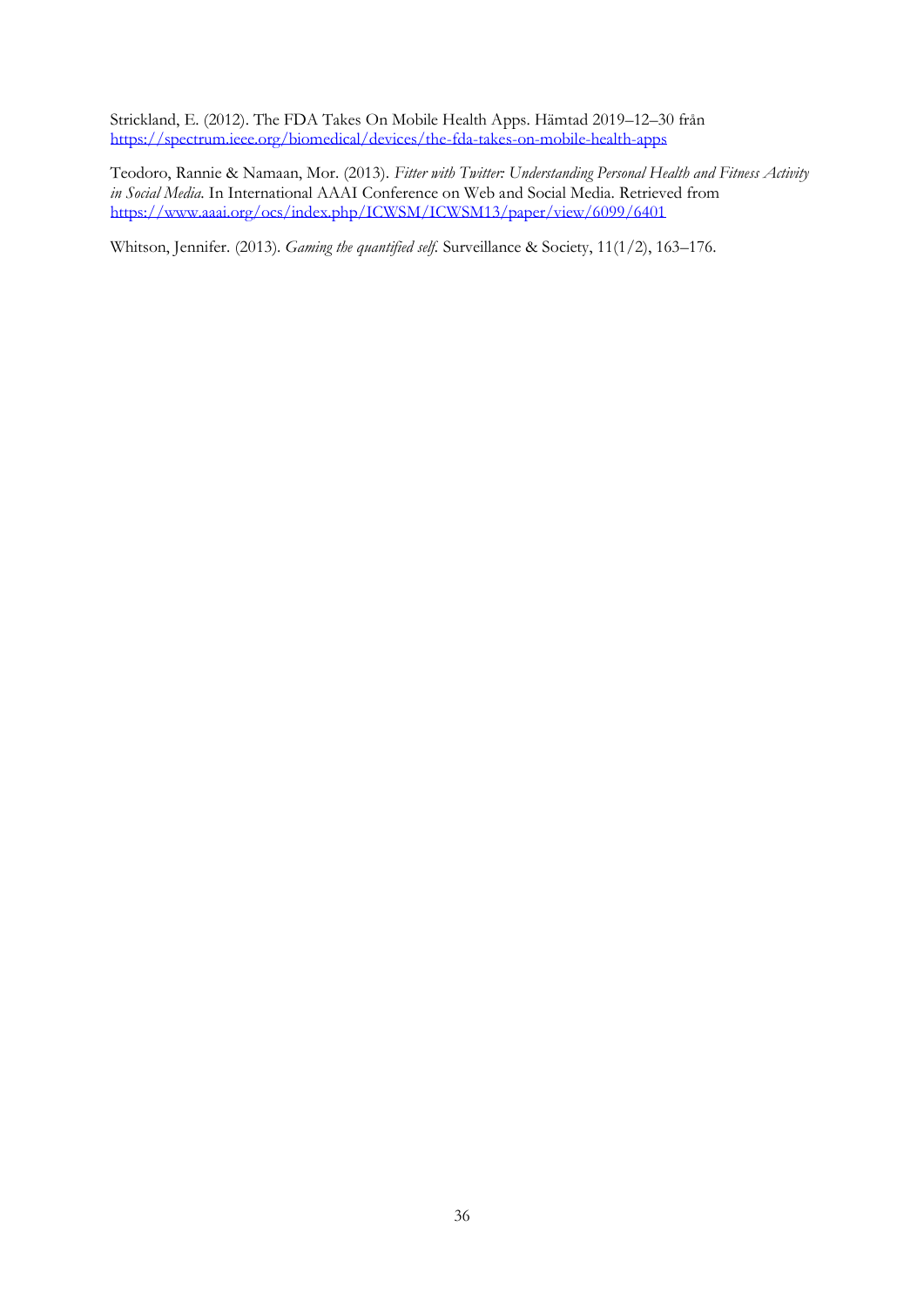# **Bilagor**

# <span id="page-42-1"></span><span id="page-42-0"></span>Bilaga 1

Intervjuguide

- 1. Börja med att berätta lite om dig själv.
- 2. Hur gammal är du?
- 3. Vad tycker du om träning?
- 4. Vilken typ av träning brukar du ägna dig åt?
- 5. Hur ofta brukar du träna?
- 6. Anser du att du är vältränad?
- 7. Hur stor del har träningen i ditt liv?
- 8. Upplever du att det finns press kring träning?
- 9. Om ja, upplever du att påverkas av det?
- 10. Tänker du ofta på hur andra tränar?
- 11. Inspireras du av hur andra tränar?
- 12. Använder du, eller har du använt, några hälso- eller träningsrelaterade appar eller tjänster? Exempelvis stegräknare, kaloriräknare osv.
- 13. Om ja, vilket syfte har du med användningen?
- 14. Vilka anser du är fördelarna och nackdelarna med dessa typer av appar och tjänster, oavsett om du använt dem eller inte?
- 15. Läser du om träning och hälsa på internet?
- 16. Följer du bloggar som handlar om träning och hälsa?
- 17. Om ja, vilket syfte har du med att följa dessa?
- 18. Brukar du lyssna på poddar som har med träning och hälsa att göra?
- 19. Följer du några tränings- eller hälsoprofiler, eller influencers som inriktar sig på träning och hälsa i sociala medier?
- 20. Om ja, på vilka plattformar följer du dessa?
- 21. Om ja, vad har du för syfte med att följa dessa?
- 22. Anser du att du blir inspirerad av dem?